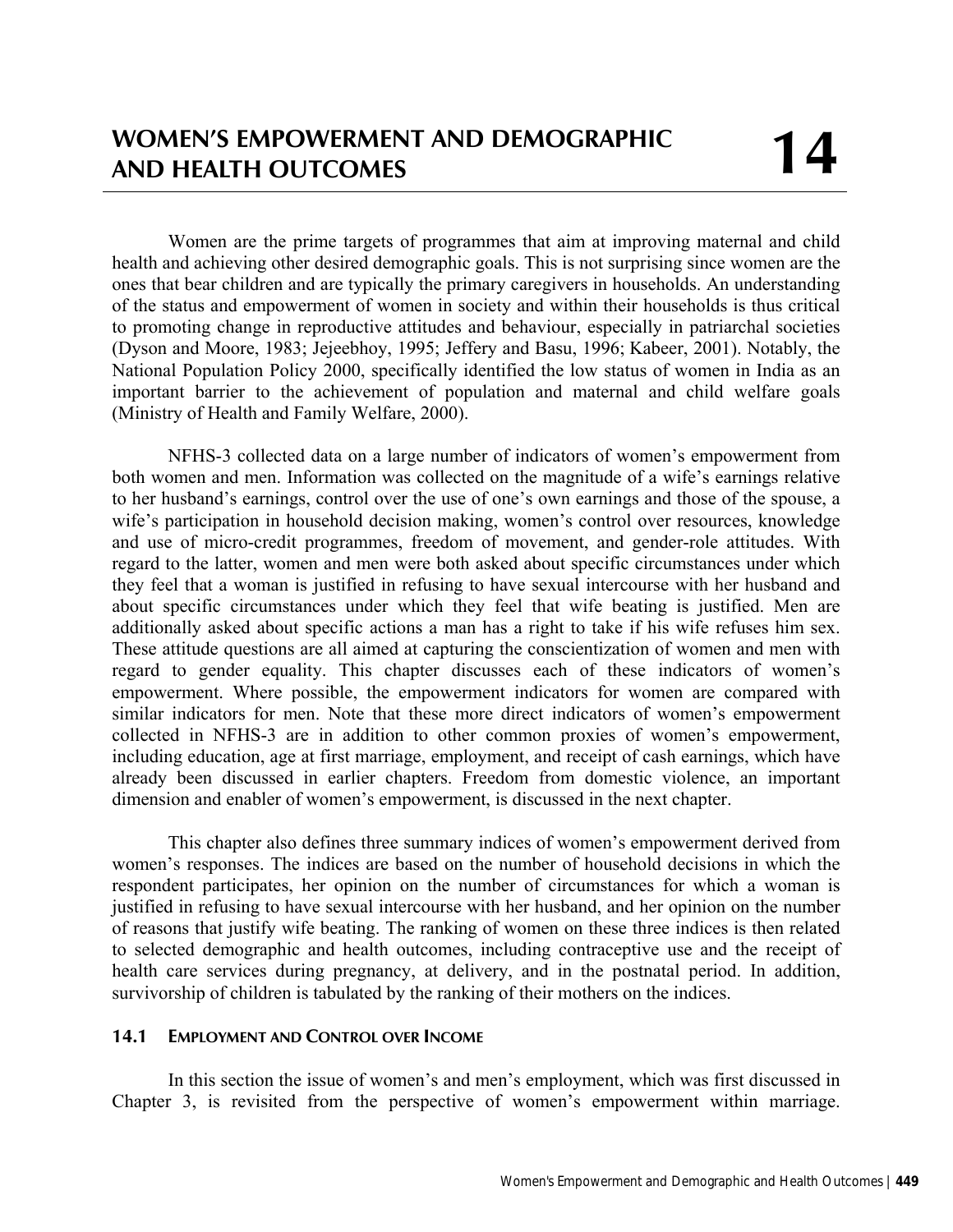Employment and control over income are compared for currently married women and currently married men to better understand the relative status of married women. Accordingly, for currently married women and men, the percentage employed at any time during the 12 months preceding the survey and the percent distribution of those employed in the 12 months preceding the survey by type of earnings they received are shown according to age in Table 14.1 and according to state in Table 14.2. Various indicators of control over own and spousal earnings are shown in Tables  $14.3-14.5$ .

|           | Table 14.1 Employment and cash earnings of currently married women and men                                                                                                                                                                                                                                           |                  |              |                                              |                     |                    |         |       |                  |
|-----------|----------------------------------------------------------------------------------------------------------------------------------------------------------------------------------------------------------------------------------------------------------------------------------------------------------------------|------------------|--------------|----------------------------------------------|---------------------|--------------------|---------|-------|------------------|
|           | Percentage of currently married women and currently married men age 15-49 who were employed at any<br>time in the 12 months preceding the survey and percent distribution of currently married women and men<br>employed in the 12 months preceding the survey by type of earnings, according to age, India, 2005-06 |                  |              |                                              |                     |                    |         |       |                  |
|           |                                                                                                                                                                                                                                                                                                                      |                  |              | Percent distribution of employed respondents |                     |                    |         |       |                  |
|           |                                                                                                                                                                                                                                                                                                                      | Number of        |              |                                              | by type of earnings |                    |         |       | Employed         |
| Age       | Percentage<br>employed                                                                                                                                                                                                                                                                                               | respon-<br>dents | Cash<br>only | Cash and<br>in-kind                          | In-kind<br>only     | <b>Not</b><br>paid | Missing | Total | respon-<br>dents |
|           |                                                                                                                                                                                                                                                                                                                      |                  |              | <b>WOMEN</b>                                 |                     |                    |         |       |                  |
|           |                                                                                                                                                                                                                                                                                                                      |                  |              |                                              |                     |                    |         |       |                  |
| 15-19     | 31.4                                                                                                                                                                                                                                                                                                                 | 6,726            | 39.1         | 15.9                                         | 13.6                | 31.4               | 0.0     | 100.0 | 2,111            |
| $20 - 24$ | 32.5                                                                                                                                                                                                                                                                                                                 | 16,782           | 45.6         | 12.4                                         | 13.3                | 28.6               | 0.0     | 100.0 | 5,448            |
| 25-29     | 41.0                                                                                                                                                                                                                                                                                                                 | 18,540           | 54.1         | 12.5                                         | 11.5                | 21.9               | 0.0     | 100.0 | 7,603            |
| 30-34     | 47.9                                                                                                                                                                                                                                                                                                                 | 16,459           | 52.1         | 14.0                                         | 12.0                | 21.9               | 0.0     | 100.0 | 7,890            |
| 35-39     | 49.8                                                                                                                                                                                                                                                                                                                 | 14,492           | 55.0         | 13.6                                         | 10.2                | 21.1               | 0.1     | 100.0 | 7,220            |
| $40 - 44$ | 49.4                                                                                                                                                                                                                                                                                                                 | 11,605           | 51.3         | 12.6                                         | 11.1                | 25.0               | 0.0     | 100.0 | 5,734            |
| 45-49     | 45.3                                                                                                                                                                                                                                                                                                                 | 8,484            | 49.2         | 12.7                                         | 11.5                | 26.5               | 0.1     | 100.0 | 3,844            |
| Total     | 42.8                                                                                                                                                                                                                                                                                                                 | 93,089           | 51.0         | 13.2                                         | 11.6                | 24.1               | 0.0     | 100.0 | 39,851           |
|           |                                                                                                                                                                                                                                                                                                                      |                  |              | <b>MEN</b>                                   |                     |                    |         |       |                  |
| $15-19$   | 87.6                                                                                                                                                                                                                                                                                                                 | 369              | 60.7         | 23.8                                         | 6.8                 | 8.7                | 0.0     | 100.0 | 323              |
| $20 - 24$ | 97.6                                                                                                                                                                                                                                                                                                                 | 3,836            | 69.7         | 20.5                                         | 4.2                 | 5.5                | 0.1     | 100.0 | 3,743            |
| 25-29     | 99.0                                                                                                                                                                                                                                                                                                                 | 7.508            | 73.1         | 19.4                                         | 3.1                 | 4.4                | 0.1     | 100.0 | 7,431            |
| 30-34     | 99.3                                                                                                                                                                                                                                                                                                                 | 8,736            | 75.0         | 17.8                                         | 2.9                 | 4.3                | 0.0     | 100.0 | 8,677            |
| 35-39     | 99.3                                                                                                                                                                                                                                                                                                                 | 8,866            | 73.8         | 18.5                                         | 3.4                 | 4.3                | 0.0     | 100.0 | 8,800            |
| $40 - 44$ | 98.9                                                                                                                                                                                                                                                                                                                 | 7,740            | 71.4         | 19.1                                         | 3.9                 | 5.6                | 0.1     | 100.0 | 7,658            |
| 45-49     | 98.6                                                                                                                                                                                                                                                                                                                 | 6,447            | 70.5         | 19.9                                         | 3.4                 | 6.2                | 0.0     | 100.0 | 6,353            |
| Total     | 98.8                                                                                                                                                                                                                                                                                                                 | 43,501           | 72.5         | 19.0                                         | 3.4                 | 5.0                | 0.0     | 100.0 | 42,985           |

Nationally, 43 percent of currently married women age 15-49 and 99 percent of currently married men age 15-49 were employed some time in the 12 months preceding the survey. About half (51 percent) of employed currently married women earned only cash and another 13 percent received both cash and in-kind payments; thus, 64 percent of currently married women earned cash for their work. About one in four women did not receive any payment at all. By contrast, 92 percent of currently married men age 15-49 earned cash for their work (73 percent received only cash and 19 percent received cash and in-kind payments) and only 5 percent did not receive any payment. Thus, not only are currently married women less than half as likely as currently married men to be employed, but when employed, they are only 70% as likely as men to be paid only in cash and five times as likely as men to not receive any earnings at all.

Employment among currently married women increases from 31 percent in the age group 15-19 to 50 percent in the age group 35-39, and then declines slightly to 45 percent in the oldest age group. Among employed women, those age 15-19 are least likely to be employed for cash only (39 percent) and most likely to be employed in work for which they do not receive any earnings (31 percent). Women age 35-39 are not only most likely to be employed, but are also most likely to earn only cash (55 percent) and least likely to be employed in work for which they do not receive any cash earnings. Nonetheless, even in this age group, one in five women do not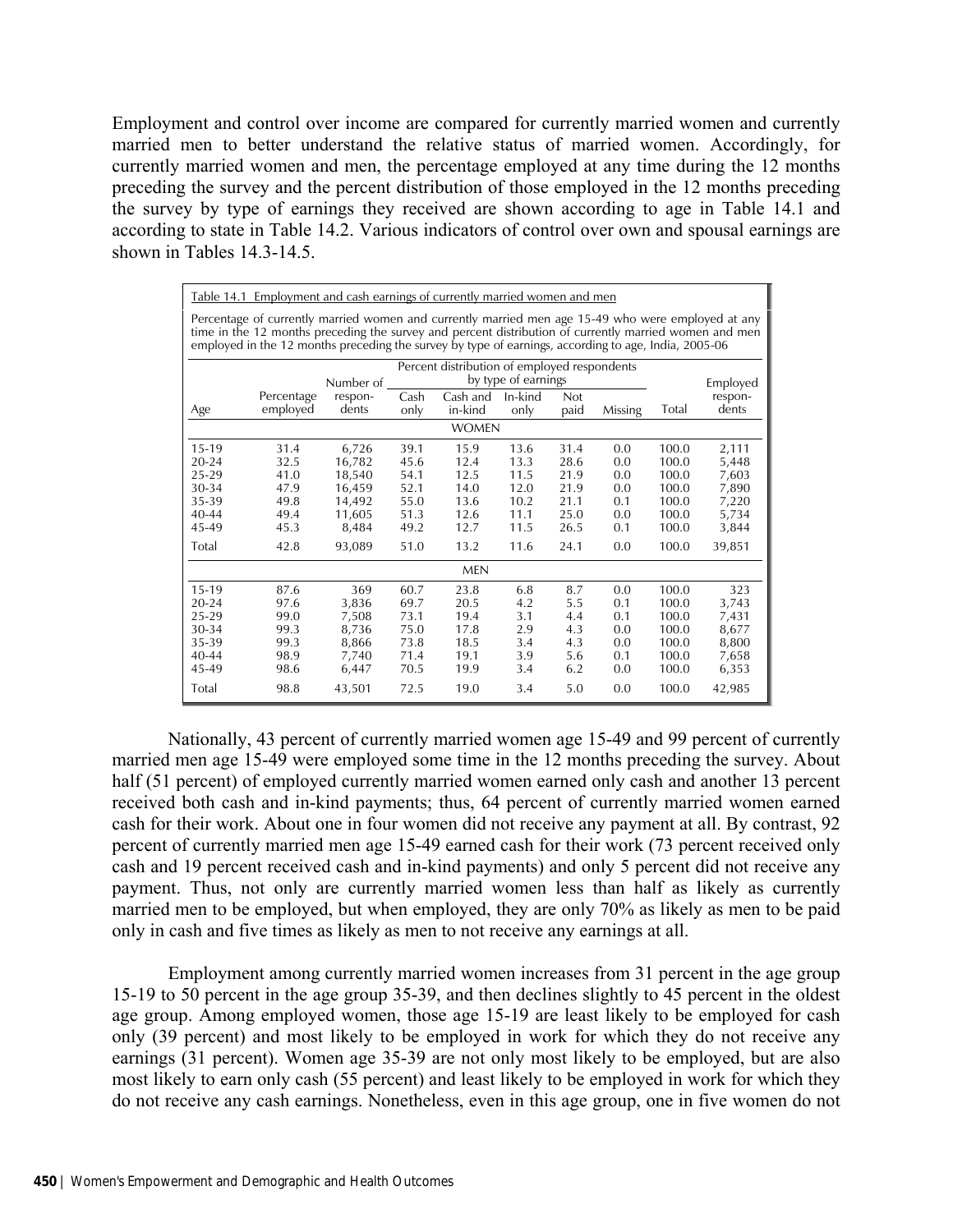receive any cash earnings. Overall, both the likelihood of employment and of receiving cash earnings do not vary much by age among currently married women age 25 years or older, but are lower for women age 15-24.

Among currently married men, there is very little variation in employment and employment for cash according to age. Employment among currently married men age 20-49 is virtually universal, with 98 to 99 percent being employed in all age groups. The only age group in which employment is somewhat lower is 15-19, an age group in which few men are married. Nonetheless, even in this age group, 88 percent of currently married men are employed. The percentage of employed men earning only cash is relatively low, at 61 percent, only in the youngest age group; in the remaining age groups 70-75 percent of men earn only cash. In no age group is the proportion of men employed with no earnings higher than 9 percent.

 Employment in the past 12 months among currently married women varies greatly by state, from 21 percent in Delhi and 23 percent in Punjab to 65 percent in Manipur, 71 percent in Chhattisgarh, and 76 percent in Arunachal Pradesh (Table 14.2). Other states where at least half of currently married women are employed are Jharkhand, Rajasthan, Madhya Pradesh, Andhra Pradesh, and Gujarat. By contrast, employment among currently married men does not vary across states. In all states, 96 percent or more currently married men were employed at some time during the past 12 months.

Among the employed, the percentage who earn cash (either cash only or both cash with in-kind payment) also varies much more for women than for men across states. More than three out of four employed men earn cash in all states except Manipur, Nagaland, and Chhattisgarh. Even in Manipur, Nagaland, and Chhattisgarh, 67-75 percent earn cash—more than the national average for women. By contrast, the percentage of employed currently married women earning cash varies from a high of 95 percent in Delhi to a low of 33 percent in Himachal Pradesh. In 11 states, including Himachal Pradesh, less than half of employed women earn cash. None of these states are in the West or the South Regions. States where at least three out of four employed currently married women are earning cash include Kerala (91 percent), Tamil Nadu (90 percent), Assam (85 percent), Andhra Pradesh (84 percent), Goa (83 percent), West Bengal (83 percent), Punjab (79 percent), and Manipur (76 percent). Notably, several of the states where a high proportion of the employed are earning cash, including Delhi, are the very states in which women are least likely to be employed.

These tables show a distinct disadvantage for currently married women compared with currently married men not only in terms of the proportions employed, but also in the proportions who are paid in cash for their work. The level of disadvantage varies greatly across states.

For women, earning cash is not likely to be a sufficient condition for financial empowerment. Financial empowerment also requires control over the use of one's earnings. In addition, a married woman's ability to convert earnings into empowerment in her own household may also depend on the perceived relative importance of these earnings to the household. Accordingly, in NFHS-3, currently married women who were employed at any time in the 12 months preceding the survey were asked 'Who decides how the money you earn will be used: mainly you, mainly your husband, or you and your husband jointly?' to measure women's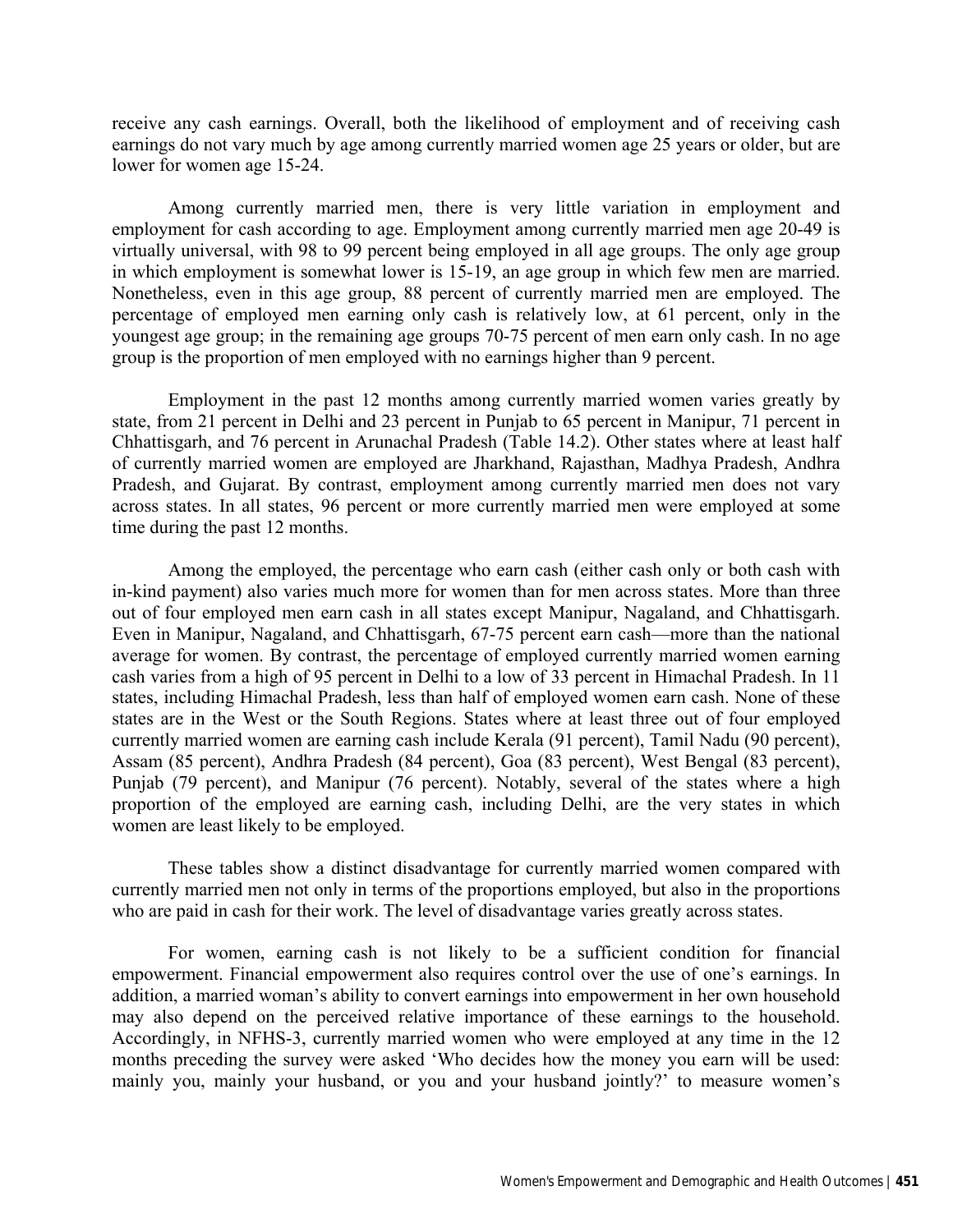#### Table 14.2 Employment and cash employment by state

Percentage of currently married women and currently married men age 15-49 who were employed in the 12 months preceding the survey and among those employed in the 12 months preceding the survey, percentage who were earning cash, according to state, India, 2005-06

|                                                                                                                    |                                                              | Currently married women                                                           |                                                              | Currently married men                                                                                    |
|--------------------------------------------------------------------------------------------------------------------|--------------------------------------------------------------|-----------------------------------------------------------------------------------|--------------------------------------------------------------|----------------------------------------------------------------------------------------------------------|
| State                                                                                                              | Percentage<br>employed<br>in the past<br>12 months           | Among those<br>employed in the<br>past 12 months,<br>percentage earn-<br>ing cash | employed<br>12 months                                        | Among those<br>Percentage employed in the<br>past 12 months,<br>in the past percentage earn-<br>ing cash |
| India                                                                                                              | 42.8                                                         | 64.2                                                                              | 98.8                                                         | 91.5                                                                                                     |
| North<br>Delhi<br>Haryana<br>Himachal Pradesh<br>Jammu & Kashmir<br>Punjab<br>Rajasthan<br>Uttaranchal             | 20.8<br>27.8<br>31.1<br>36.1<br>23.2<br>56.3<br>45.5         | 94.7<br>51.9<br>33.4<br>35.5<br>78.9<br>48.0<br>33.5                              | 99.5<br>98.3<br>97.4<br>99.6<br>99.0<br>98.5<br>98.8         | 99.5<br>96.7<br>87.1<br>84.5<br>98.9<br>95.9<br>82.3                                                     |
| Central<br>Chhattisgarh<br>Madhya Pradesh<br>Uttar Pradesh                                                         | 71.4<br>56.3<br>33.8                                         | 44.5<br>59.3<br>44.6                                                              | 99.4<br>99.2<br>98.4                                         | 67.4<br>89.2<br>94.6                                                                                     |
| East<br>Bihar<br>Jharkhand<br>Orissa<br>West Bengal                                                                | 35.2<br>57.7<br>36.1<br>32.1                                 | 49.8<br>47.4<br>72.4<br>83.2                                                      | 96.3<br>99.2<br>98.8<br>99.3                                 | 88.0<br>87.3<br>78.4<br>94.8                                                                             |
| <b>Northeast</b><br>Arunachal Pradesh<br>Assam<br>Manipur<br>Meghalaya<br>Mizoram<br>Nagaland<br>Sikkim<br>Tripura | 76.1<br>27.0<br>65.3<br>42.5<br>45.2<br>48.3<br>32.2<br>29.7 | 37.0<br>85.3<br>76.0<br>48.8<br>61.7<br>41.5<br>69.3<br>74.3                      | 97.1<br>97.8<br>98.6<br>98.5<br>98.2<br>97.8<br>98.8<br>99.2 | 75.0<br>92.3<br>74.6<br>85.9<br>75.8<br>69.6<br>90.0<br>94.1                                             |
| West<br>Goa<br>Gujarat<br>Maharashtra                                                                              | 33.1<br>51.9<br>49.6                                         | 82.6<br>60.7<br>69.6                                                              | 97.7<br>99.5<br>99.3                                         | 95.3<br>80.9<br>97.4                                                                                     |
| South<br>Andhra Pradesh<br>Karnataka<br>Kerala<br>Tamil Nadu                                                       | 53.3<br>47.0<br>29.1<br>48.4                                 | 83.6<br>72.0<br>91.3<br>89.9                                                      | 99.0<br>99.6<br>98.9<br>99.4                                 | 99.1<br>78.7<br>97.8<br>98.6                                                                             |

relative control over the use of their earnings. Women were also asked 'Would you say that the money that you earn is more than what your husband earns, less than what he earns, or about the same?' to assess the relative magnitude of women's earnings in comparison to their husband's earnings. Currently married men who said that their wives were employed for cash were also asked these questions about their wife's earnings. Women's and men's responses to these questions are tabulated according to the respondent's background characteristics in Tables 14.3.1 and 14.3.2, respectively. It is expected that employment and earnings are more likely to empower women if women (alone or jointly with their husbands) make decisions about their own earnings and if these earnings are perceived by both wives and husbands to be significant relative to those of the husband.

 As shown in Table 14.3.1, most currently married women who are employed and earn cash say that they, either alone (24 percent) or jointly with their husbands (57 percent), decide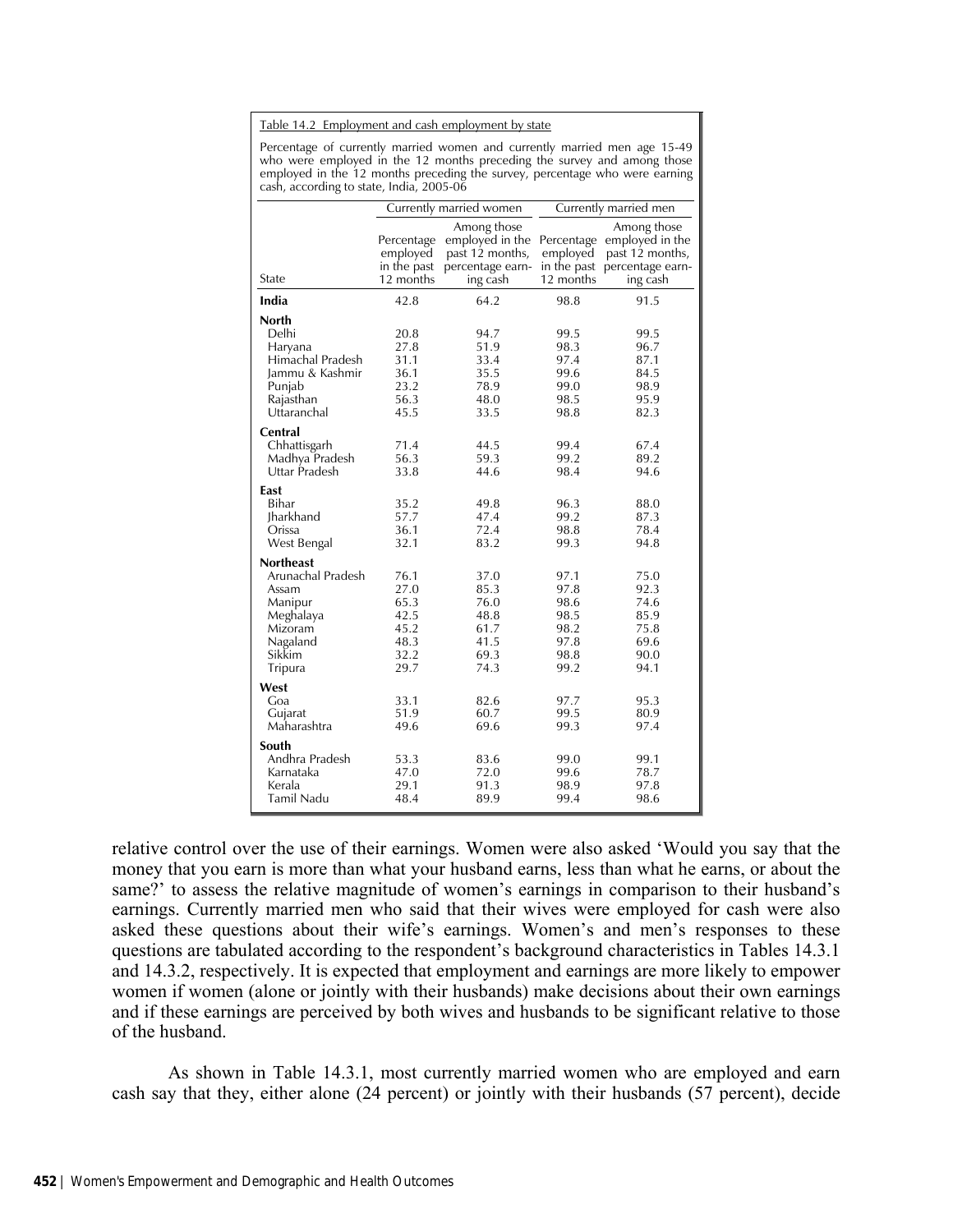how the money they earn will be used. One in six women do not participate in the decision of how their earnings are used. For 15 percent, the husband mainly decides how the money they earn will be used and, for another 3 percent, someone other than the husband decides. The proportion of women who themselves mainly decide the disposition of their own earnings increases with age, education, and wealth, whereas the proportion for whom the husband mainly decides, decreases with age, education, and wealth. However, even among the oldest age group, the most highly educated category of women, and women belonging to the highest wealth quintile, only 28-31 percent of women mainly decide for themselves how their earnings are to be used. Currently married employed women in urban areas are more likely to say that they themselves mainly decide how their earnings are used and much less likely to say that their husband mainly decides this, than their rural counterparts. The distribution according to decision maker about the use of women's earnings is similar for nuclear and non-nuclear households with one difference: some person other than the wife or husband is more likely to make decisions about the use of the woman's earnings in non-nuclear households (6 percent) than in nuclear households (0.6 percent).

| Table 14.5.1 Control over women's cash earnings and relative magnitude or women's cash earnings. Women's reports<br>Percent distribution of currently married women age 15-49 who received cash earnings for employment in the 12 months preceding the survey by person who<br>decides how cash earnings are used and by whether women earned more or less than their husband, according to background characteristics, India, 2005-06 |                |                        |                                                           |       |         |       |        |        |                                                                       |                                        |                           |       |                       |
|----------------------------------------------------------------------------------------------------------------------------------------------------------------------------------------------------------------------------------------------------------------------------------------------------------------------------------------------------------------------------------------------------------------------------------------|----------------|------------------------|-----------------------------------------------------------|-------|---------|-------|--------|--------|-----------------------------------------------------------------------|----------------------------------------|---------------------------|-------|-----------------------|
|                                                                                                                                                                                                                                                                                                                                                                                                                                        |                |                        | Person who decides how<br>women's cash earnings are used: |       |         |       |        |        | Women's cash earnings compared<br>with their husband's cash earnings: |                                        |                           |       |                       |
| Background characteristic                                                                                                                                                                                                                                                                                                                                                                                                              | Mainly<br>wife | Wife<br>and<br>husband | Mainly<br>husband                                         | Other | Missing | Total | More   | Less   | About                                                                 | Husband<br>has no<br>the same earnings | Don't<br>know/<br>missing | Total | Number<br>οf<br>women |
| Age                                                                                                                                                                                                                                                                                                                                                                                                                                    |                |                        |                                                           |       |         |       |        |        |                                                                       |                                        |                           |       |                       |
| $15-19$                                                                                                                                                                                                                                                                                                                                                                                                                                | 17.7           | 42.1                   | 20.0                                                      | 18.6  | 1.6     | 100.0 | 7.3    | 79.8   | 6.0                                                                   | 1.7                                    | 5.1                       | 100.0 | 1,162                 |
| $20 - 24$                                                                                                                                                                                                                                                                                                                                                                                                                              | 19.1           | 52.7                   | 18.6                                                      | 8.1   | 1.5     | 100.0 | 6.8    | 79.8   | 8.8                                                                   | 0.7                                    | 3.9                       | 100.0 | 3,164                 |
| 25-29                                                                                                                                                                                                                                                                                                                                                                                                                                  | 22.5           | 57.3                   | 16.2                                                      | 2.7   | 1.3     | 100.0 | 8.0    | 79.0   | 8.8                                                                   | 1.0                                    | 3.1                       | 100.0 | 5,064                 |
| 30-39                                                                                                                                                                                                                                                                                                                                                                                                                                  | 25.5           | 58.5                   | 13.5                                                      | 1.0   | 1.4     | 100.0 | 10.8   | 72.5   | 11.1                                                                  | 2.2                                    | 3.3                       | 100.0 | 10,169                |
| 40-49                                                                                                                                                                                                                                                                                                                                                                                                                                  | 28.3           | 57.2                   | 12.7                                                      | 0.4   | 1.4     | 100.0 | 12.6   | 66.8   | 12.5                                                                  | 4.3                                    | 3.8                       | 100.0 | 6,041                 |
| <b>Residence</b>                                                                                                                                                                                                                                                                                                                                                                                                                       |                |                        |                                                           |       |         |       |        |        |                                                                       |                                        |                           |       |                       |
| Urban                                                                                                                                                                                                                                                                                                                                                                                                                                  | 33.3           | 55.2                   | 8.0                                                       | 1.6   | 1.8     | 100.0 | 12.4   | 69.9   | 11.6                                                                  | 2.9                                    | 3.2                       | 100.0 | 7,075                 |
| Rural                                                                                                                                                                                                                                                                                                                                                                                                                                  | 21.0           | 57.0                   | 17.3                                                      | 3.4   | 1.3     | 100.0 | 9.1    | 75.1   | 10.0                                                                  | 2.1                                    | 3.7                       | 100.0 | 18,526                |
| Education                                                                                                                                                                                                                                                                                                                                                                                                                              |                |                        |                                                           |       |         |       |        |        |                                                                       |                                        |                           |       |                       |
| No education                                                                                                                                                                                                                                                                                                                                                                                                                           | 22.7           | 54.9                   | 18.3                                                      | 2.6   | 1.5     | 100.0 | 9.1    | 73.7   | 10.5                                                                  | 2.5                                    | 4.2                       | 100.0 | 14,756                |
| <5 years complete                                                                                                                                                                                                                                                                                                                                                                                                                      | 24.0           | 58.0                   | 13.5                                                      | 3.3   | 1.2     | 100.0 | 10.3   | 75.0   | 9.5                                                                   | 2.6                                    | 2.6                       | 100.0 | 2,375                 |
| 5-7 years complete                                                                                                                                                                                                                                                                                                                                                                                                                     | 26.5           | 55.4                   | 12.5                                                      | 4.3   | 1.4     | 100.0 | 8.8    | 78.0   | 8.5                                                                   | 2.0                                    | 2.7                       | 100.0 | 3,133                 |
| 8-9 years complete                                                                                                                                                                                                                                                                                                                                                                                                                     | 27.4           | 58.7                   | 7.9                                                       | 4.6   | 1.4     | 100.0 | 9.3    | 77.5   | 8.2                                                                   | 2.2                                    | 2.8                       | 100.0 | 1,710                 |
| 10-11 years complete                                                                                                                                                                                                                                                                                                                                                                                                                   | 28.2           | 59.4                   | 9.0                                                       | 2.6   | 0.8     | 100.0 | 12.2   | 75.5   | 8.9                                                                   | 1.3                                    | 2.0                       | 100.0 | 1,241                 |
| 12 or more years complete                                                                                                                                                                                                                                                                                                                                                                                                              | 28.6           | 63.7                   | 4.9                                                       | 1.3   | 1.6     | 100.0 | 16.6   | 63.0   | 16.2                                                                  | 1.5                                    | 2.7                       | 100.0 | 2,384                 |
| Number of living children                                                                                                                                                                                                                                                                                                                                                                                                              |                |                        |                                                           |       |         |       |        |        |                                                                       |                                        |                           |       |                       |
| $\overline{0}$                                                                                                                                                                                                                                                                                                                                                                                                                         | 23.5           | 50.0                   | 14.2                                                      | 10.7  | 1.6     | 100.0 | 7.9    | 76.9   | 8.6                                                                   | 2.1                                    | 4.6                       | 100.0 | 2,307                 |
| $1 - 2$                                                                                                                                                                                                                                                                                                                                                                                                                                | 24.2           | 56.5                   | 14.6                                                      | 3.4   | 1.3     | 100.0 | 10.7   | 74.0   | 10.6                                                                  | 1.8                                    | 2.9                       | 100.0 | 10,699                |
| $3 - 4$                                                                                                                                                                                                                                                                                                                                                                                                                                | 24.5           | 57.4                   | 15.6                                                      | 1.2   | 1.4     | 100.0 | 9.9    | 73.3   | 10.7                                                                  | 2.7                                    | 3.4                       | 100.0 | 9,513                 |
| $5+$                                                                                                                                                                                                                                                                                                                                                                                                                                   | 25.7           | 58.5                   | 13.3                                                      | 0.5   | 1.9     | 100.0 | 9.6    | 71.5   | 10.7                                                                  | 2.7                                    | 5.5                       | 100.0 | 3,082                 |
| Household structure <sup>1</sup>                                                                                                                                                                                                                                                                                                                                                                                                       |                |                        |                                                           |       |         |       |        |        |                                                                       |                                        |                           |       |                       |
| Nuclear                                                                                                                                                                                                                                                                                                                                                                                                                                | 24.4           | 59.0                   | 14.5                                                      | 0.6   | 1.4     | 100.0 | 10.3   | 73.6   | 10.6                                                                  | 2.3                                    | 3.2                       | 100.0 | 15,570                |
| Non-nuclear                                                                                                                                                                                                                                                                                                                                                                                                                            | 24.4           | 52.6                   | 15.1                                                      | 6.4   | 1.4     | 100.0 | 9.7    | 73.8   | 10.2                                                                  | 2.3                                    | 4.1                       | 100.0 | 10,031                |
| Religion                                                                                                                                                                                                                                                                                                                                                                                                                               |                |                        |                                                           |       |         |       |        |        |                                                                       |                                        |                           |       |                       |
| Hindu                                                                                                                                                                                                                                                                                                                                                                                                                                  | 23.1           | 56.9                   | 15.5                                                      | 3.0   | 1.4     | 100.0 | 9.7    | 73.8   | 10.6                                                                  | 2.2                                    | 3.7                       | 100.0 | 21,819                |
| Muslim                                                                                                                                                                                                                                                                                                                                                                                                                                 | 37.3           | 48.3                   | 10.2                                                      | 2.4   | 1.9     | 100.0 | 10.3   | 75.3   | 8.1                                                                   | 2.9                                    | 3.4                       | 100.0 | 2,268                 |
| Christian                                                                                                                                                                                                                                                                                                                                                                                                                              | 24.9           | 62.9                   | 9.3                                                       | 2.1   | 0.7     | 100.0 | 14.3   | 71.4   | 11.0                                                                  | 1.7                                    | 1.6                       | 100.0 | 784                   |
| Sikh                                                                                                                                                                                                                                                                                                                                                                                                                                   | 30.2           | 59.3                   | 8.0                                                       | 1.9   | 0.6     | 100.0 | 9.2    | 72.2   | 11.9                                                                  | 3.3                                    | 3.4                       | 100.0 | 230                   |
| Buddhist/Neo-Buddhist                                                                                                                                                                                                                                                                                                                                                                                                                  | 18.6           | 62.5                   | 15.1                                                      | 2.1   | 1.7     | 100.0 | 14.8   | 69.4   | 12.1                                                                  | 1.8                                    | 2.0                       | 100.0 | 328                   |
| lain                                                                                                                                                                                                                                                                                                                                                                                                                                   | (38.9)         | (60.4)                 | (0.0)                                                     | (0.0) | (0.7)   | 100.0 | (24.2) | (51.5) | (17.4)                                                                | (6.2)                                  | (0.7)                     | 100.0 | 23                    |
| Other                                                                                                                                                                                                                                                                                                                                                                                                                                  | 17.7           | 68.6                   | 9.5                                                       | 2.0   | 2.2     | 100.0 | 17.2   | 71.1   | 7.7                                                                   | 1.5                                    | 2.4                       | 100.0 | 125                   |
| Caste/tribe                                                                                                                                                                                                                                                                                                                                                                                                                            |                |                        |                                                           |       |         |       |        |        |                                                                       |                                        |                           |       |                       |
| Scheduled caste                                                                                                                                                                                                                                                                                                                                                                                                                        | 25.2           | 56.3                   | 14.9                                                      | 2.5   | 1.1     | 100.0 | 9.8    | 76.3   | 9.2                                                                   | 2.1                                    | 2.7                       | 100.0 | 6,287                 |
| Scheduled tribe                                                                                                                                                                                                                                                                                                                                                                                                                        | 17.1           | 59.0                   | 19.4                                                      | 3.3   | 1.2     | 100.0 | 9.8    | 73.3   | 11.7                                                                  | 2.0                                    | 3.3                       | 100.0 | 3,146                 |
| Other backward class                                                                                                                                                                                                                                                                                                                                                                                                                   | 22.7           | 57.2                   | 15.2                                                      | 3.2   | 1.7     | 100.0 | 9.4    | 72.9   | 11.0                                                                  | 2.3                                    | 4.5                       | 100.0 | 10,083                |
| Other                                                                                                                                                                                                                                                                                                                                                                                                                                  | 30.6           | 54.4                   | 11.1                                                      | 2.4   | 1.5     | 100.0 | 11.4   | 72.8   | 10.0                                                                  | 2.6                                    | 3.1                       | 100.0 | 5,800                 |
| Don't know                                                                                                                                                                                                                                                                                                                                                                                                                             | 30.7           | 43.3                   | 22.5                                                      | 2.7   | 0.8     | 100.0 | 13.9   | 77.8   | 6.6                                                                   | 1.0                                    | 0.8                       | 100.0 | 169                   |
|                                                                                                                                                                                                                                                                                                                                                                                                                                        |                |                        |                                                           |       |         |       |        |        |                                                                       |                                        |                           |       | Continued             |

Table 14.3.1 Control over women's cash earnings and relative magnitude of women's cash earnings: Women's reports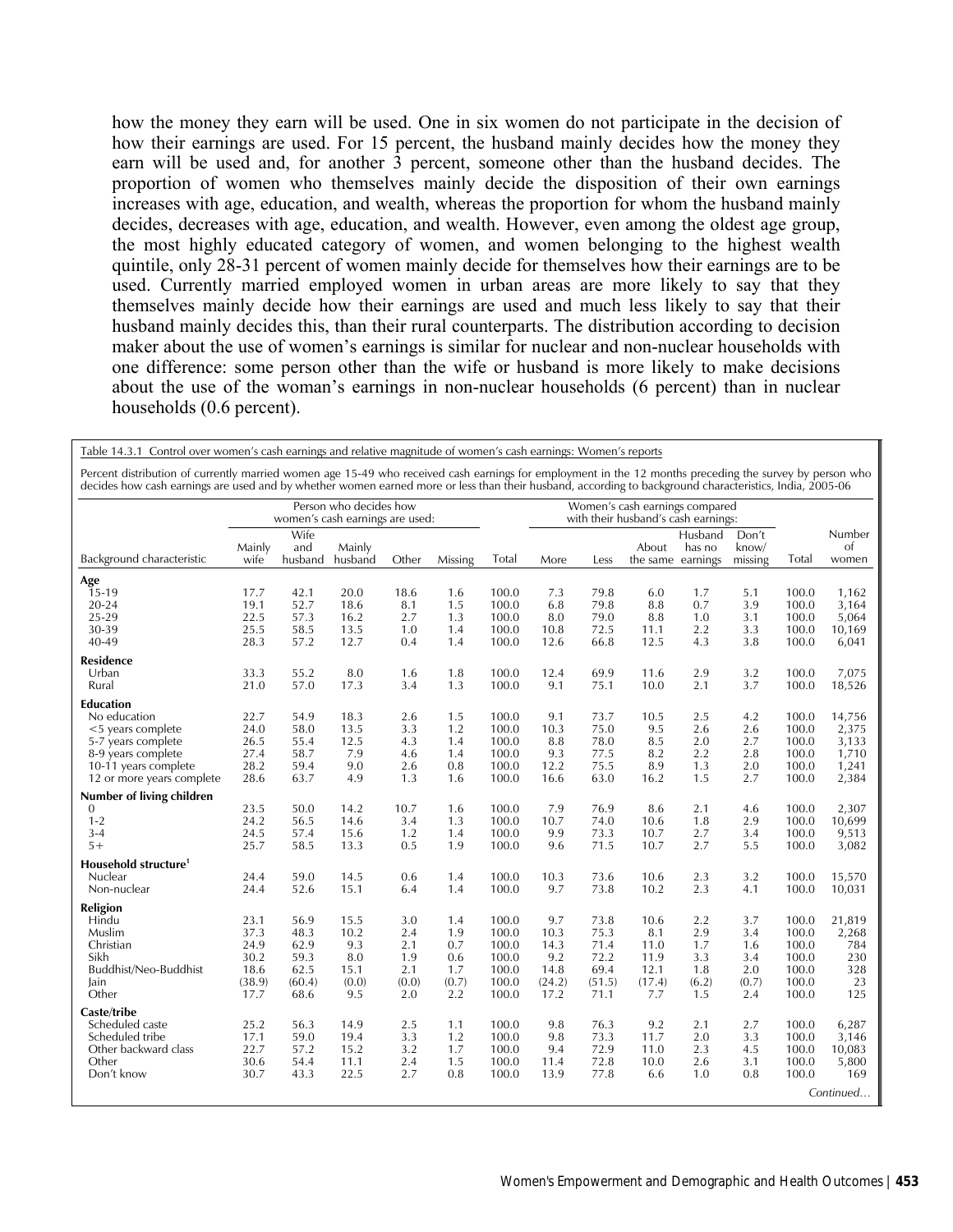|                           | Table 14.3.1 Control over women's cash earnings and relative magnitude of women's cash earnings: Women's reports—Continued<br>Person who decides how<br>women's cash earnings are used: |                        |                   |       |         |       | Women's cash earnings compared<br>with their husband's cash earnings: |      |                            |                   |                           |       |                       |
|---------------------------|-----------------------------------------------------------------------------------------------------------------------------------------------------------------------------------------|------------------------|-------------------|-------|---------|-------|-----------------------------------------------------------------------|------|----------------------------|-------------------|---------------------------|-------|-----------------------|
| Background characteristic | Mainly<br>wite                                                                                                                                                                          | Wife<br>and<br>husband | Mainly<br>husband | Other | Missing | Total | More                                                                  | Less | About<br>the same earnings | Husband<br>has no | Don't<br>know/<br>missing | Total | Number<br>Οt<br>women |
| <b>Wealth index</b>       |                                                                                                                                                                                         |                        |                   |       |         |       |                                                                       |      |                            |                   |                           |       |                       |
| Lowest                    | 20.1                                                                                                                                                                                    | 58.0                   | 17.7              | 2.9   | 1.3     | 100.0 | 8.5                                                                   | 74.9 | 10.3                       | 2.2               | 4.2                       | 100.0 | 6,552                 |
| Second                    | 21.4                                                                                                                                                                                    | 54.9                   | 18.6              | 3.4   | 1.7     | 100.0 | 9.6                                                                   | 74.6 | 9.5                        | 2.1               | 4.1                       | 100.0 | 5.891                 |
| Middle                    | 25.1                                                                                                                                                                                    | 55.6                   | 15.5              | 3.0   | 0.8     | 100.0 | 9.8                                                                   | 74.9 | 10.0                       | 2.4               | 2.9                       | 100.0 | 5.523                 |
| Fourth                    | 28.9                                                                                                                                                                                    | 55.6                   | 10.8              | 3.0   | 1.7     | 100.0 | 10.9                                                                  | 73.1 | 10.3                       | 2.6               | 3.1                       | 100.0 | 4.164                 |
| Highest                   | 31.4                                                                                                                                                                                    | 59.0                   | 6.3               | 1.6   | 1.8     | 100.0 | 13.0                                                                  | 68.7 | 13.1                       | 2.1               | 2.9                       | 100.0 | 3,471                 |
| Total                     | 24.4                                                                                                                                                                                    | 56.5                   | 14.8              | 2.9   | 1.4     | 100.0 | 10.0                                                                  | 73.7 | 10.4                       | 2.3               | 3.6                       | 100.0 | 25.601                |

Note: Total includes women with missing information on education, religion, and caste/tribe, who are not shown separately.

( ) Based on 25-49 unweighted cases.

 1 Nuclear households are households comprised of a married couple or a man or a woman living alone or with unmarried children (biological, adopted, or fostered) with or without unrelated individuals.

The main decision maker about the use of currently married women's earnings varies greatly by religion and caste/tribe. The husband is more likely to be the main decision maker in the case of Buddhist/Neo-Buddhist and Hindu women (15-16 percent) than for women of any other religion; and Muslim and Jain women (37-39 percent) are more likely to be the main decision makers themselves than women of any other religion. Notably, less than half of Muslim women say that they decide about the use of their earnings jointly with their husband, compared with 57-69 percent of women of any other religion. By caste/tribe, 19 percent of women belonging to the scheduled tribes say that their husbands mainly decide about the use of their earnings, compared with 11-15 percent for women in the other caste/tribe groups; and it is women in the 'other' caste/tribe category who are most likely to say that they themselves mainly decide the use of their own earnings (31 percent).

The proportion of women deciding about the use of their own earnings jointly with their husbands varies little by background characteristics. In general, 53-59 percent of women in most categories say that they jointly with their husbands are the main decision makers on the use of their earnings. The major exceptions are women age 15-19, Muslim women, and women with no children who are less likely and women who have 12 or more years of education and women belonging to religions other than the Hindu, Muslim, and Sikh religions who are more likely than the average woman to make this decision jointly with their husband.

The second vertical panel of Table 14.3.1 shows the percent distribution of currently married women who earned cash for employment in the past 12 months, according to the magnitude of their earnings relative to those of their husband. Overall, only 10 percent of the women say that their earnings are greater than their husbands' earnings and another 10 percent say that their earnings are about equal to their husbands' earnings. Thus the vast majority of women say that they earn less than their husband. The proportion of women who earn more or about the same as their husband varies between 13 and 26 percent for most groups of women with about a quarter of the older women, urban women, and women in the highest wealth quintile saying that they earn about the same or more than their husband. The most notable exception is employed women with 12 or more years of completed education, among whom one in three say that they earn at least as much as their husband.

 In NFHS-3, to understand men's perspectives on women's earnings, currently married men whose wives were earning cash were also asked about the control of their wife's earnings and the relative magnitude of their wife's earnings compared with their own. Men's answers to these questions are tabulated according to men's background characteristics in Table 14.3.2.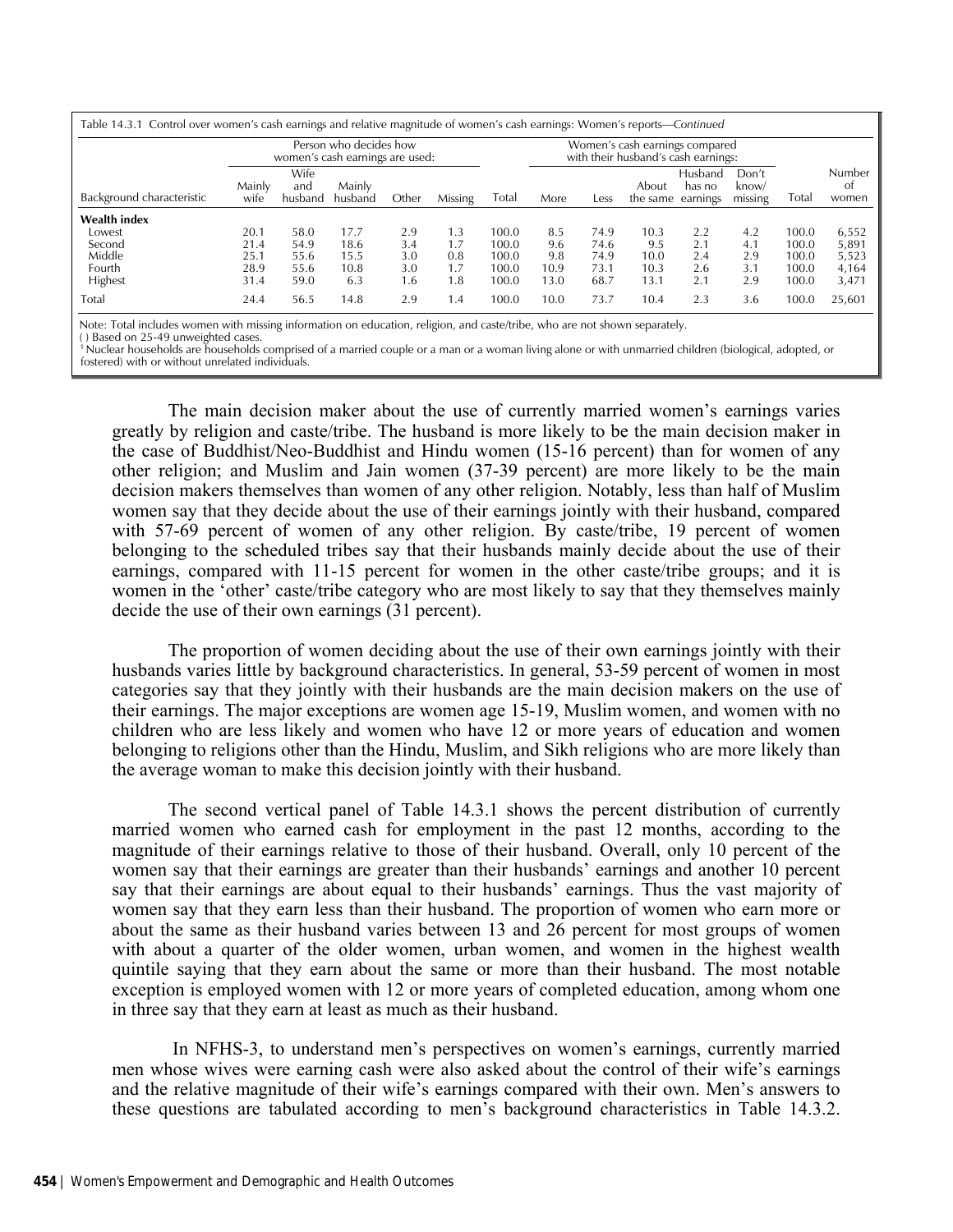Notably, men's reports of the decision maker for the use of their wife's earnings compare well with women's own answers on the same questions. However, men are somewhat less likely to report that their wife is the main decision maker (20 percent, compared with 24 percent for women), and somewhat more likely to say that the decisions about the use of their wife's earnings are taken jointly (63 percent, compared with 57 percent for women). The proportion saying that the husband mainly takes the decision about the use of the wife's earnings is almost the same whether women or men are asked the question (15 percent for women and 16 percent for men).

| Table 14.3.2 Control over women's cash earnings and relative magnitude of women's cash earnings: Men's reports                                                                                                                                                                                   |                                                           |                                                |                                             |                                          |                                                    |                                               |                                                |                                                                       |                                          |                                          |                                                    |                                                  |
|--------------------------------------------------------------------------------------------------------------------------------------------------------------------------------------------------------------------------------------------------------------------------------------------------|-----------------------------------------------------------|------------------------------------------------|---------------------------------------------|------------------------------------------|----------------------------------------------------|-----------------------------------------------|------------------------------------------------|-----------------------------------------------------------------------|------------------------------------------|------------------------------------------|----------------------------------------------------|--------------------------------------------------|
| Percent distribution of currently married men age 15-49 whose wives are employed and receive cash earnings by the person who decides how their<br>wife's cash earnings are used and by whether their wife earned more or less than them, according to background characteristics, India, 2005-06 |                                                           |                                                |                                             |                                          |                                                    |                                               |                                                |                                                                       |                                          |                                          |                                                    |                                                  |
|                                                                                                                                                                                                                                                                                                  | Person who decides how<br>women's cash earnings are used: |                                                |                                             |                                          |                                                    |                                               |                                                | Women's cash earnings compared with<br>their husband's cash earnings: |                                          |                                          |                                                    |                                                  |
| Background characteristic                                                                                                                                                                                                                                                                        | Mainly<br>wife                                            | Wife<br>and                                    | Mainly<br>husband husband                   | Other                                    | Total                                              | More                                          | Less                                           | About                                                                 | Husband<br>has no<br>the same earnings   | Don't<br>know/<br>missing                | Total                                              | Number<br>of men                                 |
| Age<br>$15-19$<br>$20 - 24$<br>25-29<br>30-39<br>40-49                                                                                                                                                                                                                                           | (14.3)<br>19.5<br>17.4<br>19.6<br>21.5                    | (74.2)<br>61.3<br>63.0<br>63.7<br>63.2         | (11.5)<br>19.2<br>19.2<br>15.7<br>14.6      | (0.0)<br>0.0<br>0.4<br>0.9<br>0.7        | 100.0<br>100.0<br>100.0<br>100.0<br>100.0          | (3.2)<br>9.8<br>9.0<br>9.9<br>10.6            | (60.6)<br>74.8<br>72.8<br>66.6<br>62.8         | (23.1)<br>6.3<br>9.8<br>14.3<br>15.0                                  | (13.0)<br>7.1<br>6.4<br>7.0<br>9.8       | (0.0)<br>2.1<br>2.1<br>2.2<br>1.7        | 100.0<br>100.0<br>100.0<br>100.0<br>100.0          | 41<br>416<br>1,058<br>3,477<br>3,352             |
| <b>Residence</b><br>Urban<br>Rural                                                                                                                                                                                                                                                               | 27.3<br>17.2                                              | 61.6<br>64.1                                   | 10.7<br>17.9                                | 0.5<br>0.8                               | 100.0<br>100.0                                     | 13.4<br>8.7                                   | 68.5<br>65.3                                   | 13.8<br>13.6                                                          | 2.6<br>10.3                              | 1.7<br>2.1                               | 100.0<br>100.0                                     | 2,380<br>5,965                                   |
| <b>Education</b><br>No education<br><5 years complete<br>5-7 years complete<br>8-9 years complete<br>10-11 years complete<br>12 or more years complete                                                                                                                                           | 17.6<br>18.2<br>21.4<br>23.8<br>19.4<br>23.3              | 62.4<br>60.6<br>62.9<br>59.9<br>68.1<br>69.9   | 18.7<br>20.3<br>15.5<br>16.1<br>12.0<br>6.5 | 1.3<br>0.9<br>0.1<br>0.2<br>0.4<br>0.4   | 100.0<br>100.0<br>100.0<br>100.0<br>100.0<br>100.0 | 8.3<br>9.1<br>9.6<br>11.4<br>12.8<br>12.7     | 68.1<br>66.9<br>67.8<br>67.7<br>65.0<br>59.0   | 13.8<br>13.0<br>10.9<br>11.0<br>12.7<br>20.2                          | 7.8<br>10.0<br>9.6<br>8.2<br>7.2<br>5.1  | 2.0<br>1.1<br>2.2<br>1.6<br>2.3<br>3.0   | 100.0<br>100.0<br>100.0<br>100.0<br>100.0<br>100.0 | 2,644<br>1,451<br>1,395<br>1,039<br>612<br>1,204 |
| Number of living children<br>$\mathbf{0}$<br>$1 - 2$<br>$3 - 4$<br>$5+$                                                                                                                                                                                                                          | 21.6<br>19.7<br>19.8<br>21.5                              | 63.1<br>64.2<br>62.0<br>65.1                   | 15.1<br>15.4<br>17.7<br>11.7                | 0.2<br>0.7<br>0.5<br>1.7                 | 100.0<br>100.0<br>100.0<br>100.0                   | 9.4<br>10.6<br>10.0<br>8.1                    | 67.6<br>66.7<br>65.2<br>67.2                   | 14.1<br>13.9<br>14.0<br>11.0                                          | 7.4<br>6.9<br>8.7<br>11.1                | 1.5<br>1.8<br>2.1<br>2.6                 | 100.0<br>100.0<br>100.0<br>100.0                   | 678<br>3,644<br>3,136<br>886                     |
| Household structure <sup>1</sup><br>Nuclear<br>Non-nuclear                                                                                                                                                                                                                                       | 20.0<br>20.2                                              | 63.5<br>63.2                                   | 16.0<br>15.7                                | 0.6<br>0.9                               | 100.0<br>100.0                                     | 10.4<br>9.4                                   | 66.6<br>65.7                                   | 13.8<br>13.4                                                          | 7.1<br>9.7                               | 2.1<br>1.8                               | 100.0<br>100.0                                     | 5,189<br>3,156                                   |
| Religion<br>Hindu<br>Muslim<br>Christian<br>Sikh<br>Buddhist/Neo-Buddhist<br>Other                                                                                                                                                                                                               | 20.0<br>24.1<br>15.9<br>(14.1)<br>21.3<br>14.2            | 63.1<br>55.9<br>75.3<br>(77.7)<br>66.8<br>82.0 | 16.1<br>20.0<br>8.5<br>(8.3)<br>11.9<br>3.8 | 0.8<br>0.0<br>0.3<br>(0.0)<br>0.0<br>0.0 | 100.0<br>100.0<br>100.0<br>100.0<br>100.0<br>100.0 | 9.5<br>12.2<br>15.4<br>(11.2)<br>12.9<br>16.3 | 66.0<br>73.9<br>58.5<br>(49.5)<br>69.4<br>70.9 | 14.0<br>7.1<br>14.3<br>(37.1)<br>15.5<br>4.2                          | 8.4<br>5.3<br>9.8<br>(2.1)<br>0.8<br>8.4 | 2.1<br>1.6<br>2.0<br>(0.0)<br>1.4<br>0.2 | 100.0<br>100.0<br>100.0<br>100.0<br>100.0<br>100.0 | 7,238<br>555<br>306<br>56<br>129<br>46           |
| Caste/tribe<br>Scheduled caste<br>Scheduled tribe<br>Other backward class<br>Other                                                                                                                                                                                                               | 20.2<br>14.8<br>19.6<br>24.2                              | 60.4<br>69.8<br>64.9<br>59.5                   | 18.4<br>14.9<br>14.5<br>16.2                | 1.0<br>0.5<br>1.0<br>0.1                 | 100.0<br>100.0<br>100.0<br>100.0                   | 9.8<br>6.5<br>10.5<br>11.8                    | 73.2<br>59.9<br>65.6<br>65.5                   | 11.1<br>16.5<br>13.2<br>14.4                                          | 4.4<br>16.0<br>8.3<br>5.9                | 1.5<br>1.1<br>2.4<br>2.4                 | 100.0<br>100.0<br>100.0<br>100.0                   | 1,834<br>1,306<br>3,127<br>2,011                 |
| Wealth index<br>Lowest<br>Second<br>Middle<br>Fourth<br>Highest                                                                                                                                                                                                                                  | 17.8<br>18.4<br>18.1<br>24.3<br>24.4                      | 64.0<br>61.3<br>62.0<br>62.5<br>68.4           | 17.4<br>19.7<br>18.7<br>12.6<br>7.1         | 0.8<br>0.7<br>1.1<br>0.5<br>0.1          | 100.0<br>100.0<br>100.0<br>100.0<br>100.0          | 7.7<br>8.3<br>9.9<br>12.8<br>13.3             | 68.7<br>68.1<br>66.7<br>63.9<br>61.6           | 11.0<br>12.8<br>13.1<br>14.0<br>19.7                                  | 11.2<br>8.9<br>8.3<br>7.1<br>2.8         | 1.5<br>1.8<br>2.0<br>2.3<br>2.7          | 100.0<br>100.0<br>100.0<br>100.0<br>100.0          | 2,008<br>1,909<br>1,804<br>1,364<br>1,260        |
| Total age 15-49<br>Age 50-54<br>Total age 15-54                                                                                                                                                                                                                                                  | 20.1<br>20.8<br>20.1                                      | 63.4<br>62.4<br>63.3                           | 15.9<br>16.3<br>15.9                        | 0.7<br>0.5<br>0.7                        | 100.0<br>100.0<br>100.0                            | 10.0<br>10.9<br>10.1                          | 66.2<br>59.5<br>65.6                           | 13.7<br>16.4<br>13.9                                                  | 8.1<br>10.5<br>8.3                       | 2.0<br>2.8<br>2.1                        | 100.0<br>100.0<br>100.0                            | 8,345<br>924<br>9,269                            |

Note: Total includes men with missing information on education and caste/tribe, Jain men, and men for whom caste/tribe is not known, who are

not shown separately. ( ) Based on 25-49 unweighted cases.

1 Nuclear households are households comprised of a married couple or a man or a woman living alone or with unmarried children (biological,

adopted, or fostered) with or without unrelated individuals.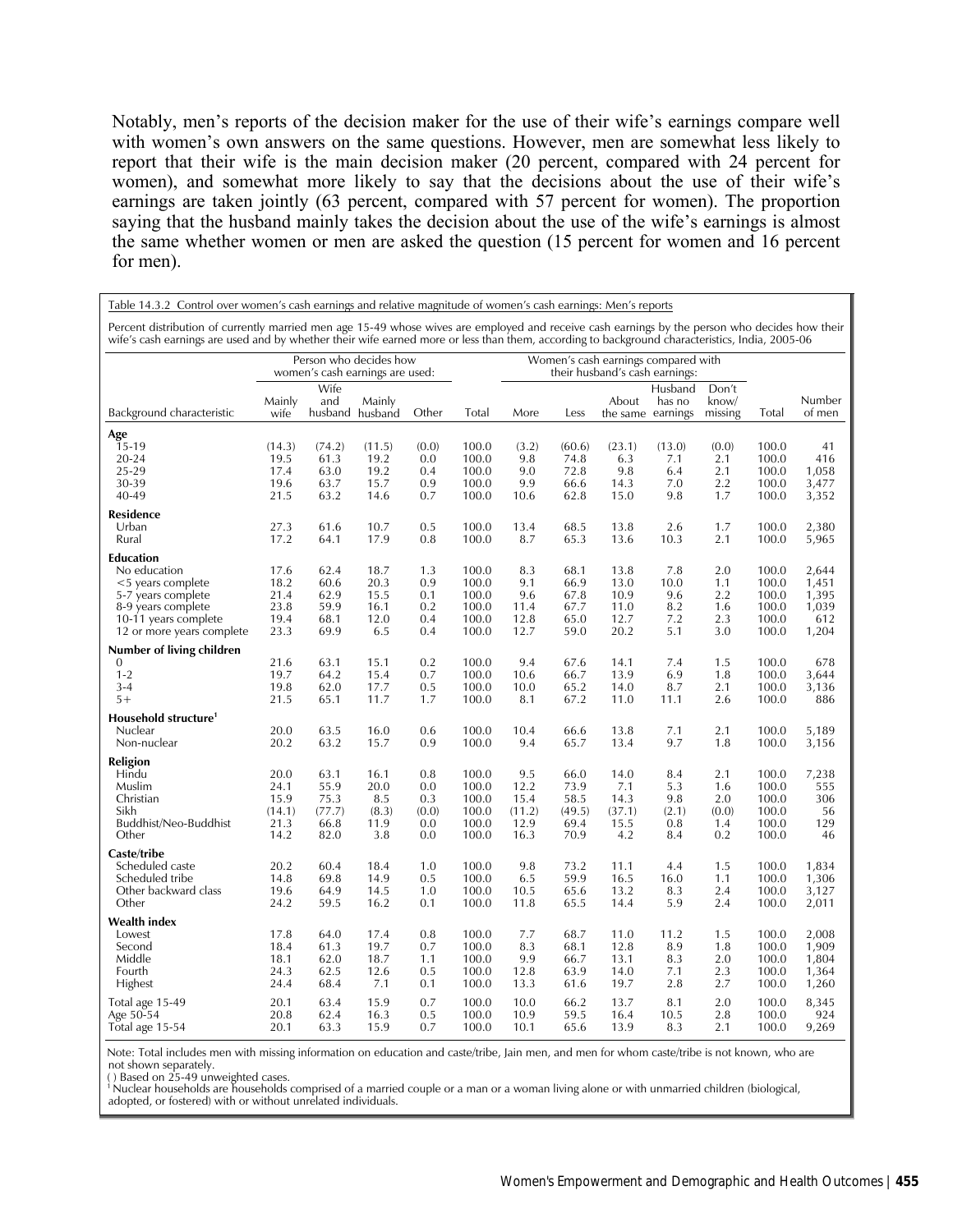Men's responses to the question about the control of their wife's earnings do not vary linearly with several background characteristics, particularly with their age, education, number of living children, and wealth. As in the case of women, urban men are more likely than rural men to report that the wife is the main decision maker about the use of her own earnings. Muslim men, like Muslim women, were more likely than men of most other religions to say that the wife mainly takes the decision about the use of her own earnings; they were also most likely to say that they themselves mainly take the decision about the use of their wife's earnings.

When men whose wives were employed for cash were asked about the relative magnitude of their wife's earnings, 10 percent said that their wife earned more than them, 66 percent said that she earned less than them, and 14 percent said that she earned about the same. This distribution also compares quite well with the distribution based on women's responses. However, 8 percent of men who had a wife with earnings said that they themselves did not have cash earnings, while only 2 percent of women with earnings reported their spouses as not earning cash. The youngest and the oldest men are more likely than men in other age groups to have wives who earn the same or more than them; however, the youngest men are also more likely than older men to not have any cash earnings. The proportions of men who have wives who earn the same or more than them is highest for men who have 12 or more years of education, for Sikh men, and for men who belong to the 'other' caste/tribe category. The likelihood of a man's wife earning at least as much as him, increases with the wealth index; notably too, the proportion of men reporting having no cash earnings declines with the wealth index. At double the national average, men belonging to the scheduled tribes are more likely than any other category of men to report not having any cash earnings.

This direct comparison of men's and women's responses to a wife's control over her own earnings suggests that only about 20-25 percent of wives (depending on whether women or men are asked) mainly make decisions about the use of their own earnings. Further, the data suggest that among couples in which both partners have earnings, in more than one in five the woman is earning as much or more than her husband.

Since a large proportion of married women are not employed and do not earn cash, their autonomy and empowerment will depend in part on having a say in how the earnings of their husbands are used. Furthermore, research suggests that an increase in household income spent by women is associated with an increase in the share of the household budget allocated to child welfare expenditures (World Bank, 2001). Accordingly, NFHS-3 asked currently married women and currently married men who—the wife, the husband, or both husband and wife jointly—is the main decision maker with regard to the husband's earnings. Table 14.4 shows the responses of currently married women and men to this question. Overall, women are somewhat more likely than men to report that they mainly decide how their husband's income is used (7 percent of women, compared with 2 percent of men), and men are somewhat more likely than women to say that they mainly decide how their own income is used (28 percent of men, compared with 25 percent of women). The majority of both women and men say that the decision is made jointly. Women are about twice as likely as men to say that someone other than the man or the woman decides how the husband's income is to be used.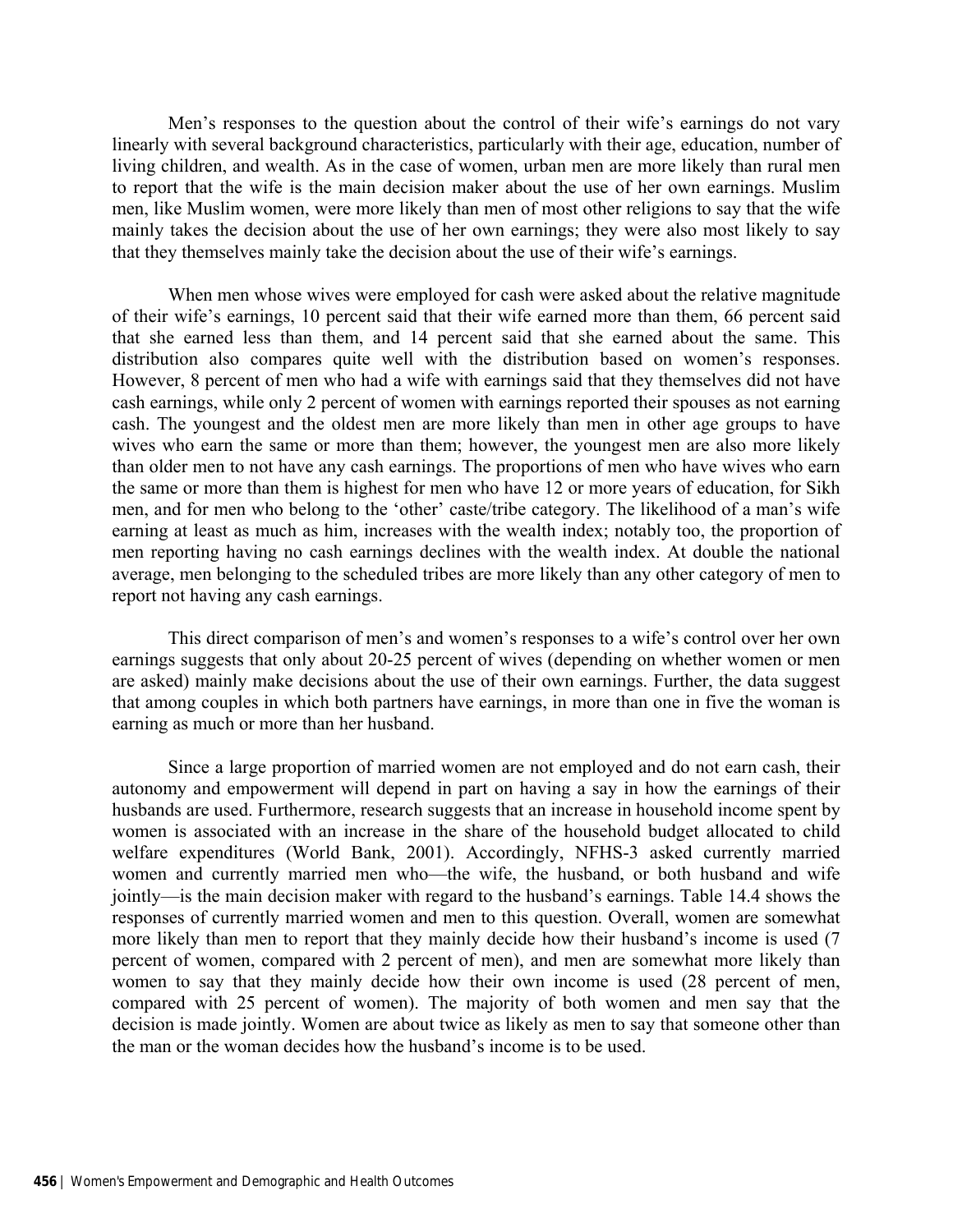#### Table 14.4 Control over men's cash earnings

Percent distribution of currently married women age 15-49 whose husbands receive cash earnings and of currently married men age 15-49 who receive cash earnings, by person who decides how men's cash earnings are used, according to background characteristics, India, 2005-06

|                                          | Person who decides how men's cash earnings are used<br>Reported by currently married men |              |              |             |            |                |                  |            |              |              |            |            |                |                  |
|------------------------------------------|------------------------------------------------------------------------------------------|--------------|--------------|-------------|------------|----------------|------------------|------------|--------------|--------------|------------|------------|----------------|------------------|
|                                          | Reported by currently married women                                                      |              |              |             |            |                |                  |            |              |              |            |            |                |                  |
|                                          |                                                                                          | Husband      |              |             |            |                | Number           |            | Husband      |              |            |            |                |                  |
|                                          | Mainly                                                                                   | and wife     | Mainly       |             |            |                | of               | Mainly     | and wife     | Mainly       |            |            |                | Number           |
| Background characteristic                | wife                                                                                     | jointly      | husband      | Other       | Missing    | Total          | women            | wife       | jointly      | husband      | Other      | Missing    | Total          | of men           |
| Age                                      |                                                                                          |              |              |             |            |                |                  |            |              |              |            |            |                |                  |
| $15-19$                                  | 3.7                                                                                      | 43.0         | 27.7         | 25.4        | 0.2        | 100.0          | 6.419            | 0.0        | 55.1         | 27.8         | 17.0       | 0.0        | 100.0          | 273              |
| $20 - 24$                                | 4.2                                                                                      | 53.9         | 26.6         | 15.1        | 0.1        | 100.0          | 16,351           | 1.3        | 58.4         | 28.2         | 11.9       | 0.2        | 100.0          | 3,375            |
| 25-29<br>30-39                           | 5.5<br>7.5                                                                               | 62.2<br>66.5 | 24.8<br>23.1 | 7.3<br>2.8  | 0.2<br>0.1 | 100.0<br>100.0 | 18,300<br>30,511 | 1.5<br>2.1 | 61.4<br>67.0 | 30.6<br>28.2 | 6.1<br>2.0 | 0.4<br>0.6 | 100.0<br>100.0 | 6,870<br>16,165  |
| 40-49                                    | 9.0                                                                                      | 66.0         | 23.8         | 1.1         | 0.1        | 100.0          | 19,568           | 2.9        | 69.8         | 26.4         | 0.4        | 0.5        | 100.0          | 12,668           |
| <b>Residence</b>                         |                                                                                          |              |              |             |            |                |                  |            |              |              |            |            |                |                  |
| Urban                                    | 7.2                                                                                      | 66.4         | 21.5         | 4.8         | 0.1        | 100.0          | 28,079           | 2.9        | 69.2         | 25.4         | 2.1        | 0.4        | 100.0          | 14,028           |
| Rural                                    | 6.3                                                                                      | 59.5         | 25.9         | 8.2         | 0.2        | 100.0          | 63,071           | 1.8        | 64.3         | 29.6         | 3.7        | 0.6        | 100.0          | 25,324           |
| <b>Education</b>                         |                                                                                          |              |              |             |            |                |                  |            |              |              |            |            |                |                  |
| No education                             | 7.6                                                                                      | 59.4         | 26.4         | 6.4         | 0.2        | 100.0          | 43,011           | 2.4        | 62.4         | 32.7         | 1.8        | 0.6        | 100.0          | 9,193            |
| <5 years complete                        | 7.0                                                                                      | 58.8         | 28.2         | 5.9         | 0.1        | 100.0          | 7,598            | 3.3        | 62.8         | 31.4         | 2.1        | 0.4        | 100.0          | 4,710            |
| 5-7 years complete                       | 6.6                                                                                      | 60.2         | 24.4         | 8.5         | 0.2        | 100.0          | 13,704           | 2.2        | 63.6         | 29.8         | 3.9        | 0.4        | 100.0          | 6,714            |
| 8-9 years complete                       | 5.2<br>4.5                                                                               | 63.3<br>65.8 | 22.8<br>21.2 | 8.5<br>8.4  | 0.1<br>0.1 | 100.0<br>100.0 | 10,495<br>7,577  | 2.1<br>1.9 | 66.5<br>69.1 | 26.4<br>24.7 | 4.6<br>3.7 | 0.4<br>0.6 | 100.0<br>100.0 | 6,839<br>4,707   |
| 10-11 years complete<br>12 or more years |                                                                                          |              |              |             |            |                |                  |            |              |              |            |            |                |                  |
| complete                                 | 4.1                                                                                      | 71.4         | 17.4         | 7.0         | 0.1        | 100.0          | 8,760            | 1.4        | 72.9         | 22.0         | 3.0        | 0.7        | 100.0          | 7,183            |
| Number of living children                |                                                                                          |              |              |             |            |                |                  |            |              |              |            |            |                |                  |
| $\Omega$                                 | 3.7                                                                                      | 50.3         | 26.8         | 19.1        | 0.2        | 100.0          | 9.743            | 1.4        | 62.0         | 27.6         | 8.7        | 0.3        | 100.0          | 4,428            |
| $1 - 2$                                  | 5.6                                                                                      | 61.3         | 24.9         | 8.2         | 0.1        | 100.0          | 40,143           | 2.2        | 66.0         | 27.6         | 3.6        | 0.5        | 100.0          | 18,222           |
| $3 - 4$                                  | 8.0                                                                                      | 64.3         | 23.6         | 3.9         | 0.1        | 100.0          | 30,571           | 2.3        | 66.8         | 29.0         | 1.4        | 0.6        | 100.0          | 12,572           |
| $5+$                                     | 8.6                                                                                      | 65.4         | 24.0         | 1.7         | 0.2        | 100.0          | 10,693           | 2.5        | 68.7         | 27.7         | 0.4        | 0.7        | 100.0          | 4,129            |
| Household structure <sup>1</sup>         |                                                                                          |              |              |             |            |                |                  |            |              |              |            |            |                |                  |
| Nuclear<br>Non-nuclear                   | 7.6<br>5.4                                                                               | 67.1<br>55.7 | 23.8<br>25.3 | 1.3<br>13.4 | 0.1<br>0.2 | 100.0<br>100.0 | 47,135<br>44,015 | 2.6<br>1.7 | 69.2<br>62.8 | 27.4<br>28.7 | 0.2<br>6.3 | 0.6<br>0.5 | 100.0<br>100.0 | 20,452<br>18,900 |
|                                          |                                                                                          |              |              |             |            |                |                  |            |              |              |            |            |                |                  |
| Religion<br>Hindu                        | 6.3                                                                                      | 61.9         | 24.3         | 7.3         | 0.2        | 100.0          | 74,223           | 2.2        | 65.8         | 28.2         | 3.3        | 0.5        | 100.0          | 32,250           |
| Muslim                                   | 8.3                                                                                      | 56.7         | 27.7         | 7.3         | 0.1        | 100.0          | 12,020           | 2.1        | 63.4         | 31.9         | 2.3        | 0.3        | 100.0          | 4,970            |
| Christian                                | 7.8                                                                                      | 69.8         | 20.5         | 1.7         | 0.2        | 100.0          | 2,008            | 3.7        | 73.3         | 21.2         | 0.5        | 1.3        | 100.0          | 835              |
| Sikh                                     | 4.9                                                                                      | 65.0         | 21.0         | 9.1         | 0.1        | 100.0          | 1,533            | 2.2        | 83.6         | 10.0         | 3.9        | 0.2        | 100.0          | 719              |
| Buddhist/Neo-Buddhist                    | 6.9                                                                                      | 71.3         | 19.4         | 2.0         | 0.3        | 100.0          | 669              | 1.5        | 70.1         | 27.0         | 0.9        | 0.5        | 100.0          | 322              |
| lain                                     | 2.2                                                                                      | 74.0         | 16.5         | 7.4         | 0.0        | 100.0          | 275              | 1.8        | 74.7         | 18.1         | 4.4        | 0.9        | 100.0          | 125              |
| Other                                    | 7.7                                                                                      | 71.7         | 19.0         | 1.2         | 0.5        | 100.0          | 325              | 1.8        | 87.3         | 8.4          | 1.9        | 0.7        | 100.0          | 123              |
| Caste/tribe                              |                                                                                          |              |              |             |            |                |                  |            |              |              |            |            |                |                  |
| Scheduled caste                          | 6.9                                                                                      | 62.6         | 24.4         | 5.9         | 0.2<br>0.2 | 100.0<br>100.0 | 17,063           | 2.8        | 63.8         | 30.2<br>30.3 | 2.7        | 0.5        | 100.0          | 7,775            |
| Scheduled tribe<br>Other backward class  | 5.5<br>7.1                                                                               | 65.0<br>60.2 | 25.0<br>23.7 | 4.3<br>8.9  | 0.1        | 100.0          | 7,471<br>36,381  | 1.6<br>1.9 | 65.0<br>66.5 | 27.3         | 2.6<br>3.7 | 0.5<br>0.6 | 100.0<br>100.0 | 3,151<br>15,531  |
| Other                                    | 6.0                                                                                      | 62.2         | 25.2         | 6.5         | 0.1        | 100.0          | 29,494           | 2.2        | 67.3         | 27.1         | 2.9        | 0.5        | 100.0          | 12,671           |
| Don't know                               | 7.1                                                                                      | 40.9         | 46.6         | 4.9         | 0.5        | 100.0          | 458              | 6.7        | 56.5         | 33.5         | 3.3        | 0.0        | 100.0          | 91               |
| <b>Wealth index</b>                      |                                                                                          |              |              |             |            |                |                  |            |              |              |            |            |                |                  |
| Lowest                                   | 7.0                                                                                      | 61.5         | 25.3         | 5.9         | 0.2        | 100.0          | 17,066           | 2.4        | 63.3         | 31.4         | 2.6        | 0.4        | 100.0          | 6,847            |
| Second                                   | 6.8                                                                                      | 58.7         | 26.6         | 7.7         | 0.2        | 100.0          | 18,066           | 1.9        | 63.1         | 31.0         | 3.5        | 0.5        | 100.0          | 7,412            |
| Middle                                   | 7.2                                                                                      | 58.5         | 26.3         | 7.8         | 0.1        | 100.0          | 18,256           | 2.5        | 63.3         | 30.4         | 3.1        | 0.6        | 100.0          | 7,999            |
| Fourth                                   | 6.6<br>5.2                                                                               | 60.3         | 24.8<br>20.1 | 8.2         | 0.1        | 100.0          | 18,566           | 2.1<br>2.0 | 65.9         | 28.1<br>20.7 | 3.5<br>3.0 | 0.4<br>0.6 | 100.0<br>100.0 | 8,415            |
| Highest                                  |                                                                                          | 68.6         |              | 6.0         | 0.1        | 100.0          | 19,196           |            | 73.6         |              |            |            |                | 8,679            |
| Total age15-49                           | 6.6                                                                                      | 61.6         | 24.6         | 7.1         | 0.2        | 100.0          | 91,150           | 2.2        | 66.1         | 28.1         | 3.1        | 0.5        | 100.0          | 39,352           |
| Age 50-54<br>Total age 15-54             | na<br>na                                                                                 | na<br>na     | na<br>na     | na<br>na    | na<br>na   | na<br>na       | na<br>na         | 3.5<br>2.3 | 67.4<br>66.2 | 28.0<br>28.1 | 0.4<br>2.9 | 0.7<br>0.5 | 100.0<br>100.0 | 3,831<br>43,183  |
|                                          |                                                                                          |              |              |             |            |                |                  |            |              |              |            |            |                |                  |

Note: Total includes women/men with missing information on education, religion, and caste/tribe, who are not shown separately. na = Not applicable

<sup>1</sup> Nuclear households are households comprised of a married couple or a man or a woman living alone or with unmarried children (biological, adopted, or fostered) with or without unrelated individuals.

For both women and men, the proportion who say that the wife participates (mainly alone or jointly with the husband) in decisions about the use of her husband's earnings increases with age. For women, the increase is from 47 percent for the youngest women to 75 percent for the oldest women. For men, the corresponding increase is from 55 percent to 73 percent. Thus, the youngest men are more likely than the youngest women to say that the wife has some control over the use of the husband's income.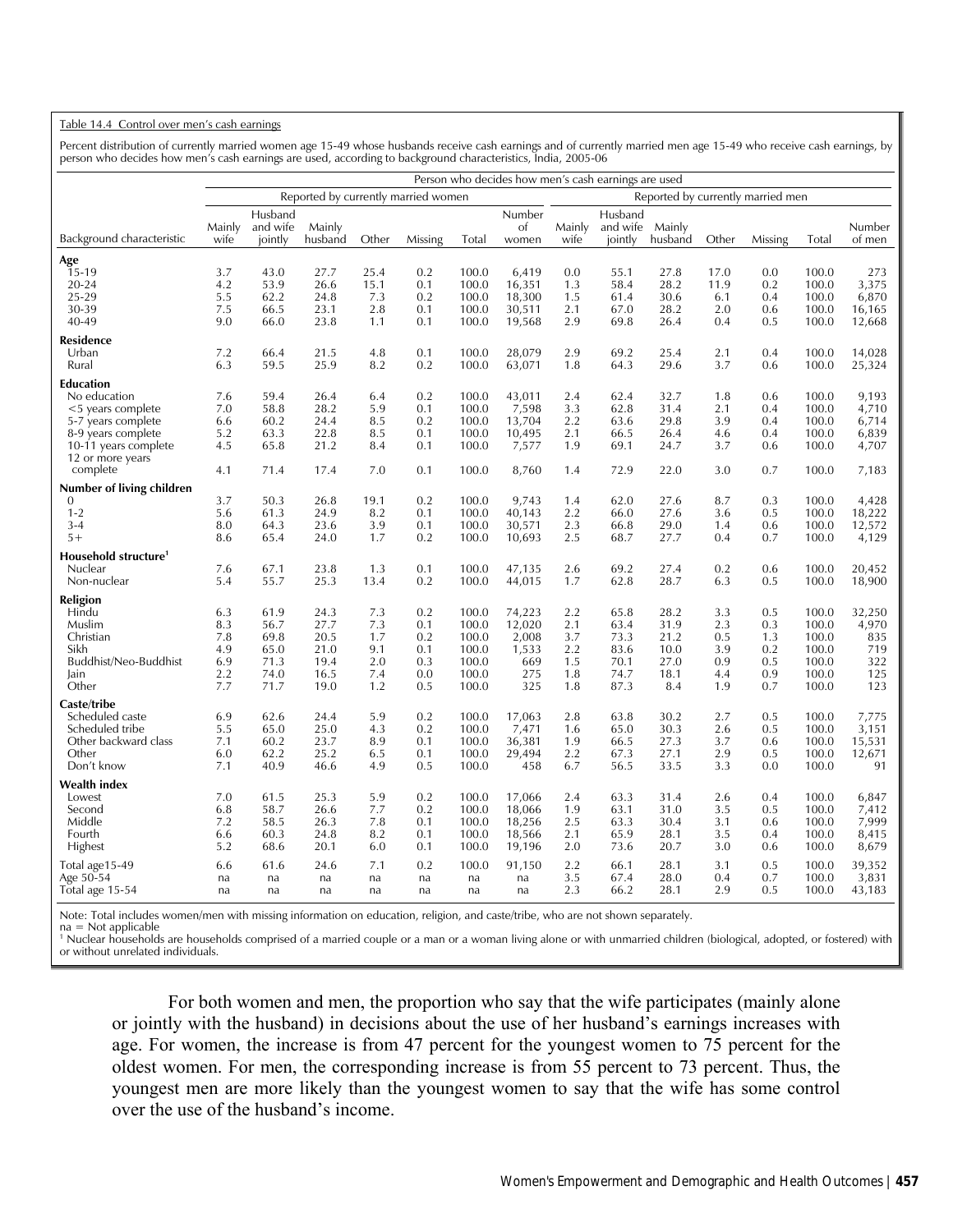There is a remarkable similarity in women's and men's reports regarding any participation of the wife (mainly alone or jointly with the husband) in decision making about the use of the husband's income according to residence, education, caste/tribe, and wealth. Hindu, Muslim, Christian and Jain women and men also provide very similar answers, but significant differences exist between responses of women and men of other religions. Men with no children are much more likely than women with no children to say that the wife participates in decisions about the use of the husband's income, although the differences between men's and women's responses are small if they have children. Despite the overall similarity in the proportions of women and men reporting about women's participation in decisions about the use of husband's earnings, their reports on the wife mainly making the decision tend to be different. Women in every sub-group are more likely than men in the corresponding sub-group to say that the wife mainly takes the decision about the use of the husband's income, although this proportion remains quite small (4-9 percent) for every group of women.

Table 14.5 summarizes the information on currently married women's and men's employment and earnings control for India and by state. For India as a whole, 81 percent of currently married women with earnings say that they alone or jointly with their husbands decide on how their own earnings are used; 68 percent of all currently married women (who have husbands with cash earnings) say that they alone or with their husbands are the main decision makers about the use of their husband's earnings; and 21 percent of currently married women who have earnings and their husbands have earnings say that they earn as much or more than their husbands. The corresponding proportions reported by currently married men are the same or slightly higher.

In all states, except Andhra Pradesh and Karnataka, at least three out of four currently married women with earnings say that they alone or jointly with their husbands make decisions about the use of their own earnings, and in 10 states, including Uttar Pradesh, Punjab, Delhi and almost all of the northeastern states, this proportion is more than 90 percent. Half or more of all currently married women participate in decisions about the use of their husband's earnings in all states; however, this proportion is more than 75 percent in 11 states, including most of the northeastern states. A comparison of the proportions of women reporting participation in the use of their own earnings (if they have any) and in the use of their husband's earnings shows that both indicators are high in Arunachal Pradesh, Manipur, Mizoram, Nagaland, and Sikkim in the Northeast and in Delhi; and both are relatively low in Andhra Pradesh, Karnataka, and Rajasthan. Further, according to the reports of women with earnings, the proportion who earn about the same or more than their husbands ranges from a low of 14 percent in West Bengal and 16-18 percent in Andhra Pradesh, Madhya Pradesh, Orissa, Rajasthan, and Jammu and Kashmir to 33 percent in Assam and Arunachal Pradesh, 34 percent in Nagaland, and 47 percent in Mizoram.

A comparison of women's and men's responses shows that the proportions of men who report that their wife mainly or jointly with them decides the use of her earnings is higher compared with women in all but 11 states, namely Himachal Pradesh and Punjab in the North Region, Bihar and West Bengal in the East Region, Assam, Manipur, Mizoram, and Sikkim in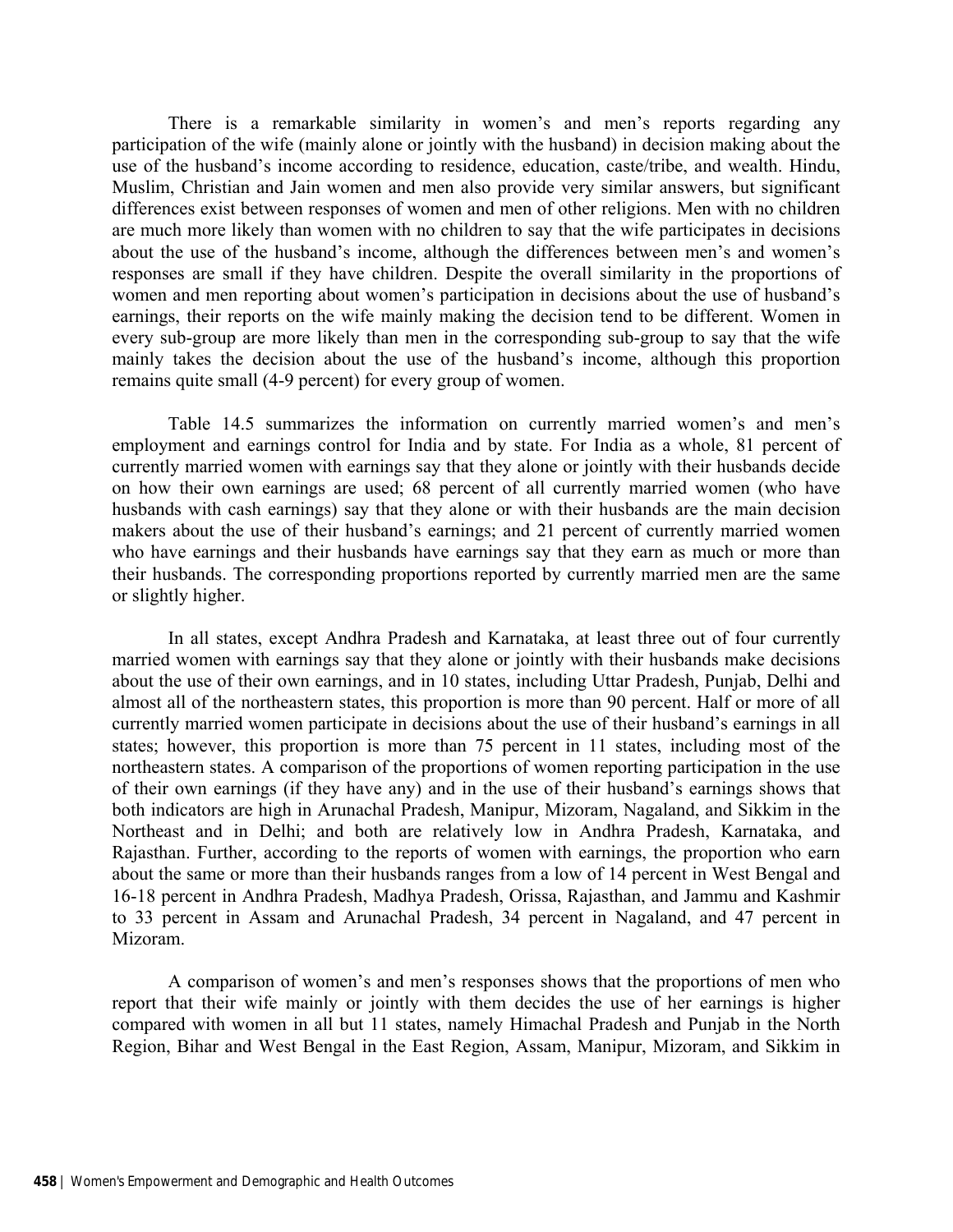Table 14.5 Control over women's and men's cash earnings and relative magnitude of women's cash earnings by state

Percentage of currently married women and currently married men by person who decides how women's and men's cash earnings are used and by the relative magnitude of women's cash earnings, compared with their husband's cash earnings by state, India, 2005-06

|                                                                                                                                                                           |                                                                                              | Percentage of currently married women<br>who report that they:                                                              |                                                                                              |                                                                                                                                       | Percentage of currently married men<br>who report that:                                                |                                                                                                |
|---------------------------------------------------------------------------------------------------------------------------------------------------------------------------|----------------------------------------------------------------------------------------------|-----------------------------------------------------------------------------------------------------------------------------|----------------------------------------------------------------------------------------------|---------------------------------------------------------------------------------------------------------------------------------------|--------------------------------------------------------------------------------------------------------|------------------------------------------------------------------------------------------------|
| State                                                                                                                                                                     | Alone or jointly<br>with their hus-<br>their own earn-<br>ings are used <sup>1</sup>         | Alone or jointly<br>with their hus-<br>band decide how band decide how<br>their husband's<br>earnings are used <sup>2</sup> | about the<br>husband <sup>3</sup>                                                            | They alone or<br>Earn more or jointly with their<br>wife decide how<br>same as their their wife's earn-<br>ings are used <sup>4</sup> | Their wife alone<br>or jointly with<br>them decides<br>how their own<br>earnings are used <sup>5</sup> | Their wife<br>earns more<br>or about the<br>same as<br>them <sup>6</sup>                       |
| India                                                                                                                                                                     | 80.9                                                                                         | 68.2                                                                                                                        | 21.0                                                                                         | 83.4                                                                                                                                  | 68.3                                                                                                   | 25.8                                                                                           |
| <b>North</b><br>Delhi<br>Haryana<br>Himachal Pradesh<br>Jammu & Kashmir<br>Punjab<br>Rajasthan<br>Uttaranchal<br>Central<br>Chhattisgarh                                  | 93.0<br>82.3<br>86.0<br>84.4<br>90.7<br>75.3<br>86.4<br>84.6                                 | 83.8<br>72.1<br>79.0<br>59.7<br>70.2<br>58.9<br>66.9<br>77.2                                                                | 28.5<br>19.5<br>22.6<br>18.3<br>22.0<br>18.0<br>26.3<br>25.1                                 | 95.5<br>(100.0)<br>82.2<br>$\ast$<br>90.6<br>88.5<br>92.3<br>91.9                                                                     | 83.5<br>83.8<br>83.8<br>67.3<br>84.1<br>57.1<br>78.5<br>85.2                                           | 36.2<br>(50.8)<br>(28.0)<br>*<br>28.1<br>23.0<br>(18.2)<br>21.7                                |
| Madhya Pradesh<br>Uttar Pradesh                                                                                                                                           | 77.1<br>90.1                                                                                 | 70.6<br>71.3                                                                                                                | 16.4<br>21.3                                                                                 | 86.7<br>92.7                                                                                                                          | 53.4<br>76.7                                                                                           | 22.5<br>22.0                                                                                   |
| East<br>Bihar<br>Jharkhand<br>Orissa<br>West Bengal<br><b>Northeast</b><br>Arunachal Pradesh<br>Assam<br>Manipur<br>Meghalaya<br>Mizoram<br>Nagaland<br>Sikkim<br>Tripura | 84.0<br>88.1<br>82.7<br>84.5<br>91.7<br>90.3<br>95.7<br>87.9<br>91.5<br>95.2<br>94.8<br>75.3 | 63.7<br>78.2<br>68.0<br>57.0<br>85.3<br>74.7<br>91.6<br>80.0<br>89.1<br>93.6<br>82.5<br>50.3                                | 18.7<br>23.6<br>17.3<br>14.0<br>32.7<br>32.6<br>25.5<br>27.7<br>46.9<br>34.2<br>29.9<br>23.7 | (73.4)<br>95.4<br>86.4<br>71.1<br>95.6<br>87.6<br>73.8<br>89.9<br>82.3<br>97.2<br>92.6<br>78.8                                        | 64.2<br>86.9<br>59.9<br>51.0<br>81.9<br>78.9<br>84.4<br>76.0<br>76.6<br>84.5<br>85.0<br>59.1           | (25.9)<br>22.4<br>18.3<br>18.8<br>47.9<br>33.0<br>18.3<br>37.4<br>42.6<br>32.8<br>30.4<br>11.9 |
| West<br>Goa<br>Gujarat<br>Maharashtra                                                                                                                                     | 92.0<br>81.1<br>79.6                                                                         | 73.7<br>66.4<br>74.5                                                                                                        | 22.7<br>22.4<br>27.9                                                                         | 88.3<br>83.8<br>83.4                                                                                                                  | 66.0<br>71.7<br>72.9                                                                                   | 35.8<br>45.6<br>35.1                                                                           |
| South<br>Andhra Pradesh<br>Karnataka<br>Kerala<br>Tamil Nadu<br>() Based on 25-49 unweighted cases.                                                                       | 68.8<br>71.5<br>89.7<br>87.5                                                                 | 61.7<br>61.2<br>65.2<br>81.4                                                                                                | 16.2<br>25.5<br>20.9<br>22.1                                                                 | 77.9<br>80.9<br>74.4<br>84.3                                                                                                          | 60.6<br>55.5<br>69.4<br>83.3                                                                           | 17.3<br>18.0<br>27.1<br>24.1                                                                   |

\* Percentage not shown; based on fewer than 25 unweighted cases. 1

<sup>1</sup> Women who are employed for cash.

2 Women whose husbands earn cash.

3 Women who earn cash and whose husbands earn cash.

4 Men whose wives are employed for cash.

5 Men who earn cash.

6 Men who earn cash and whose wives earn cash.

the Northeast Region, and Goa, Kerala and Tamil Nadu in the West and South Regions. Overall, the proportions of men who say that their wife participates in decisions about the use of their earnings ranges from 51 percent in West Bengal and 53-57 percent in Rajasthan, Madhya Pradesh, and Karnataka to 87 percent in Jharkhand. In 15 states, men are more likely than women to say that their wife mainly or jointly with them makes decisions about the use of their income. Men's and women's responses differ by over 10 points in Punjab, Haryana, and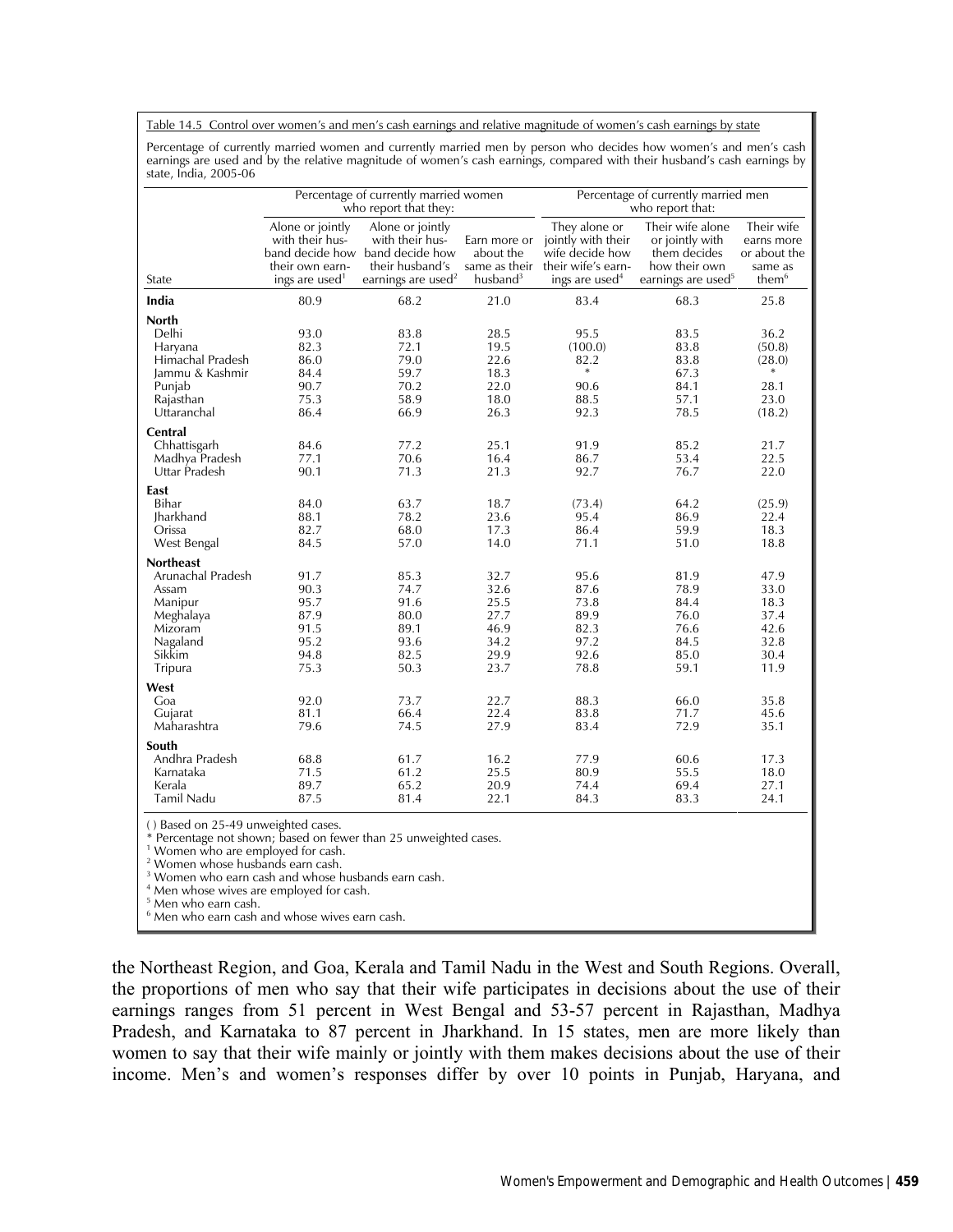Uttaranchal where men report greater participation than women, and in Madhya Pradesh and Mizoram where women report greater participation than men.

Finally, the proportion of men who have earnings and whose wives have earnings who report that their wife earns about the same or more than them ranges from 12 percent in Tripura to 48 percent in Arunachal Pradesh and 51 percent in Haryana. While in 12 states, fairly similar proportions (within five percentage points) of men and women say that the wife's earnings are about equal or more than the husband, in several states, the differential is large (more than10 percentage points). These states include Tripura, where more women than men say that the wife earns about the same or more than the husband, and Haryana, Gujarat, Arunachal Pradesh, and Goa, where more men than women say that the wife earns about the same of more than the husband.

This discussion of employment for cash of currently married women and women's financial status and autonomy through equality in earnings and participation in decisions about own and husband's earnings, underscores both the importance of married women's employment to the household economy as well as the disadvantages faced by women. While a significant proportion of currently married women are employed, almost one in three are unable to convert such employment into financial autonomy because they do not earn cash for the work they do. Further, when married women do earn cash, they do not necessarily have a say in how their earnings are used. In addition, almost one in three women does not have a say in how their husband's earnings are used. Finally, more than a fifth of currently married women who earn cash earn about the same or more than their husbands or have husbands who have no earnings. This statistic further attests to the importance of women's earnings for the household economy.

## **14.2 DECISION MAKING, ACCESS TO RESOURCES, AND FREEDOM OF MOVEMENT**

The ability of women to make decisions that affect the circumstances of their own lives is an essential aspect of empowerment. In order to assess women's decision-making autonomy, NFHS-3 collected information from currently married women on their participation in four different types of decisions: their own health care, making large household purchases, making household purchases for daily household needs, and visiting their family or relatives. Women were asked who usually makes each decision: 'mainly you, mainly your husband, you and your husband jointly, or someone else?' Further, to understand men's perspectives on women's participation in household decision making, men were asked about their attitudes regarding a wife's participation in household decision making. Specifically, men were asked 'In a couple, who do you think should have the greater say in each of the following decisions: the husband, the wife, or both equally?' The decisions asked about were: making major household purchases, making purchases for daily household needs, visiting wife's family or relatives, what to do with the money the wife earns from her work, and how many children to have. The results of these questions are shown in Tables 14.6 through 14.11.

Table 14.6 shows the percent distribution of currently married women according to the person in the household who usually makes specific decisions, by decision and residence. There is no decision for which a majority of currently married women alone are the main decision makers. Of the four decisions asked about, currently married women, irrespective of urban or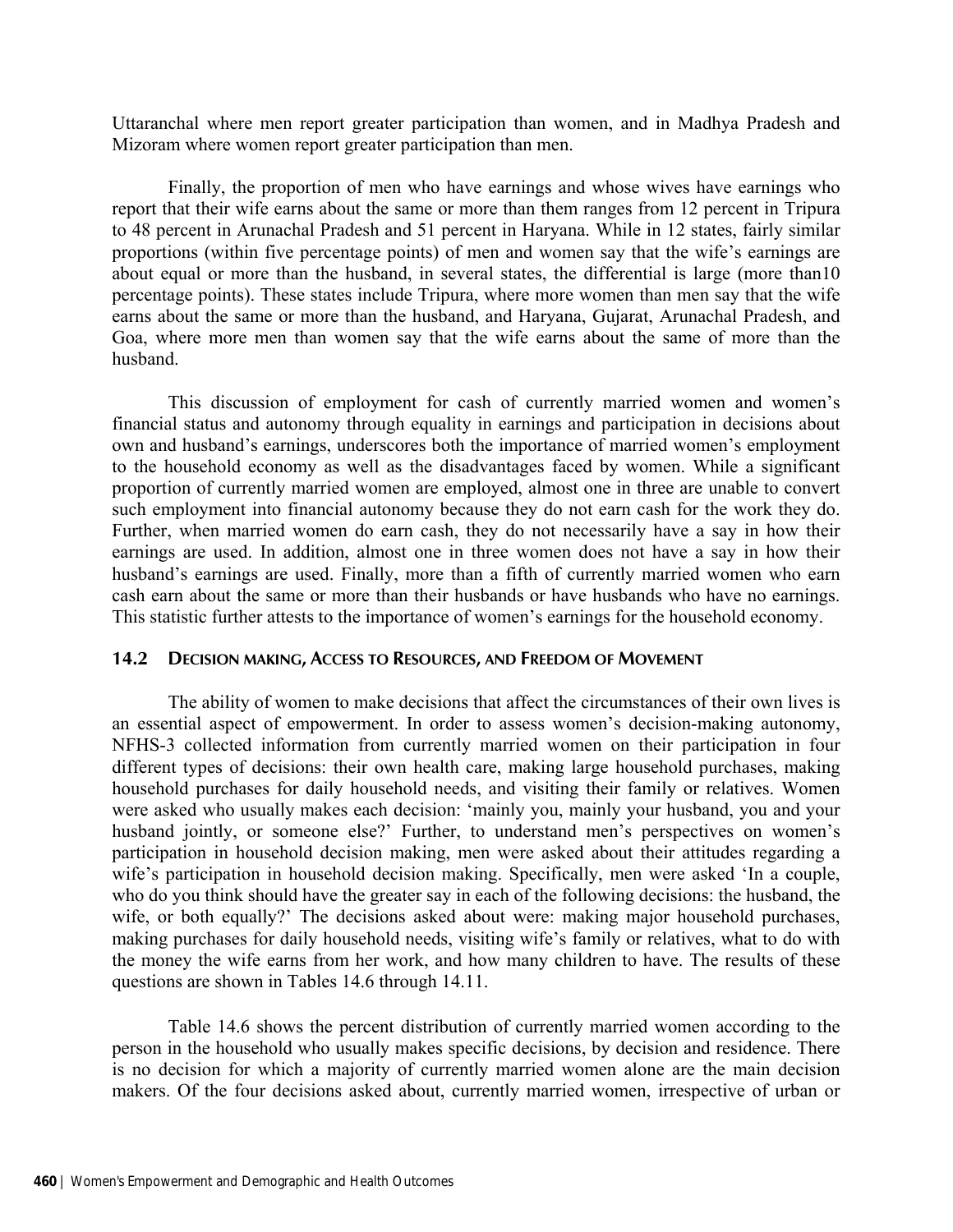rural residence, are most likely to make the decision about purchases for daily household needs mainly by themselves: however, even this decision is made mainly alone by only one-third of all currently married women. Only 27 percent of currently married women make decisions about their own health care mainly by themselves and only 11 percent make decisions about visits to their own family or relatives by themselves. Women are least likely to make decisions mainly by themselves about major household purchases. This proportion is as low as 9 percent for India as a whole. Joint decision making is most common for decisions about visits to the respondent's family or relatives, followed by decisions about major household purchases. It is least common for decisions about daily household purchases. When husbands are the main decision makers, they most often make decisions about major household purchases, followed closely by decisions about the respondent's own health. For all decisions, the likelihood that a woman will take the decision mainly by herself, as well as the likelihood that she will do so jointly with her husband, are higher in urban areas than in rural areas. In contrast, the husband or someone other than the respondent or her husband is more likely to be the main decision maker in rural areas.

| Table 14.6 Women's participation in decision making                                                                                 |                              |                                                                   |                              |                             |                          |                          |                                  |
|-------------------------------------------------------------------------------------------------------------------------------------|------------------------------|-------------------------------------------------------------------|------------------------------|-----------------------------|--------------------------|--------------------------|----------------------------------|
| Percent distribution of currently married women by person who usually makes decisions about four kinds of issues,<br>India, 2005-06 |                              |                                                                   |                              |                             |                          |                          |                                  |
| Decision                                                                                                                            | Mainly                       | Respondent<br>and hus-<br>respondent band jointly<br><b>URBAN</b> | <b>Mainly</b><br>husband     | Someone<br>else             | Other                    | Missing                  | Total                            |
| Own health care<br>Major household purchases<br>Purchases of daily household needs<br>Visits to her family or relatives             | 29.7<br>10.4<br>39.9<br>12.2 | 39.1<br>51.5<br>28.9<br>57.3                                      | 26.5<br>26.8<br>19.8<br>22.0 | 3.5<br>8.7<br>8.8<br>6.6    | 1.1<br>2.5<br>2.5<br>1.8 | 0.1<br>0.1<br>0.1<br>0.1 | 100.0<br>100.0<br>100.0<br>100.0 |
|                                                                                                                                     |                              | <b>RURAL</b>                                                      |                              |                             |                          |                          |                                  |
| Own health care<br>Major household purchases<br>Purchases of daily household needs<br>Visits to her family or relatives             | 26.0<br>7.6<br>29.1<br>10.0  | 33.4<br>41.2<br>27.1<br>46.4                                      | 31.7<br>34.6<br>26.9<br>28.9 | 7.6<br>13.5<br>13.9<br>12.1 | 1.3<br>2.9<br>2.9<br>2.4 | 0.1<br>0.1<br>0.1<br>0.1 | 100.0<br>100.0<br>100.0<br>100.0 |
|                                                                                                                                     |                              | <b>TOTAL</b>                                                      |                              |                             |                          |                          |                                  |
| Own health care<br>Major household purchases<br>Purchases of daily household needs<br>Visits to her family or relatives             | 27.1<br>8.5<br>32.4<br>10.7  | 35.1<br>44.4<br>27.7<br>49.8                                      | 30.1<br>32.2<br>24.7<br>26.8 | 6.3<br>12.0<br>12.3<br>10.4 | 1.3<br>2.8<br>2.8<br>2.2 | 0.1<br>0.1<br>0.1<br>0.1 | 100.0<br>100.0<br>100.0<br>100.0 |

The percent distribution of currently married men age 15-49 according to their responses about who in a couple *should* have the greater say for specific decisions is shown in Table 14.7 by decision and residence. Currently married men's opinions about women's participation in decision making generally match the reality of household decision making as reported by currently married women. A comparison for the three decisions that both women and men were asked about (major household purchases, purchases for daily household needs, and visits to the wife's family or relatives) shows that among these decisions, currently married men are most likely to say that wives should have the greater say in decisions about purchases of daily household needs (37 percent, compared with 32 percent of currently married women actually reporting making such decisions mainly by themselves), and least likely to say that the wife should have the greater say in decisions about major household purchases (6 percent, compared with 9 percent of currently married women actually reporting making such decisions mainly on their own). The corresponding proportions for the third type of decision, namely visits to her family or relatives, are 12 percent for men and 11 percent as reported by women. Further, among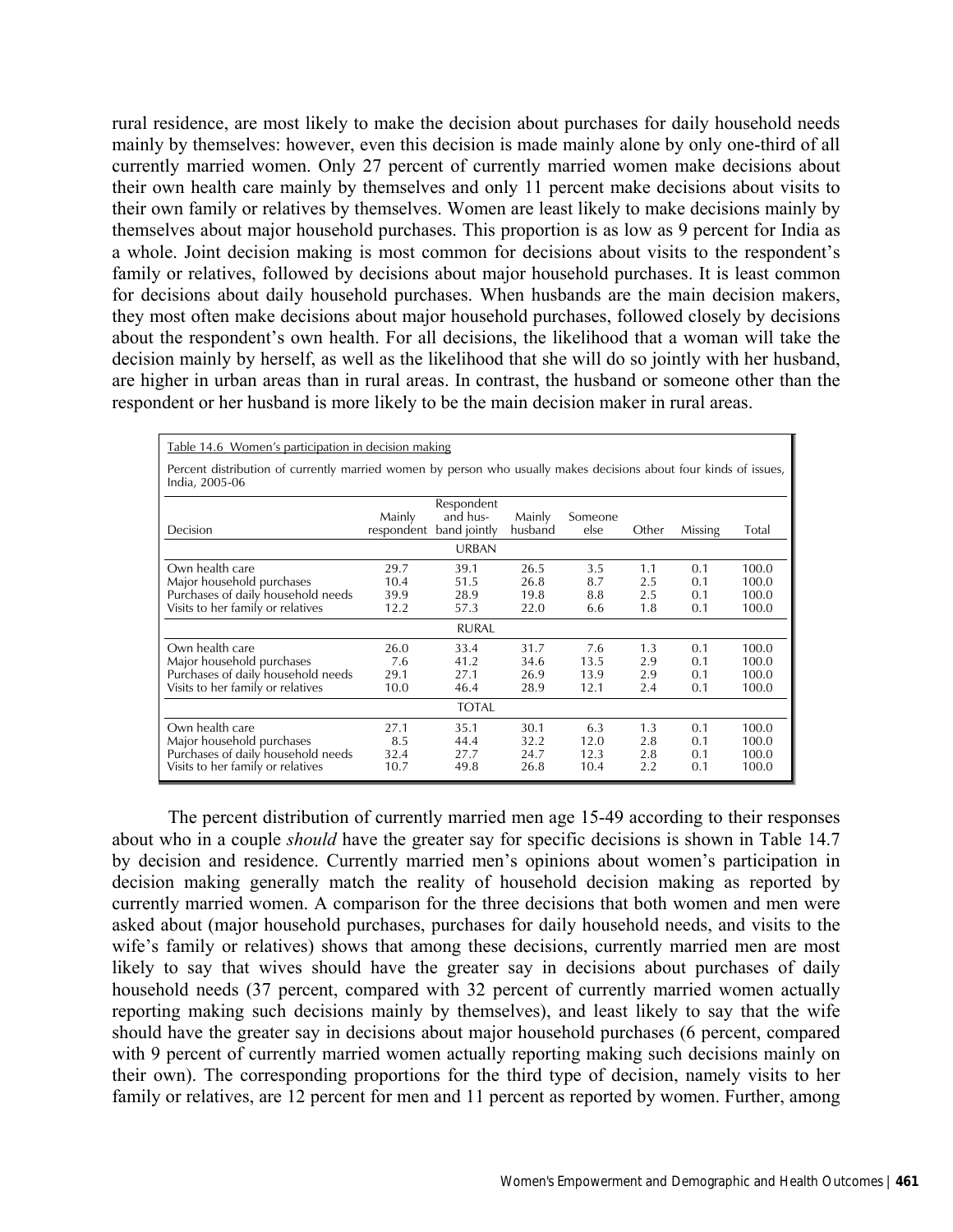currently married women and men, the proportions of men saying that the husband should have a greater say are also very similar to the proportions of women reporting that their husbands mainly make these decisions. Notably, however, men are much more likely to be of the opinion that husbands and wives should jointly make these decisions than the reality about such decision making as reported by women. For example, 68 percent of currently married men say that husbands and wives *should* have an equal say in decisions about major household purchases; however, only 44 percent of currently married women report that they make these decisions jointly with their husband. Adjustments for the fact that women often report that there are persons other than the husband and wife making such decisions does not explain the differential between what men say should happen and what women report is happening with regard to joint decision making.

| <u>Table 14.7 Men's attitude toward wives' participation in decision making</u>                                                                                              |                                      |                                        |                                    |                                 |                                           |
|------------------------------------------------------------------------------------------------------------------------------------------------------------------------------|--------------------------------------|----------------------------------------|------------------------------------|---------------------------------|-------------------------------------------|
| Percent distribution of currently married men 15-49 by person who they think, in a couple,<br>should have a greater say in five specific decisions India, 2005-06            |                                      |                                        |                                    |                                 |                                           |
| Decision                                                                                                                                                                     | Mainly<br>husband<br><b>URBAN</b>    | Respon-<br>dent and<br>wife<br>jointly | Mainly<br>wife                     | Don't<br>know/<br>depends       | Total                                     |
| Major household purchases<br>Purchases of daily household needs<br>Visits to wife's family or relatives<br>What to do with the money wife earns<br>How many children to have | 22.5<br>16.7<br>20.4<br>10.5<br>7.3  | 70.0<br>38.9<br>64.6<br>62.7<br>90.9   | 7.1<br>43.8<br>14.3<br>25.7<br>1.4 | 0.5<br>0.6<br>0.6<br>1.2<br>0.3 | 100.0<br>100.0<br>100.0<br>100.0<br>100.0 |
|                                                                                                                                                                              | RURAI                                |                                        |                                    |                                 |                                           |
| Major household purchases<br>Purchases of daily household needs<br>Visits to wife's family or relatives<br>What to do with the money wife earns<br>How many children to have | 28.2<br>25.8<br>29.3<br>16.7<br>10.5 | 66.5<br>40.0<br>58.9<br>64.5<br>87.4   | 4.7<br>33.5<br>11.0<br>17.4<br>1.5 | 0.6<br>0.7<br>0.7<br>1.4<br>0.6 | 100.0<br>100.0<br>100.0<br>100.0<br>100.0 |
|                                                                                                                                                                              | <b>TOTAL</b>                         |                                        |                                    |                                 |                                           |
| Major household purchases<br>Purchases of daily household needs<br>Visits to wife's family or relatives<br>What to do with the money wife earns<br>How many children to have | 26.3<br>22.8<br>26.3<br>14.6<br>9.5  | 67.6<br>39.6<br>60.8<br>63.9<br>88.5   | 5.5<br>36.9<br>12.1<br>20.1<br>1.5 | 0.6<br>0.7<br>0.7<br>1.3<br>0.5 | 100.0<br>100.0<br>100.0<br>100.0<br>100.0 |

With regard to decisions about what to do with the money the wife earns, 64 percent of currently married men say that wives should have an equal say and 20 percent say that wives should have the greater say. These proportions also compare favourably with the proportions of currently married women with earnings who report taking such decisions jointly with their husband (57 percent) and mainly by themselves (24 percent). Finally, in the case of decisions about how many children to have, the vast majority of men (89 percent) say that such decisions should be made jointly and most of the remainder say that the husband should have the greater say. Overall, 2 percent of men say that the wife should be the main decision maker regarding the number of children the couple should have.

Compared with urban men, a higher proportion of rural men say that in a couple, the husband should have the greater say in all four decisions and a lower proportion say that the wife should have the greater say for all but one of the decisions asked about. Only in the case of the decision about how many children to have, is the proportion of rural men saying that the wife should have the greater say equal to the proportion of urban men who say so, at 2 percent or less.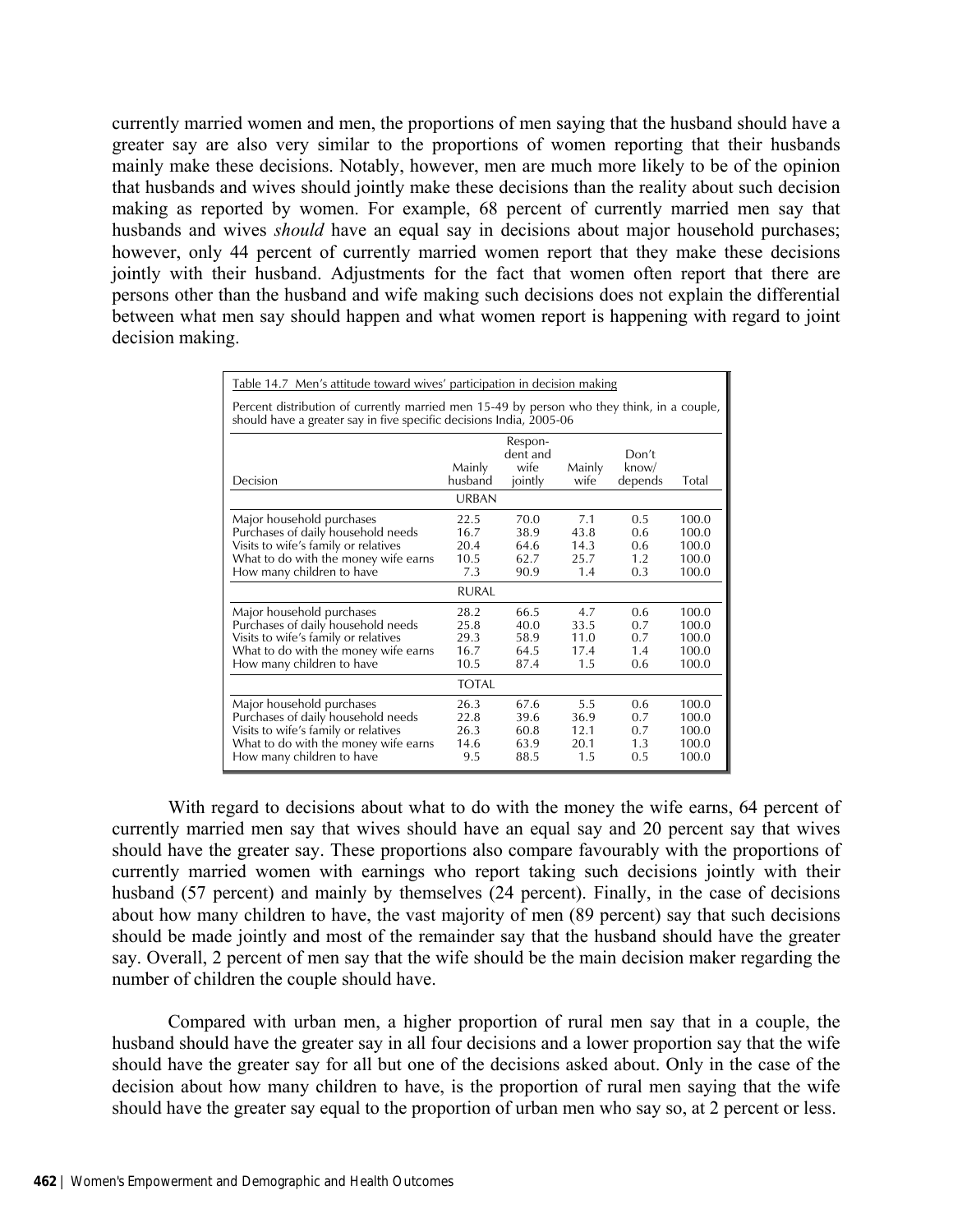

# *Figure 14.1* **Number of Decisions in which Currently Married Women Participate**

NFHS-3, India, 2005-06

 Women may have a say in some and not in other decisions. To assess a woman's overall decision-making autonomy, the number of decisions (0-4) in which she participates (i.e., she mainly has the final say or does so jointly with her husband) are added together. The total number of decisions a woman participates in is one simple measure of her empowerment. Figure 14.1 gives the percent distribution of currently married women by the number of decisions in which they participate. Nationally, 37 percent of currently married women participate in all four decisions, 43 percent participate in some but not all of the decisions, and 21 percent do not participate in any of the four decisions.

Table 14.8 shows the percentage of currently married women who participate, alone or jointly with their husbands, in specific decisions according to background characteristics. Participation in decision making increases steadily with age and is higher in urban than in rural areas. Notably, almost half (46 percent) of the women age 15-19 do not participate in any of the four decisions, compared with 13 percent of women age 40-49. Women's participation in specific decisions does not vary greatly by their education level, although the proportion of women participating in each decision is higher for women who have 12 or more years of education, compared with women with no education. The percentage of women participating in all four decisions increases from 35 percent for women with no education to 46 percent of women with 12 or more years of education. Participation varies even less by the husband's level of education than it does by the woman's level of education.

 Employment of women increases the likelihood of their participating in decision making only if they are employed for cash; in fact, women who are employed but do not earn cash are less likely than women not employed to participate in decision making. Further, the proportions of women not participating in any of the four decisions is lowest, at 15 percent, for women employed for cash, followed by 22 percent for women not employed in the past 12 months, and highest, at 26 percent, for women who were employed but did not earn cash. Among women who have children, participation in decision making varies little by the actual number of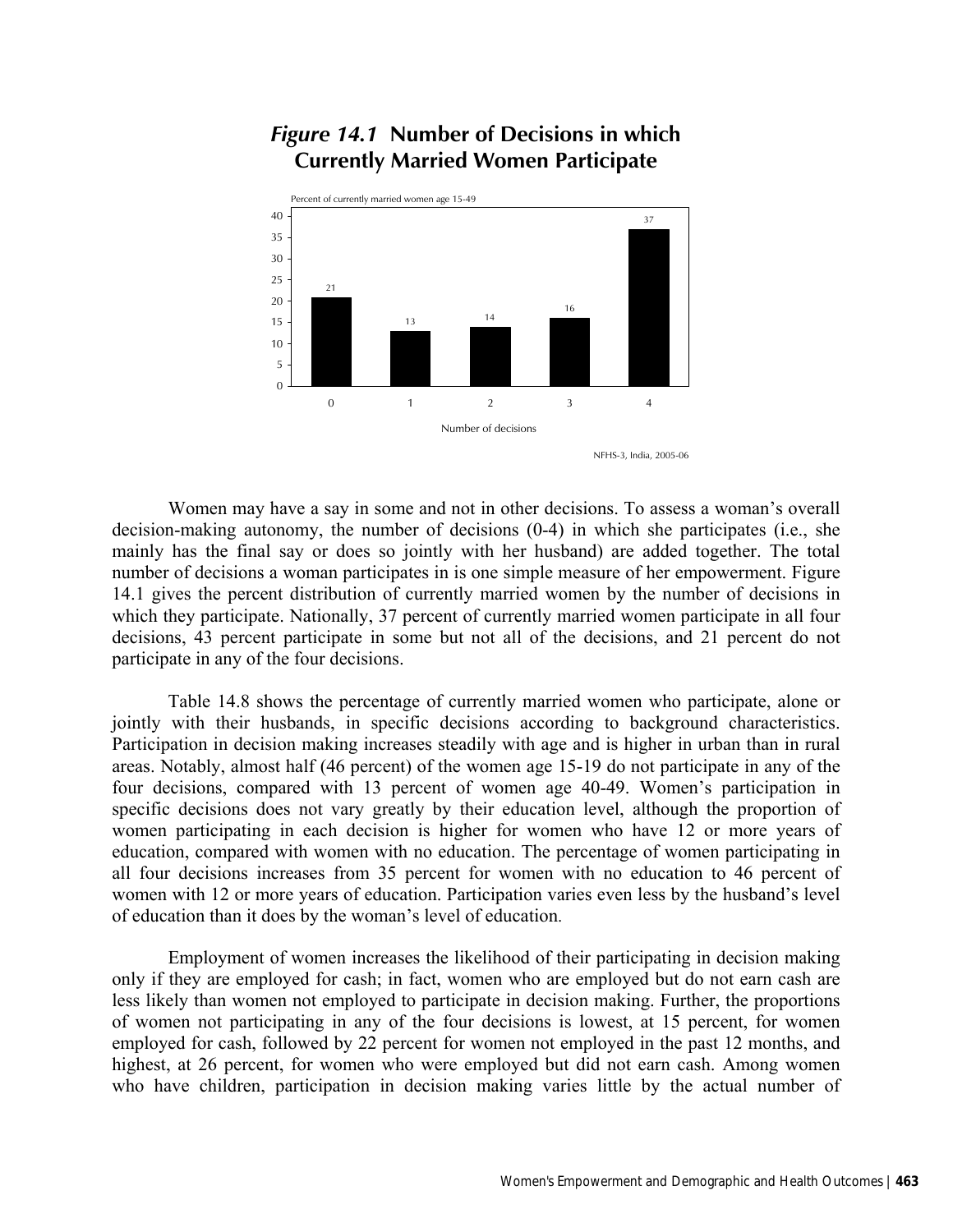Table 14.8 Women's participation in decision making by background characteristics

Percentage of currently married women age 15-49 who usually make specific decisions either by themselves or jointly with their husband, by background characteristics, India, 2005-06

|                                                   |                       | Percentage of women who usually make<br>specific decisions alone or jointly |                                                                  |                                         |                                                              | Percentage                                                |                    |
|---------------------------------------------------|-----------------------|-----------------------------------------------------------------------------|------------------------------------------------------------------|-----------------------------------------|--------------------------------------------------------------|-----------------------------------------------------------|--------------------|
| Background characteristic                         | Own<br>health<br>care | Making<br>major<br>purchases                                                | Making<br>purchases<br>for daily<br>household household<br>needs | Visits to her<br>family or<br>relatives | Percentage<br>who<br>participate<br>in all four<br>decisions | who<br>participate<br>in none of<br>the four<br>decisions | Number of<br>women |
| Age                                               |                       |                                                                             |                                                                  |                                         |                                                              |                                                           |                    |
| 15-19<br>20-24                                    | 40.4<br>52.5          | 25.1<br>39.2                                                                | 29.1<br>44.6                                                     | 33.5<br>47.5                            | 15.1<br>25.2                                                 | 46.1<br>31.1                                              | 6,726<br>16,782    |
| 25-29                                             | 62.2                  | 50.7                                                                        | 58.7                                                             | 58.9                                    | 34.3                                                         | 20.4                                                      | 18,540             |
| 30-39<br>40-49                                    | 67.7<br>69.3          | 60.7<br>63.6                                                                | 68.8<br>71.2                                                     | 67.1<br>71.6                            | 42.8<br>46.3                                                 | 14.1<br>12.8                                              | 30,952<br>20,089   |
| Residence                                         |                       |                                                                             |                                                                  |                                         |                                                              |                                                           |                    |
| Urban                                             | 68.8                  | 61.9                                                                        | 68.8                                                             | 69.5                                    | 45.0                                                         | 13.9                                                      | 28,604             |
| Rural                                             | 59.3                  | 48.9                                                                        | 56.2                                                             | 56.5                                    | 33.0                                                         | 23.4                                                      | 64,485             |
| Education<br>No education                         | 59.4                  | 51.5                                                                        | 59.5                                                             | 57.5                                    | 34.9                                                         | 22.7                                                      | 43,931             |
| <5 years complete                                 | 61.2                  | 51.4                                                                        | 60.1                                                             | 60.4                                    | 35.2                                                         | 20.3                                                      | 7,776              |
| 5-7 years complete                                | 61.0                  | 50.6                                                                        | 58.4                                                             | 59.8                                    | 35.7                                                         | 21.7                                                      | 14,018             |
| 8-9 years complete                                | 63.6                  | 52.2                                                                        | 58.3                                                             | 60.7                                    | 36.2                                                         | 19.7                                                      | 10,735             |
| 10-11 years complete<br>12 or more years complete | 67.2<br>73.1          | 56.3<br>62.6                                                                | 61.6<br>66.3                                                     | 65.9<br>71.6                            | 40.5<br>46.1                                                 | 16.8<br>12.1                                              | 7,704<br>8,921     |
| Husband's education                               |                       |                                                                             |                                                                  |                                         |                                                              |                                                           |                    |
| No education                                      | 61.6                  | 53.0                                                                        | 61.5                                                             | 59.1                                    | 36.6                                                         | 21.3                                                      | 24,918             |
| <5 years complete                                 | 61.1                  | 52.3                                                                        | 60.5                                                             | 60.9                                    | 35.7                                                         | 20.2                                                      | 8,366              |
| 5-7 years complete                                | 62.0<br>59.5          | 52.2<br>50.2                                                                | 60.3<br>56.8                                                     | 59.7<br>58.3                            | 36.5<br>33.7                                                 | 20.8<br>21.8                                              | 14,793             |
| 8-9 years complete<br>10-11 years complete        | 62.5                  | 51.1                                                                        | 58.0                                                             | 60.2                                    | 36.1                                                         | 21.3                                                      | 14,615<br>13,144   |
| 12 or more years complete                         | 66.2                  | 57.3                                                                        | 62.0                                                             | 65.2                                    | 40.6                                                         | 17.3                                                      | 17,100             |
| Employment (past 12 months)                       |                       |                                                                             |                                                                  |                                         |                                                              |                                                           |                    |
| Employed                                          | 63.0                  | 55.3                                                                        | 63.7                                                             | 62.9                                    | 38.8                                                         | 19.0                                                      | 39,835             |
| Employed, for cash<br>Employed, not for cash      | 67.7<br>54.6          | 61.0<br>45.1                                                                | 69.5<br>53.2                                                     | 68.0<br>53.7                            | 44.3<br>29.0                                                 | 15.0<br>26.1                                              | 25,601<br>14,234   |
| Not employed                                      | 61.7                  | 51.1                                                                        | 57.4                                                             | 58.7                                    | 35.1                                                         | 21.6                                                      | 53,225             |
| Number of living children                         |                       |                                                                             |                                                                  |                                         |                                                              |                                                           |                    |
| 0                                                 | 48.7                  | 35.5                                                                        | 39.1                                                             | 43.7                                    | 22.8                                                         | 36.0                                                      | 10,131             |
| $1 - 2$<br>$3 - 4$                                | 62.5<br>64.8          | 51.9<br>57.3                                                                | 58.9<br>65.6                                                     | 61.1<br>64.2                            | 36.9<br>39.6                                                 | 20.8<br>16.8                                              | 40,922<br>31,137   |
| $5+$                                              | 66.4                  | 60.2                                                                        | 68.2                                                             | 63.1                                    | 40.6                                                         | 15.1                                                      | 10,898             |
| Household structure <sup>1</sup>                  |                       |                                                                             |                                                                  |                                         |                                                              |                                                           |                    |
| Nuclear                                           | 67.7                  | 62.2                                                                        | 70.4                                                             | 68.7                                    | 44.3                                                         | 13.6                                                      | 47,851             |
| Non-nuclear                                       | 56.4                  | 43.0                                                                        | 49.2                                                             | 51.8                                    | 28.7                                                         | 27.7                                                      | 45,238             |
| Religion<br>Hindu                                 | 61.6                  | 52.9                                                                        | 59.9                                                             | 60.5                                    | 36.6                                                         | 20.8                                                      | 75,799             |
| Muslim                                            | 61.6                  | 49.8                                                                        | 57.9                                                             | 55.1                                    | 33.7                                                         | 22.8                                                      | 12,288             |
| Christian                                         | 75.5                  | 69.1                                                                        | 75.7                                                             | 79.5                                    | 55.4                                                         | 9.7                                                       | 2,041              |
| Sikh<br>Buddhist/Neo-Buddhist                     | 75.8<br>70.9          | 49.2<br>58.1                                                                | 56.2<br>72.8                                                     | 67.8<br>74.6                            | 36.4<br>42.4                                                 | 10.9<br>9.3                                               | 1,567<br>684       |
| Jain                                              | 62.4                  | 62.6                                                                        | 67.9                                                             | 69.3                                    | 42.1                                                         | 14.1                                                      | 279                |
| Other                                             | 69.7                  | 67.9                                                                        | 76.5                                                             | 74.5                                    | 46.5                                                         | 6.5                                                       | 333                |
| Caste/tribe                                       |                       |                                                                             |                                                                  |                                         |                                                              |                                                           |                    |
| Scheduled caste<br>Scheduled tribe                | 63.0<br>59.9          | 53.1<br>54.8                                                                | 61.2<br>62.3                                                     | 60.3<br>62.9                            | 36.6<br>37.5                                                 | 19.0                                                      | 17,372<br>7,632    |
| Other backward class                              | 59.7                  | 51.5                                                                        | 58.5                                                             | 58.5                                    | 35.4                                                         | 20.0<br>23.0                                              | 37,198             |
| Other                                             | 65.7                  | 54.1                                                                        | 60.9                                                             | 62.6                                    | 38.3                                                         | 18.2                                                      | 30,131             |
| Don't know                                        | 44.2                  | 39.1                                                                        | 50.0                                                             | 45.1                                    | 22.9                                                         | 32.2                                                      | 462                |
| <b>Wealth index</b>                               |                       |                                                                             |                                                                  |                                         |                                                              |                                                           |                    |
| Lowest<br>Second                                  | 58.5<br>58.0          | 51.2<br>49.2                                                                | 58.7<br>56.2                                                     | 55.7<br>55.6                            | 34.2<br>32.5                                                 | 23.3<br>24.1                                              | 17,425<br>18,495   |
| Middle                                            | 60.1                  | 49.7                                                                        | 57.6                                                             | 57.4                                    | 34.4                                                         | 23.2                                                      | 18,671             |
| Fourth                                            | 63.7                  | 52.9                                                                        | 60.5                                                             | 61.8                                    | 37.1                                                         | 19.6                                                      | 18,985             |
| Highest                                           | 70.3                  | 61.0                                                                        | 66.8                                                             | 71.1                                    | 44.7                                                         | 12.7                                                      | 19,513             |
| Total                                             | 62.2                  | 52.9                                                                        | 60.1                                                             | 60.5                                    | 36.7                                                         | 20.5                                                      | 93,089             |

Note: Total includes women with missing information on education, husband's education, employment (past 12<br>months), religion, and caste/tribe, who are not shown separately.<br><sup>1</sup> Nuclear households are households comprised o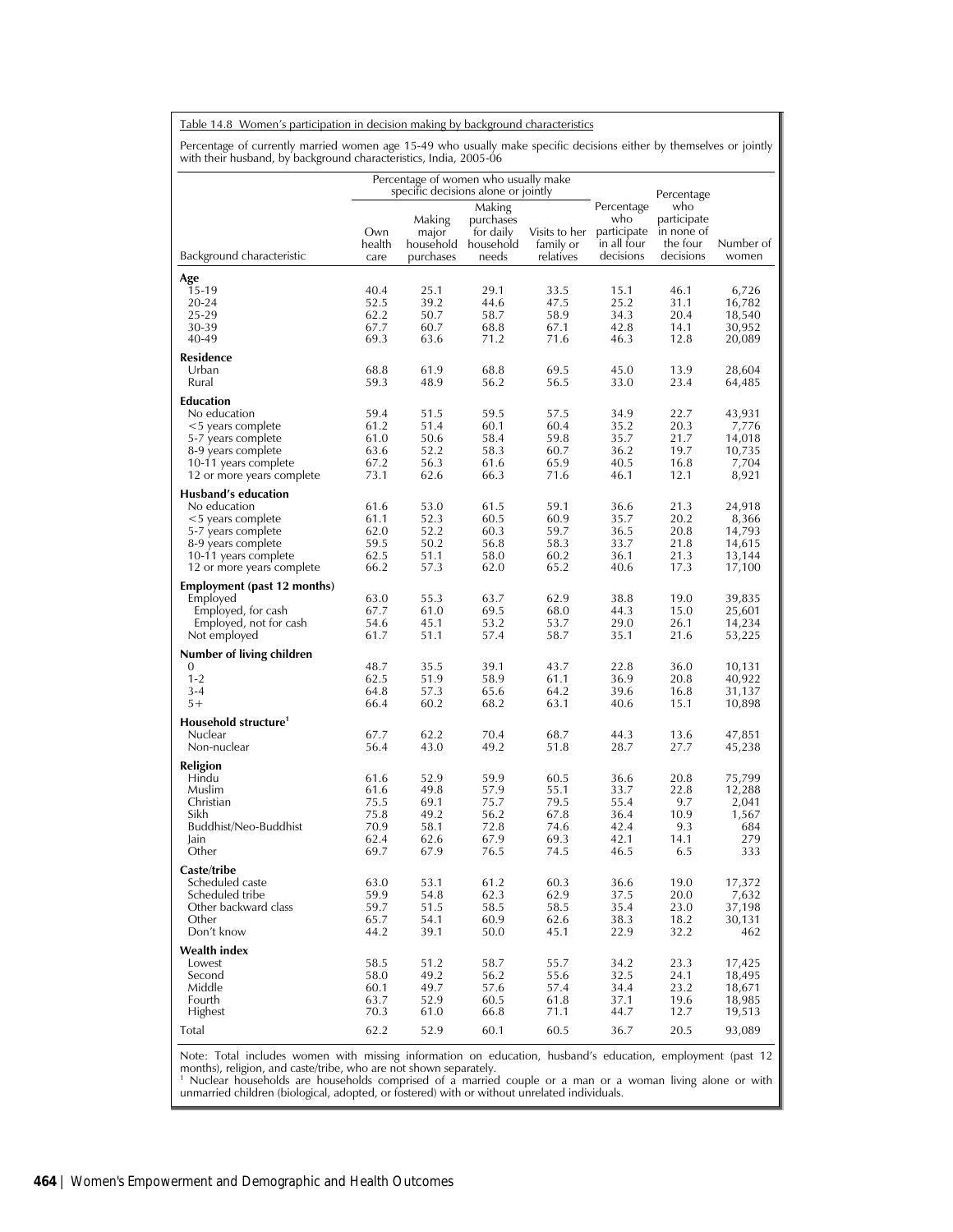children; however, women who have no children are much less likely than women with one or more children to participate in household decision making. Non-nuclear household residence is associated with much lower participation in household decisions than nuclear residence, as is evident from the fact that women in non-nuclear households are twice as likely (28 percent) as women in nuclear households (14 percent) to not participate in any of the four decisions and women in nuclear households are one and a half times as likely as women in non-nuclear households to participate in all four decisions. Participation in decision making does not vary by caste/tribe status but does vary by religion. Participation is highest among Christian women and lowest among Muslim women, compared with women of other religions. The relationship of wealth with women's participation in decision making is not uniformly linear; nevertheless, women in the highest wealth quintile are most likely to participate in each of the decisions as well as in all four decisions.

Table 14.9 shows the percentage of currently married men age 15-49 who think that in a couple, the wife should have an equal or greater say than her husband in specific decisions, according to men's background characteristics. In general, currently married men are much more likely to say that a wife should have at least an equal say in household decision making than the reality of such decision making as reported by currently married women. For example, 73 percent of currently married men say that a wife should have at least an equal say as the husband in decisions about major household purchases, compared with only 53 percent of currently married women reporting having participated in such decisions. Overall, 50 percent of currently married men say that, in a couple, the wife should have at least an equal say in all of the five decisions men were asked about; only 4 percent say that women should not participate in any of the five decisions. Notably, the vast majority of men (84 and 90 percent) say that a wife should an equal or greater say as the husband in decisions about what to do with the money the wife earns and how many children to have.

Men's opinions about the role that wives should play in household decision making do not vary much by age, number of children, or household structure. Urban men are more likely to favour a wife's participation than rural men, as are employed men, compared with men who are not employed. The likelihood of men saying that the wife should have at least an equal say generally increases with men's education and with wealth. Sikh men are most likely (80 percent) and Muslim and Hindu men least likely (45-49 percent) to be of the opinion that women should have at least an equal say as their husbands in all five decisions. Men's opinions on wives roles in household decision making does not vary much between men who belong to the scheduled castes, scheduled tribes, or other backward classes, but the proportion of men who say that a wife should have at least an equal say in all five decisions is higher for men not belonging to any of these groups than among men who do belong to them.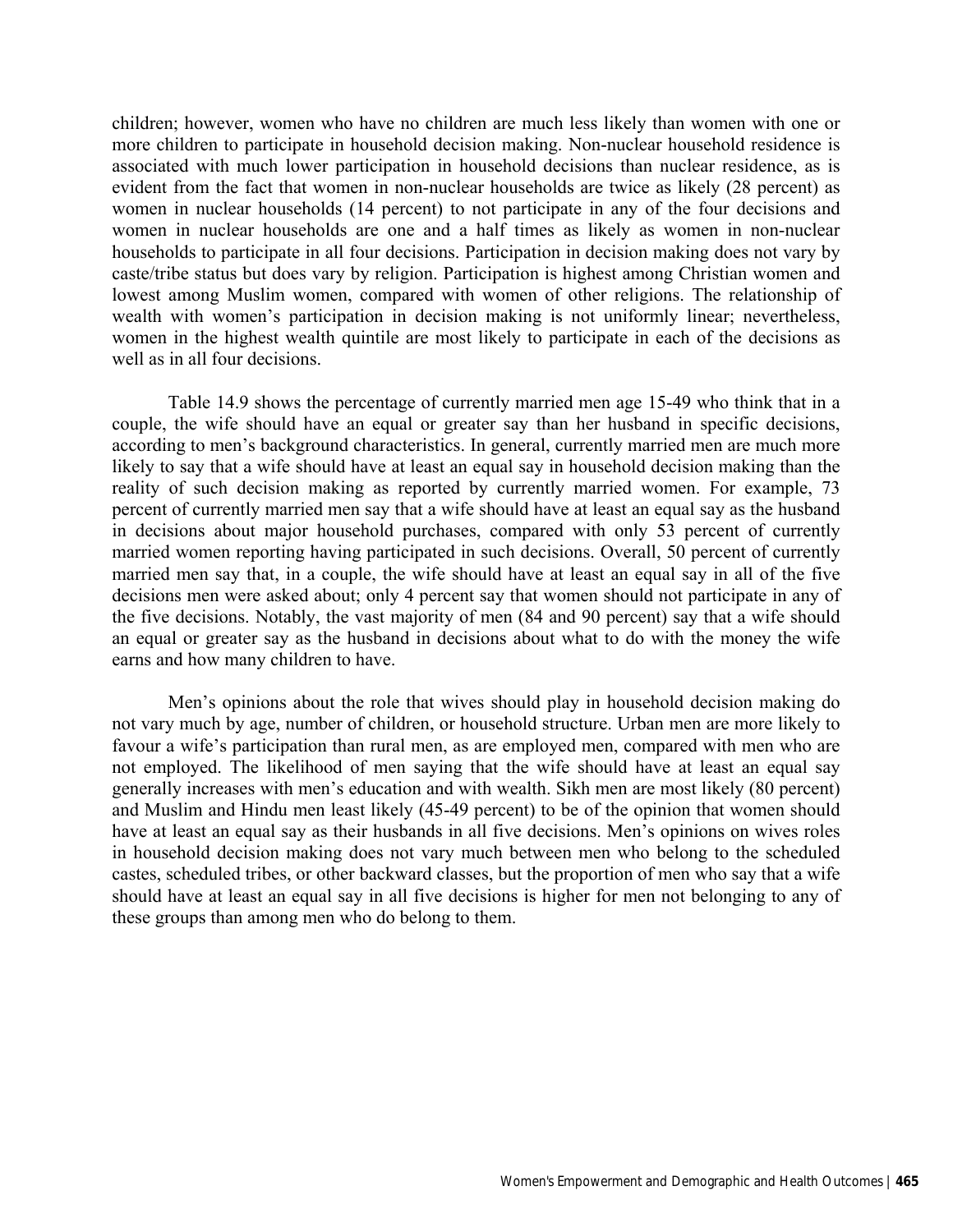Table 14.9 Men's attitude toward wives' participation in decision making

Percentage of currently married men age 15-49 who think a wife should have an equal or greater say than her husband on five specific kinds of decisions, by background characteristics, India, 2005-06

|                                              |                              |                                                                  |                                         |                                         | Percentage of men who say that wives should have<br>an equal or greater say than their husband on specific decisions |                       |                                  |                  |
|----------------------------------------------|------------------------------|------------------------------------------------------------------|-----------------------------------------|-----------------------------------------|----------------------------------------------------------------------------------------------------------------------|-----------------------|----------------------------------|------------------|
| Background characteristic                    | Making<br>major<br>purchases | Making<br>purchases<br>for daily<br>household household<br>needs | Visits to<br>her family<br>or relatives | What to<br>do with<br>the wife<br>earns | the money How many<br>children to<br>have                                                                            | All five<br>decisions | None of<br>the five<br>decisions | Number<br>of men |
| Age                                          |                              |                                                                  |                                         |                                         |                                                                                                                      |                       |                                  |                  |
| 15-19                                        | 72.2                         | 73.1                                                             | 66.9                                    | 87.9                                    | 89.2                                                                                                                 | 43.4                  | 2.7                              | 369              |
| $20 - 24$<br>25-29                           | 70.3<br>71.6                 | 74.0<br>75.7                                                     | 66.7<br>72.7                            | 81.9<br>83.6                            | 88.6<br>88.9                                                                                                         | 44.2<br>48.3          | 4.2<br>4.2                       | 3,836<br>7,508   |
| 30-39                                        | 74.7                         | 76.7                                                             | 73.6                                    | 84.4                                    | 90.6                                                                                                                 | 50.5                  | 3.3                              | 17,602           |
| 40-49                                        | 72.7                         | 77.6                                                             | 74.0                                    | 84.3                                    | 90.2                                                                                                                 | 51.1                  | 3.5                              | 14,187           |
| <b>Residence</b>                             |                              |                                                                  |                                         |                                         |                                                                                                                      |                       |                                  |                  |
| Urban                                        | 77.1                         | 82.7                                                             | 78.9                                    | 88.3                                    | 92.3                                                                                                                 | 57.5                  | 2.3                              | 14,434           |
| Rural                                        | 71.1                         | 73.5                                                             | 69.9                                    | 81.9                                    | 88.8                                                                                                                 | 45.8                  | 4.3                              | 29,068           |
| <b>Education</b>                             |                              |                                                                  |                                         |                                         |                                                                                                                      |                       |                                  |                  |
| No education                                 | 67.6<br>68.6                 | 72.9<br>70.3                                                     | 67.8<br>67.5                            | 80.0<br>78.1                            | 86.7<br>87.8                                                                                                         | 44.0<br>43.0          | 5.2<br>4.9                       | 10,332<br>5,336  |
| <5 years complete<br>5-7 years complete      | 70.8                         | 75.7                                                             | 71.4                                    | 83.2                                    | 88.9                                                                                                                 | 47.3                  | 4.0                              | 7,456            |
| 8-9 years complete                           | 73.6                         | 76.2                                                             | 72.6                                    | 85.1                                    | 90.5                                                                                                                 | 48.1                  | 3.3                              | 7,520            |
| 10-11 years complete                         | 77.0                         | 80.6                                                             | 78.1                                    | 86.7                                    | 92.4                                                                                                                 | 55.3                  | 2.5                              | 5,115            |
| 12 or more years complete                    | 82.7                         | 84.2                                                             | 81.8                                    | 91.6                                    | 94.9                                                                                                                 | 61.8                  | 1.4                              | 7,735            |
| Employment (past 12 months)                  |                              |                                                                  |                                         |                                         |                                                                                                                      |                       |                                  |                  |
| Employed                                     | 73.1<br>73.0                 | 76.5<br>76.8                                                     | 73.0<br>73.1                            | 84.0<br>84.2                            | 90.0<br>90.0                                                                                                         | 49.7<br>50.0          | 3.6<br>3.7                       | 42,966<br>39,352 |
| Employed, for cash<br>Employed, not for cash | 73.6                         | 73.7                                                             | 71.3                                    | 81.6                                    | 89.2                                                                                                                 | 46.6                  | 3.3                              | 3,614            |
| Not employed                                 | 73.4                         | 76.1                                                             | 68.7                                    | 85.6                                    | 92.6                                                                                                                 | 43.8                  | 1.5                              | 505              |
| Number of living children                    |                              |                                                                  |                                         |                                         |                                                                                                                      |                       |                                  |                  |
| 0                                            | 72.6                         | 77.8                                                             | 72.1                                    | 84.8                                    | 89.9                                                                                                                 | 50.0                  | 3.5                              | 5,018            |
| $1 - 2$                                      | 73.6                         | 76.8                                                             | 74.2                                    | 84.1                                    | 90.4                                                                                                                 | 50.4                  | 3.5                              | 19,798           |
| $3 - 4$<br>$5+$                              | 72.7<br>72.7                 | 76.2<br>75.0                                                     | 72.6<br>69.3                            | 84.0<br>83.2                            | 90.2<br>87.9                                                                                                         | 49.4<br>47.1          | 3.5<br>4.3                       | 14,003<br>4,682  |
|                                              |                              |                                                                  |                                         |                                         |                                                                                                                      |                       |                                  |                  |
| Household structure <sup>1</sup><br>Nuclear  | 73.1                         | 76.8                                                             | 72.8                                    | 83.5                                    | 89.9                                                                                                                 | 50.0                  | 3.6                              | 22,179           |
| Non-nuclear                                  | 73.1                         | 76.3                                                             | 73.0                                    | 84.6                                    | 90.1                                                                                                                 | 49.3                  | 3.7                              | 21,322           |
| Religion                                     |                              |                                                                  |                                         |                                         |                                                                                                                      |                       |                                  |                  |
| Hindu                                        | 72.8                         | 76.4                                                             | 73.0                                    | 84.1                                    | 90.0                                                                                                                 | 49.3                  | 3.6                              | 35,890           |
| Muslim                                       | 71.6                         | 73.8                                                             | 66.7                                    | 80.6                                    | 88.0                                                                                                                 | 45.2                  | 4.7                              | 5,302            |
| Christian<br>Sikh                            | 76.0<br>89.2                 | 81.3<br>92.4                                                     | 81.6<br>92.0                            | 87.4<br>94.2                            | 92.5<br>97.3                                                                                                         | 56.1<br>79.9          | 2.1<br>0.8                       | 936<br>741       |
| Buddhist/Neo-Buddhist                        | 71.4                         | 77.0                                                             | 80.4                                    | 88.9                                    | 93.9                                                                                                                 | 56.5                  | 3.7                              | 332              |
| Jain                                         | 80.5                         | 90.2                                                             | 84.0                                    | 97.4                                    | 97.5                                                                                                                 | 69.2                  | 0.0                              | 129              |
| Other                                        | 86.0                         | 83.2                                                             | 84.3                                    | 88.4                                    | 92.2                                                                                                                 | 62.0                  | 1.2                              | 164              |
| Caste/tribe                                  |                              |                                                                  |                                         |                                         |                                                                                                                      |                       |                                  |                  |
| Scheduled caste                              | 72.4                         | 73.9                                                             | 70.5                                    | 82.5                                    | 88.5                                                                                                                 | 46.8                  | 4.0                              | 8,343            |
| Scheduled tribe<br>Other backward class      | 69.2<br>71.7                 | 73.3<br>77.9                                                     | 73.7<br>73.3                            | 82.4<br>85.5                            | 88.1<br>90.8                                                                                                         | 47.9<br>48.5          | 4.4<br>3.1                       | 3,948<br>17,202  |
| Other                                        | 76.3                         | 77.4                                                             | 73.6                                    | 83.8                                    | 90.4                                                                                                                 | 53.4                  | 3.8                              | 13,760           |
| Don't know                                   | 69.6                         | 72.1                                                             | 73.2                                    | 79.6                                    | 92.0                                                                                                                 | 45.2                  | 4.3                              | 111              |
| Wealth index                                 |                              |                                                                  |                                         |                                         |                                                                                                                      |                       |                                  |                  |
| Lowest                                       | 69.2                         | 69.7                                                             | 66.5                                    | 80.1                                    | 87.5                                                                                                                 | 42.6                  | 4.8                              | 7,962            |
| Second                                       | 70.2                         | 71.1<br>75.2                                                     | 67.3                                    | 80.6                                    | 88.1                                                                                                                 | 43.0<br>45.0          | 4.8<br>4.2                       | 8,466            |
| Middle<br>Fourth                             | 70.4<br>74.0                 | 78.1                                                             | 70.2<br>75.1                            | 81.7<br>85.9                            | 88.6<br>90.8                                                                                                         | 51.5                  | 3.0                              | 8,948<br>9,035   |
| Highest                                      | 81.0                         | 87.4                                                             | 84.3                                    | 91.3                                    | 94.4                                                                                                                 | 64.8                  | 1.6                              | 9,090            |
| Total age 15-49                              | 73.1                         | 76.5                                                             | 72.9                                    | 84.0                                    | 90.0                                                                                                                 | 49.7                  | 3.6                              | 43,501           |
| Age 50-54                                    | 72.8                         | 77.6                                                             | 76.9                                    | 85.1                                    | 91.5                                                                                                                 | 52.7                  | 3.4                              | 4,373            |
| Total age 15-54                              | 73.1                         | 76.6                                                             | 73.3                                    | 84.1                                    | 90.1                                                                                                                 | 49.9                  | 3.6                              | 47,875           |

Note: Total includes men with missing information on education, employment (past 12 months), religion, and caste/tribe, who

are not shown separately.<br><sup>1</sup> Nuclear households are households comprised of a married couple or a man or a woman living alone or with unmarried<br>children (biological, adopted, or fostered) with or without unrelated individ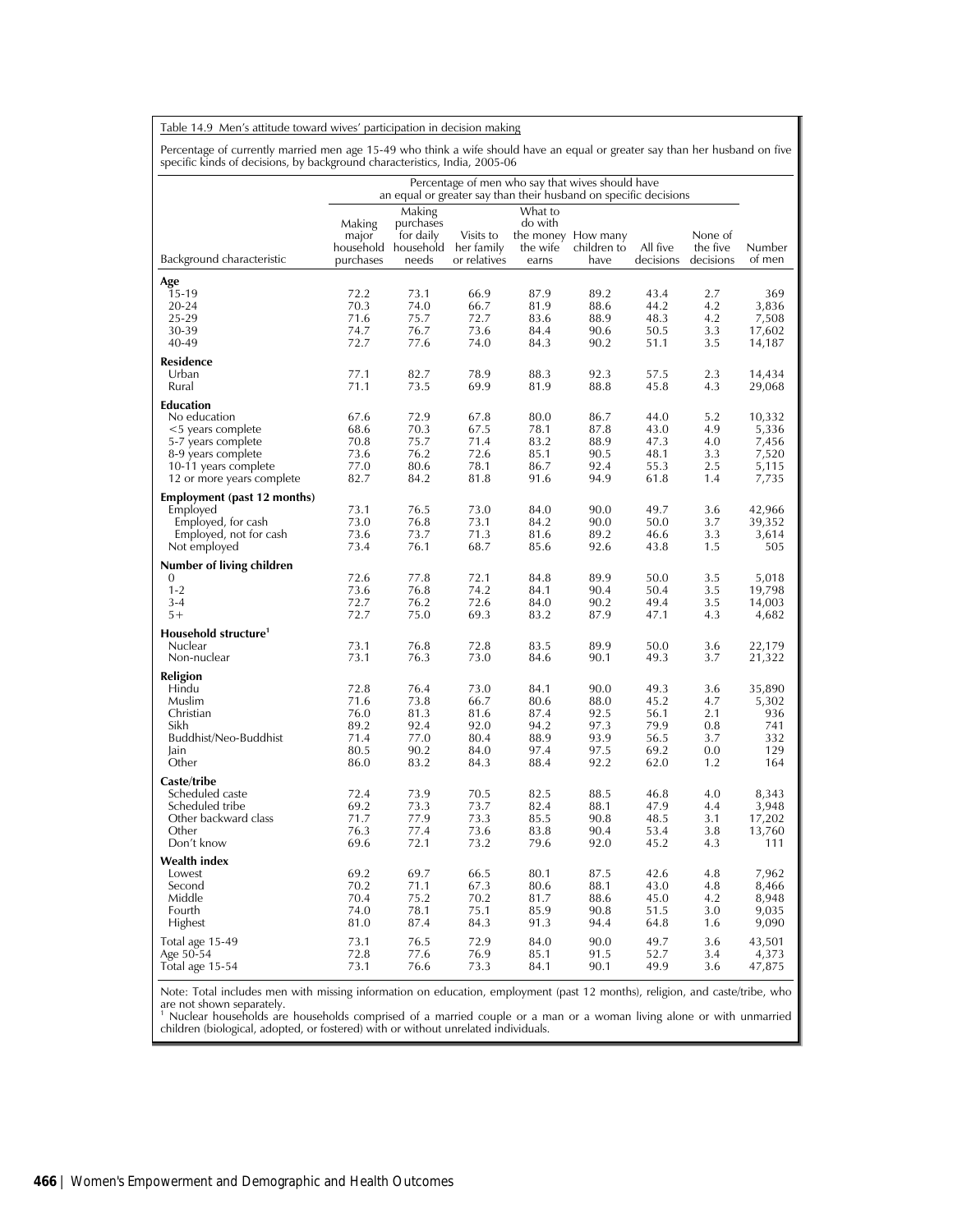Table 14.10 provides information by state on currently married women's participation in the four decisions women were asked about and currently married men's opinion with regard to a wife having an equal or greater say in the five decisions men were asked about. The proportion of currently married women who participate in all four decisions varies from a high of 77 percent in Meghalaya and 69-73 percent in Nagaland, Mizoram, and Manipur, all in the Northeast Region, to a low of 25 percent in Jammu and Kashmir, 24 percent in West Bengal, and 23 percent in Rajasthan. In fact, in all states, other than Delhi and the northeastern states except Tripura, less than half of currently married women say that they participate in all four decisions. According to decision, the proportions participating range from 44 percent in Jammu and Kashmir to 92 percent in Mizoram for decisions about own health care, from 38 percent in West

| Table 14.10 Women's participation in decision making by state |
|---------------------------------------------------------------|
|---------------------------------------------------------------|

Percentage of currently married women who usually make decisions on four specific kinds of decisions either by themselves or jointly with their husband, and percentage of men who say that wives should have an equal or greater say than their husband in specific kinds of decisions, by state, India, 2005-06

|                          |                       |                    | Percentage of women who usually make specific<br>decisions alone or jointly with their husband |                                 | Percentage of men who say<br>that wives should have the<br>final say alone or jointly |                                       |                                                       |                                               |
|--------------------------|-----------------------|--------------------|------------------------------------------------------------------------------------------------|---------------------------------|---------------------------------------------------------------------------------------|---------------------------------------|-------------------------------------------------------|-----------------------------------------------|
|                          |                       | Making             | Making<br>purchases                                                                            | Visits to                       | Percentage<br>who                                                                     | Percentage<br>who partici-            | with their husband in:                                |                                               |
| State                    | Own<br>health<br>care | major<br>purchases | for daily<br>household household<br>needs                                                      | her family<br>or rela-<br>tives | in all four<br>decisions                                                              | participate pate in none<br>decisions | of the four All of the five<br>decisions <sup>1</sup> | None of the<br>five<br>decisions <sup>1</sup> |
| India                    | 62.2                  | 52.9               | 60.1                                                                                           | 60.5                            | 36.7                                                                                  | 20.5                                  | 49.7                                                  | 3.6                                           |
| <b>North</b>             |                       |                    |                                                                                                |                                 |                                                                                       |                                       |                                                       |                                               |
| Delhi                    | 74.2                  | 67.3               | 75.7                                                                                           | 74.9                            | 52.0                                                                                  | 10.4                                  | 74.4                                                  | 1.2                                           |
| Haryana                  | 71.7                  | 54.7               | 60.8                                                                                           | 69.2                            | 41.7                                                                                  | 13.2                                  | 81.0                                                  | 1.0                                           |
| Himachal Pradesh         | 66.5                  | 56.5               | 61.5                                                                                           | 58.3                            | 39.2                                                                                  | 17.4                                  | 73.6                                                  | 1.4                                           |
| Jammu & Kashmir          | 43.5                  | 44.9               | 46.9                                                                                           | 43.4                            | 25.2                                                                                  | 37.3                                  | 55.6                                                  | 5.2                                           |
| Punjab                   | 76.8                  | 48.2               | 56.5                                                                                           | 68.5                            | 37.4                                                                                  | 11.2                                  | 75.7                                                  | 1.6                                           |
| Rajasthan<br>Uttaranchal | 51.9<br>60.8          | 40.5<br>49.4       | 49.2<br>56.4                                                                                   | 44.0<br>56.0                    | 22.8<br>36.0                                                                          | 31.4<br>24.6                          | 42.8<br>67.3                                          | 0.4<br>2.1                                    |
| Central                  |                       |                    |                                                                                                |                                 |                                                                                       |                                       |                                                       |                                               |
| Chhattisgarh             | 47.9                  | 50.9               | 63.4                                                                                           | 61.2                            | 26.8                                                                                  | 18.4                                  | 59.3                                                  | 0.2                                           |
| Madhya Pradesh           | 51.7                  | 48.3               | 54.9                                                                                           | 50.2                            | 29.4                                                                                  | 27.1                                  | 41.8                                                  | 3.8                                           |
| Uttar Pradesh            | 64.2                  | 52.9               | 55.6                                                                                           | 50.3                            | 33.7                                                                                  | 22.0                                  | 54.2                                                  | 1.1                                           |
| East                     |                       |                    |                                                                                                |                                 |                                                                                       |                                       |                                                       |                                               |
| Bihar                    | 53.4                  | 50.6               | 58.4                                                                                           | 54.4                            | 32.7                                                                                  | 27.2                                  | 41.6                                                  | 8.1                                           |
| Jharkhand                | 61.2                  | 59.8               | 64.7                                                                                           | 65.5                            | 41.8                                                                                  | 19.5                                  | 63.5                                                  | 0.7                                           |
| Orissa<br>West Bengal    | 64.7<br>59.6          | 57.8<br>37.5       | 61.3<br>46.9                                                                                   | 63.6<br>48.4                    | 41.8<br>23.9                                                                          | 17.1<br>25.7                          | 42.9<br>31.1                                          | 2.2<br>7.0                                    |
| <b>Northeast</b>         |                       |                    |                                                                                                |                                 |                                                                                       |                                       |                                                       |                                               |
| Arunachal Pradesh        | 68.7                  | 74.1               | 86.7                                                                                           | 90.4                            | 53.5                                                                                  | 2.7                                   | 46.0                                                  | 1.1                                           |
| Assam                    | 80.0                  | 72.0               | 70.0                                                                                           | 80.9                            | 60.9                                                                                  | 11.6                                  | 61.1                                                  | 3.0                                           |
| Manipur                  | 87.4                  | 81.4               | 85.2                                                                                           | 86.0                            | 69.4                                                                                  | 3.4                                   | 41.6                                                  | 1.1                                           |
| Meghalaya                | 87.5                  | 82.5               | 84.1                                                                                           | 87.3                            | 77.3                                                                                  | 9.3                                   | 69.8                                                  | 10.5                                          |
| Mizoram                  | 91.9                  | 79.6               | 86.0                                                                                           | 89.5                            | 70.4                                                                                  | 2.3                                   | 44.9                                                  | 4.6                                           |
| Nagaland                 | 90.7                  | 82.1               | 87.2                                                                                           | 93.7                            | 73.1                                                                                  | 1.4                                   | 56.7                                                  | 0.4                                           |
| Sikkim<br>Tripura        | 79.5<br>59.7          | 76.6<br>48.1       | 78.3<br>56.9                                                                                   | 83.7<br>60.4                    | 58.7<br>30.2                                                                          | 5.5<br>18.9                           | 75.7<br>22.8                                          | 0.4<br>1.0                                    |
| West                     |                       |                    |                                                                                                |                                 |                                                                                       |                                       |                                                       |                                               |
| Goa                      | 67.5                  | 67.3               | 74.6                                                                                           | 84.5                            | 47.0                                                                                  | 7.5                                   | 62.3                                                  | 1.6                                           |
| Gujarat                  | 63.2                  | 53.3               | 66.2                                                                                           | 70.4                            | 36.6                                                                                  | 13.1                                  | 55.5                                                  | 3.0                                           |
| Maharashtra              | 67.8                  | 61.2               | 70.6                                                                                           | 74.2                            | 45.4                                                                                  | 12.7                                  | 55.2                                                  | 6.0                                           |
| South                    |                       |                    |                                                                                                |                                 |                                                                                       |                                       |                                                       |                                               |
| Andhra Pradesh           | 61.8                  | 52.7               | 60.4                                                                                           | 65.5                            | 40.4                                                                                  | 24.3                                  | 39.8                                                  | 7.8                                           |
| Karnataka                | 53.3                  | 50.5               | 56.4                                                                                           | 55.9                            | 35.2                                                                                  | 26.9                                  | 54.0                                                  | 2.9                                           |
| Kerala<br>Tamil Nadu     | 75.3<br>73.2          | 61.8<br>63.3       | 65.9<br>77.8                                                                                   | 78.4<br>76.7                    | 47.2<br>48.8                                                                          | 10.8<br>8.2                           | 37.4<br>44.7                                          | 1.6<br>1.5                                    |
|                          |                       |                    |                                                                                                |                                 |                                                                                       |                                       | $\cdot$ $\cdot$                                       |                                               |

<sup>1</sup> Decisions about major household purchases, purchases for daily household needs, visits to the wife's family or relatives, what to do with the money the wife earns, and how many children to have.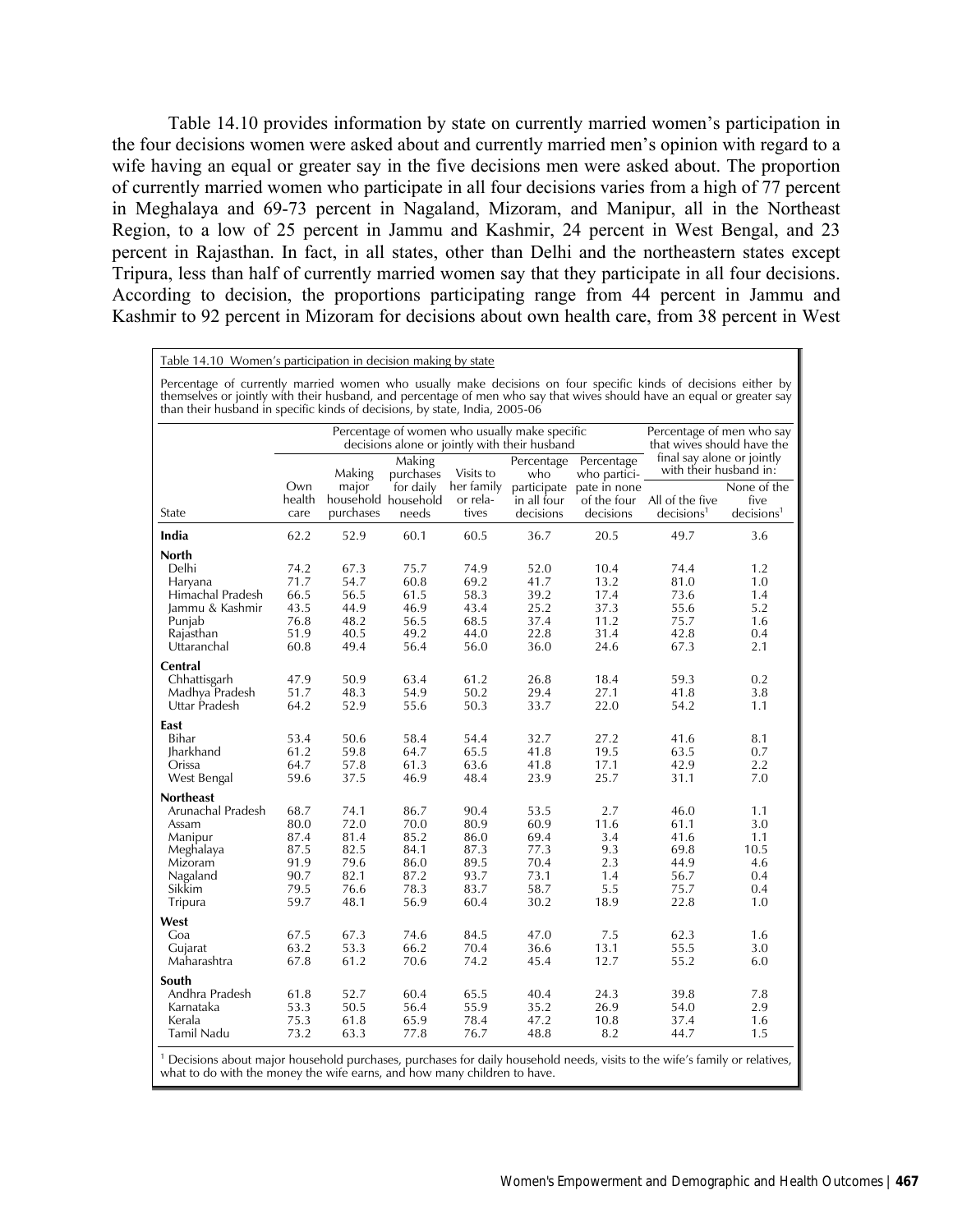Bengal to 83 percent in Meghalaya for decisions about making major household purchases, from 47 percent in Jammu and Kashmir and West Bengal to 87 percent in Arunachal Pradesh and Nagaland for decisions about making purchases for daily household needs, and from 43 percent in Jammu and Kashmir to 94 percent in Nagaland for decisions about visits to her family or relatives.

In the country as a whole, 53 percent of currently married women participate in decisions about making major household purchases and 60-62 percent participate in each of the remaining three decisions. However, women's pattern of participation by decision varies greatly by state. Overall, there are 11 states where women are most likely to participate in decisions about their own health care, another 11 where they are most likely to participate in decisions about visits to their family or relatives, and seven where they are most likely to participate in decisions about making purchases for daily household needs. Women are least likely to participate in decisions about making major household purchases in the majority (24) of states, including all of the states in the East, West and Southern Regions of the country. There is no state in which women most often participate in decisions about major household purchases. Notably, in Chhattisgarh and Arunachal Pradesh, of all the decisions asked about, women are least likely to participate in decisions about their own health care.

The percentage of currently married men who say that, in a couple, a wife should have at least equal say as her husband in all five decisions is highest in Haryana (81 percent) and lowest in Tripura (23 percent). Notably, while participation of women in decision making tends to be most common in several of the northeastern states, men's approval of a wife's participation in decision making is relatively high in only two northeastern states (Sikkim and Meghalaya) as well as in the northern states of Haryana, Punjab, Delhi, Himachal Pradesh, and Uttaranchal.

To further understand women's access to financial resources, an important element of women's empowerment, NFHS-3 asked all women whether they have any money of their own that they alone can decide how to use and whether they have a bank or savings account that they themselves use. Women were also asked about their knowledge and use of micro-credit and similar programmes in the area. With regard to the latter, women were first asked 'Do you know of any programmes in this area that give loans to women to start or expand a business of their own?' If they answered 'yes' they were then asked 'Have you yourself ever taken a loan, in cash or in kind, from any of these programmes to start or expand a business?' Women's responses to all of these questions are shown in Table 14.11 by women's background characteristics. Overall, 45 percent of all women age 15-49 say that they have some money that they can use; 15 percent have a bank or savings account that they themselves use; 39 percent know of a programme that gives money to women to start or expand a business of their own; and only 4 percent of all women have ever taken a loan from such a programme.

All four of these indicators generally increase with age, are higher for women who are employed for cash than women who are not employed or not employed for cash, and are higher for formerly married women than for never marred or currently married women. Notably, 7 percent of formerly married women have ever taken a loan to start or expand a business, compared with 5 percent of currently married women and 1 percent of never married women. All four indicators are lower for women belonging to the scheduled tribes, compared with women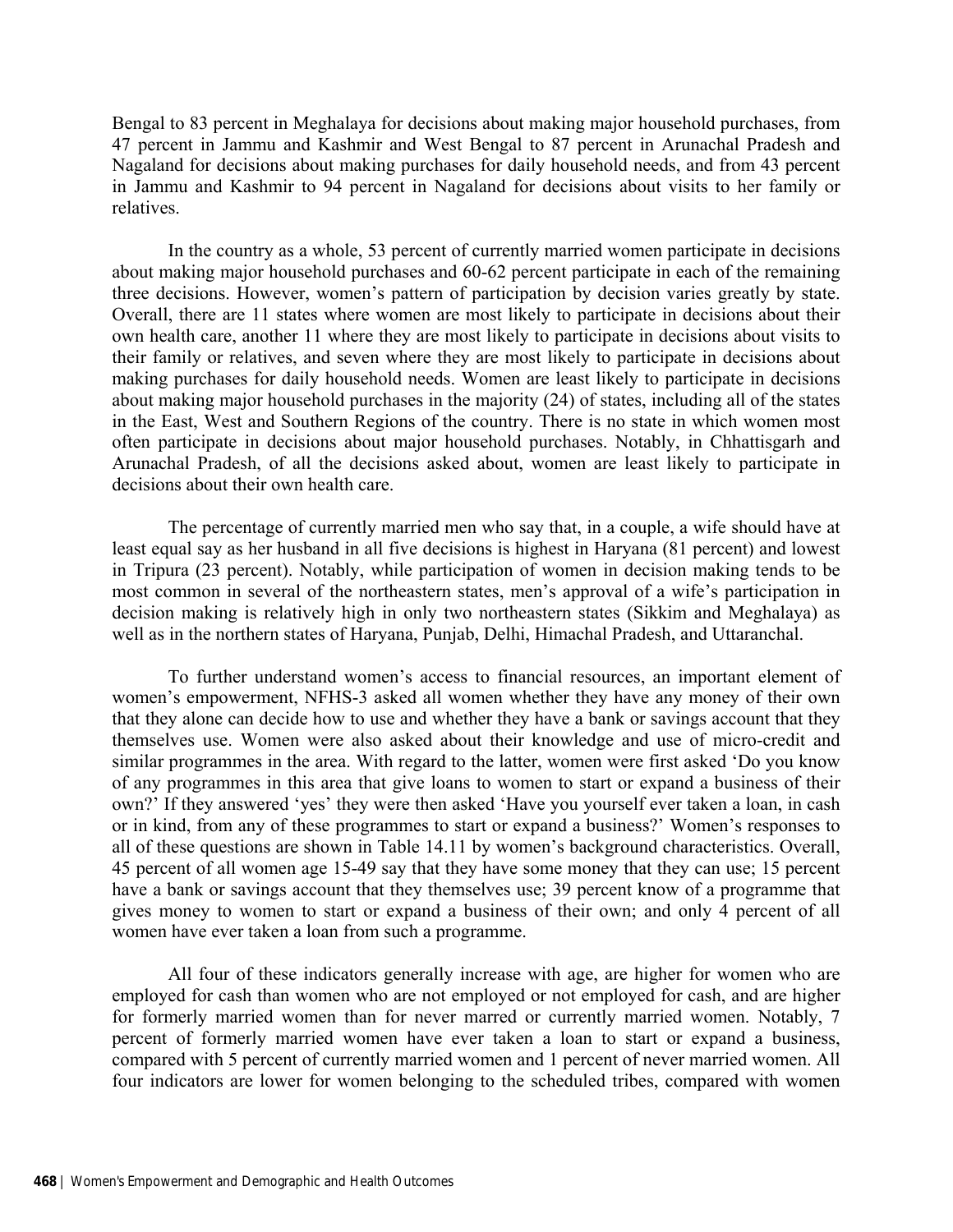### Table 14.11 Women's access to money and credit

Percentage of women who have access to money, who know of a microcredit programme and who have ever taken a loan from a microcredit programme by background characteristics, India, 2005-06

|                                                   |                                                 | Women's access to money                                                                           |                                       | Women's knowledge and use of<br>microcredit programmes                                           |                  |
|---------------------------------------------------|-------------------------------------------------|---------------------------------------------------------------------------------------------------|---------------------------------------|--------------------------------------------------------------------------------------------------|------------------|
| Background characteristic                         | Percentage who<br>they can decide<br>how to use | Percentage who<br>have money that have a bank or sav-<br>ings account that<br>they themselves use | know of a<br>microcredit<br>programme | Percentage who Percentage who<br>have taken a loan<br>from a micro-<br>credit programme of women | Number           |
| Age                                               |                                                 |                                                                                                   |                                       |                                                                                                  |                  |
| 15-19                                             | 35.0                                            | 7.2                                                                                               | 30.8                                  | 0.8                                                                                              | 24,811           |
| 20-24                                             | 41.6                                            | 10.9                                                                                              | 37.5                                  | 2.5                                                                                              | 22,779           |
| 25-29                                             | 46.0                                            | 15.7                                                                                              | 40.3                                  | 4.4                                                                                              | 20,417           |
| 30-39                                             | 49.1                                            | 19.4                                                                                              | 41.4                                  | 6.0                                                                                              | 33,522           |
| 40-49                                             | 50.1                                            | 20.8                                                                                              | 42.4                                  | 5.9                                                                                              | 22,856           |
| <b>Residence</b>                                  |                                                 |                                                                                                   |                                       |                                                                                                  |                  |
| Urban                                             | 52.1                                            | 23.9                                                                                              | 44.2                                  | 3.2                                                                                              | 40,817           |
| Rural                                             | 40.9                                            | 10.7                                                                                              | 35.8                                  | 4.4                                                                                              | 83,568           |
| <b>Education</b>                                  |                                                 |                                                                                                   |                                       |                                                                                                  |                  |
| No education                                      | 43.1                                            | 7.4                                                                                               | 26.3                                  | 3.8                                                                                              | 50,487           |
| $<$ 5 years complete                              | 37.9                                            | 10.9                                                                                              | 43.7                                  | 6.7                                                                                              | 9,918            |
| 5-7 years complete                                | 41.1                                            | 12.1                                                                                              | 40.6                                  | 4.9                                                                                              | 18,820           |
| 8-9 years complete                                | 41.1                                            | 15.1<br>22.3                                                                                      | 44.9                                  | 3.7                                                                                              | 17,383           |
| 10-11 years complete<br>12 or more years complete | 48.1<br>59.7                                    | 40.9                                                                                              | 50.2<br>57.0                          | 3.6<br>2.7                                                                                       | 12,887<br>14,882 |
|                                                   |                                                 |                                                                                                   |                                       |                                                                                                  |                  |
| <b>Employment (past 12 months)</b>                |                                                 |                                                                                                   |                                       |                                                                                                  |                  |
| Employed                                          | 50.2                                            | 16.2                                                                                              | 40.0                                  | 6.0                                                                                              | 53,208           |
| Employed, for cash                                | 54.8                                            | 19.7                                                                                              | 45.9                                  | 7.3                                                                                              | 35,626           |
| Employed, not for cash                            | 40.8                                            | 9.0                                                                                               | 28.0                                  | 3.5                                                                                              | 17,582           |
| Not employed                                      | 40.4                                            | 14.2                                                                                              | 37.6                                  | 2.5                                                                                              | 71,121           |
| <b>Marital status</b>                             |                                                 |                                                                                                   |                                       |                                                                                                  |                  |
| Never married                                     | 38.6                                            | 12.1                                                                                              | 37.8                                  | 1.0                                                                                              | 25,462           |
| Currently married                                 | 44.9                                            | 15.3                                                                                              | 38.5                                  | 4.7                                                                                              | 93,089           |
| Divorced/separated/widowed/deserted               | 65.5                                            | 23.4                                                                                              | 44.2                                  | 6.6                                                                                              | 5,834            |
| Number of living children                         |                                                 |                                                                                                   |                                       |                                                                                                  |                  |
| 0                                                 | 39.8                                            | 11.9                                                                                              | 37.4                                  | 1.5                                                                                              | 36,450           |
| $1 - 2$                                           | 46.2                                            | 19.7                                                                                              | 44.9                                  | 5.6                                                                                              | 43,482           |
| $3-4$                                             | 46.8                                            | 14.5                                                                                              | 36.6                                  | 5.4                                                                                              | 32,994           |
| $5+$                                              | 47.6                                            | 9.0                                                                                               | 24.0                                  | 2.2                                                                                              | 11,459           |
| Household structure <sup>1</sup>                  |                                                 |                                                                                                   |                                       |                                                                                                  |                  |
| Nuclear                                           | 44.9                                            | 15.6                                                                                              | 40.5                                  | 4.8                                                                                              | 64,641           |
| Non-nuclear                                       | 44.3                                            | 14.4                                                                                              | 36.5                                  | 3.2                                                                                              | 59,744           |
| Religion                                          |                                                 |                                                                                                   |                                       |                                                                                                  |                  |
| Hindu                                             | 45.2                                            | 15.4                                                                                              | 39.2                                  | 4.4                                                                                              | 100,151          |
| Muslim                                            | 42.4                                            | 10.5                                                                                              | 30.6                                  | 1.8                                                                                              | 16,936           |
| Christian                                         | 42.2                                            | 24.4                                                                                              | 60.4                                  | 8.9                                                                                              | 3,053            |
| Sikh                                              | 31.1                                            | 16.5                                                                                              | 40.9                                  | 1.0                                                                                              | 2,222            |
| Buddhist/Neo-Buddhist                             | 44.3                                            | 17.6                                                                                              | 42.8                                  | 1.2                                                                                              | 1,010            |
| Jain<br>Other                                     | 60.5<br>59.5                                    | 39.8<br>10.8                                                                                      | 45.4<br>33.0                          | 1.5<br>3.3                                                                                       | 406<br>484       |
|                                                   |                                                 |                                                                                                   |                                       |                                                                                                  |                  |
| Caste/tribe                                       |                                                 |                                                                                                   |                                       |                                                                                                  |                  |
| Scheduled caste                                   | 43.1                                            | 11.6                                                                                              | 38.1                                  | 4.7                                                                                              | 23,125           |
| Scheduled tribe<br>Other backward class           | 38.2<br>45.6                                    | 9.0<br>13.3                                                                                       | 30.1<br>38.5                          | 3.1<br>4.8                                                                                       | 10,119<br>48,880 |
| Other                                             | 45.8                                            | 20.5                                                                                              | 41.0                                  | 3.0                                                                                              | 41,207           |
| Don't know                                        | 54.1                                            | 19.6                                                                                              | 46.6                                  | 10.4                                                                                             | 649              |
|                                                   |                                                 |                                                                                                   |                                       |                                                                                                  |                  |
| <b>Wealth index</b>                               | 38.9                                            | 3.7                                                                                               |                                       |                                                                                                  |                  |
| Lowest<br>Second                                  | 40.2                                            | 7.1                                                                                               | 25.1<br>33.0                          | 2.8<br>4.0                                                                                       | 21,718<br>23,616 |
| Middle                                            | 41.0                                            | 10.5                                                                                              | 39.4                                  | 5.9                                                                                              | 25,088           |
| Fourth                                            | 45.1                                            | 16.3                                                                                              | 43.1                                  | 4.9                                                                                              | 26,106           |
| Highest                                           | 55.5                                            | 33.6                                                                                              | 48.8                                  | 2.5                                                                                              | 27,856           |
| Total                                             | 44.6                                            | 15.0                                                                                              | 38.6                                  |                                                                                                  |                  |
|                                                   |                                                 |                                                                                                   |                                       | 4.0                                                                                              | 124,385          |

Note: Total includes women with missing information on education, employment (past 12 months), religion, and caste/tribe, who are not shown separately.<br><sup>1</sup> Nuclear households are households comprised of a married couple or a man or a woman living alone or with unmarried children

(biological, adopted, or fostered) with or without unrelated individuals.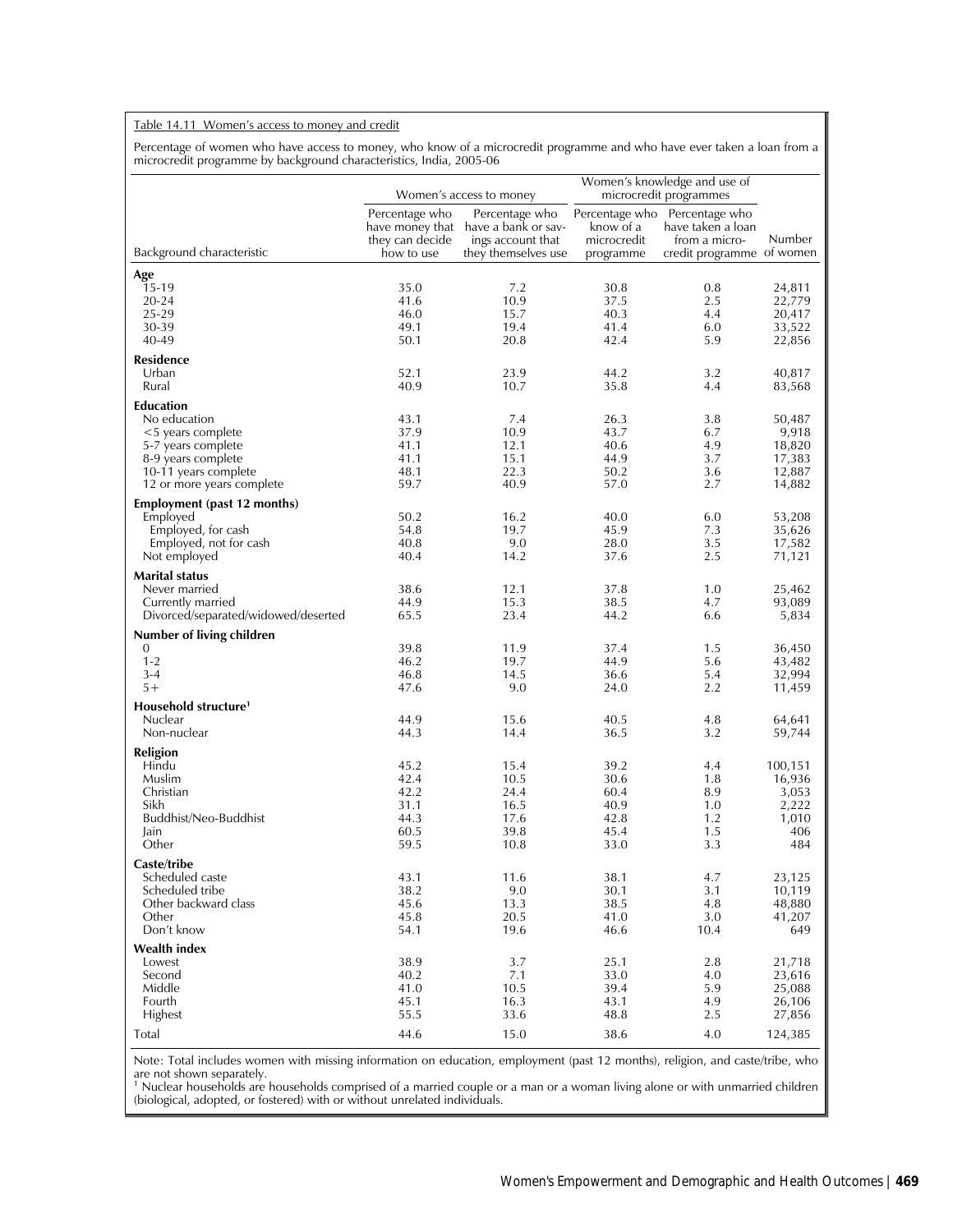belonging to the other caste/tribe categories. The first three of these indicators are higher for women in urban than in rural areas, and tend to increase with the wealth quintile of the woman. However, the percentage of women who have ever taken a loan is slightly higher among women in rural areas than in urban areas, and has an inverted U-shaped relationship with the wealth index. Six percent of women in the middle wealth quintile have ever taken a loan, compared with 3 percent of women in the lowest and highest wealth quintiles. The indicators bear differing relationships with education, number of living children, household structure, and religion. In particular, compared with women with less or no education, the most educated women are more likely to have a bank or savings account and to know about loan programmes, but are least likely to have ever taken a loan. Also, the proportion of women who have some money of their own that they can use as they want, first declines with education from 43 percent among women with no education to 41 percent among women with 5-9 years of education and then increases to 60 percent among women with 12 or more completed years of education. Christian women (9 percent) are more likely than any other population subgroup to have ever taken a loan.

Freedom of movement outside the home is an important aspect of women's autonomy and empowerment. This is particularly true in a largely patriarchal country such as India with a long tradition of *purdah* in several states. Accordingly, NFHS-3 asked women if they were usually allowed to go to three different places—the market, the health facility, and to places outside the village or community—alone, only with someone, or not at all. The percent distribution of women by their type of access to these places according to place and residence is shown in Table 14.12.

| Table 14.12 Women's freedom of movement                                                                                                                                 |                      |                      |                    |                         |  |  |  |  |  |  |
|-------------------------------------------------------------------------------------------------------------------------------------------------------------------------|----------------------|----------------------|--------------------|-------------------------|--|--|--|--|--|--|
| Percent distribution of women by whether they are allowed to go<br>alone, only with someone else, or not at all to the specified places<br>by residence, India, 2005-06 |                      |                      |                    |                         |  |  |  |  |  |  |
| With<br>someone<br>Alone<br>Place<br>else only<br>Total<br>Not at all                                                                                                   |                      |                      |                    |                         |  |  |  |  |  |  |
| <b>URBAN</b>                                                                                                                                                            |                      |                      |                    |                         |  |  |  |  |  |  |
| To the market<br>To the health facility<br>To places outside the<br>village/community                                                                                   | 66.2<br>60.3<br>45.5 | 26.8<br>36.2<br>48.0 | 7.0<br>3.5<br>6.6  | 100.0<br>100.0<br>100.0 |  |  |  |  |  |  |
|                                                                                                                                                                         |                      | RURAI                |                    |                         |  |  |  |  |  |  |
| To the market<br>To the health facility<br>To places outside the                                                                                                        | 44.3<br>41.5<br>34.0 | 40.4<br>53.0<br>56.6 | 15.3<br>5.5<br>9.4 | 100.0<br>100.0          |  |  |  |  |  |  |
| village/community                                                                                                                                                       |                      | <b>TOTAL</b>         |                    | 100.0                   |  |  |  |  |  |  |
| To the market<br>To the health facility<br>To places outside the<br>village/community                                                                                   | 51.4<br>47.7<br>37.7 | 35.9<br>47.5<br>53.7 | 12.6<br>4.8<br>8.5 | 100.0<br>100.0<br>100.0 |  |  |  |  |  |  |

 Overall, only about half of all women are allowed to go to the market or to the health facility alone. Only 38 percent are allowed to travel alone to places outside the village or community. While, not all women are allowed to go to these places alone, only a minority are not allowed to go at all. Thirteen percent of women are not allowed to go to the market at all. Nine percent are not allowed to go at all to places outside the village or community and 5 percent are not allowed to go at all to the health facility (5 percent). Rural women have more restrictions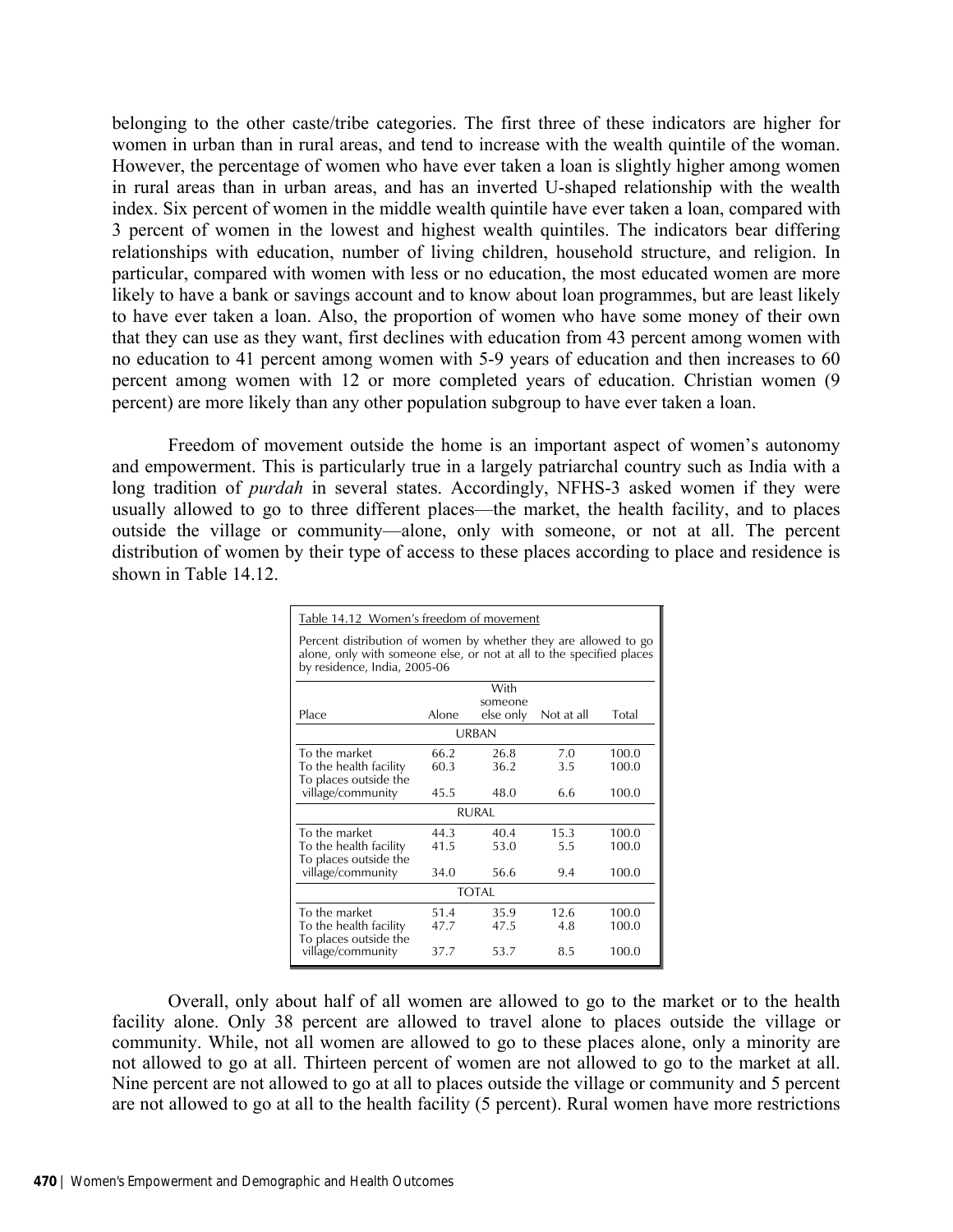placed on their mobility than urban women. In general, urban women are about 50 percent more likely than rural women to be allowed to go alone to the market, as well as to the health facility, and 33 percent more likely to be allowed to go alone to places outside the village or community. Fifteen percent of rural women are not allowed to go at all to the market, 9 percent to places outside the village or community, and 6 percent to the health facility.

Table 14.13 shows the percentages of women who are allowed to go alone to each of the three places asked about, allowed to go alone to all three places and not allowed to go at all (neither alone nor with someone else) to any of them, by background characteristics. Overall, only 33 percent of women are allowed to go alone to all of the three places asked about and 4 percent are not allowed to go at all to any of them.

Table 14.13 Women's freedom of movement by background characteristics

| Percentage of women who are allowed to go alone to specific places and percentage who are not allowed<br>to go at all (alone or with someone else) to any of the specific places, by background characteristics, India,<br>2005-06 |                                                                                              |                                                                                              |                                                                                              |                                                                                              |                                                                                  |                                                                                                                     |
|------------------------------------------------------------------------------------------------------------------------------------------------------------------------------------------------------------------------------------|----------------------------------------------------------------------------------------------|----------------------------------------------------------------------------------------------|----------------------------------------------------------------------------------------------|----------------------------------------------------------------------------------------------|----------------------------------------------------------------------------------|---------------------------------------------------------------------------------------------------------------------|
|                                                                                                                                                                                                                                    |                                                                                              |                                                                                              | Percentage allowed to go alone to:                                                           |                                                                                              | Percentage                                                                       |                                                                                                                     |
| Background characteristic                                                                                                                                                                                                          | The<br>market                                                                                | facility                                                                                     | Places<br>outside the<br>The health<br>village/<br>community                                 |                                                                                              | not allowed<br>to go to any<br>of the three Number of<br>places at all           | women                                                                                                               |
| Age<br>15-19<br>$20 - 24$<br>25-29<br>30-39<br>40-49<br><b>Residence</b><br>Urban<br>Rural<br>Education<br>No education<br><5 years complete<br>5-7 years complete<br>8-9 years complete<br>10-11 years complete                   | 29.7<br>40.7<br>52.4<br>62.9<br>68.2<br>66.2<br>44.3<br>49.0<br>47.2<br>46.4<br>47.9<br>55.0 | 23.1<br>36.3<br>49.8<br>60.3<br>65.2<br>60.3<br>41.5<br>45.9<br>45.9<br>43.2<br>43.3<br>49.2 | 16.8<br>27.2<br>38.0<br>48.1<br>55.6<br>45.5<br>34.0<br>36.3<br>37.3<br>33.8<br>33.7<br>38.5 | 12.8<br>23.1<br>33.4<br>43.6<br>51.2<br>42.8<br>28.9<br>32.0<br>32.1<br>30.0<br>28.9<br>34.1 | 5.7<br>4.6<br>3.0<br>2.5<br>2.4<br>2.5<br>4.1<br>3.5<br>4.1<br>4.4<br>3.7<br>3.4 | 24,811<br>22,779<br>20,417<br>33,522<br>22,856<br>40,817<br>83,568<br>50,487<br>9,918<br>18,820<br>17,383<br>12,887 |
| 12 or more years complete<br>Employment (past 12 months)<br>Employed<br>Employed, for cash                                                                                                                                         | 70.2<br>57.1<br>63.2                                                                         | 64.3<br>53.0<br>58.9                                                                         | 51.9<br>44.4<br>50.0                                                                         | 48.1<br>39.8<br>45.4                                                                         | 2.6<br>2.9<br>2.5                                                                | 14,882<br>53,208<br>35,626                                                                                          |
| Employed, not for cash<br>Not employed<br><b>Marital status</b>                                                                                                                                                                    | 44.7<br>47.2                                                                                 | 41.0<br>43.7                                                                                 | 33.0<br>32.8                                                                                 | 28.3<br>28.7                                                                                 | 3.5<br>4.1                                                                       | 17,582<br>71,121                                                                                                    |
| Never married<br>Currently married<br>Widowed/divorced/<br>separated/deserted                                                                                                                                                      | 40.7<br>52.8<br>76.1                                                                         | 32.3<br>50.2<br>73.5                                                                         | 25.0<br>39.3<br>68.6                                                                         | 20.3<br>35.0<br>65.6                                                                         | 4.7<br>3.4<br>2.5                                                                | 25,462<br>93,089<br>5,834                                                                                           |
| Number of living children<br>0<br>$1 - 2$<br>$3 - 4$<br>$5+$                                                                                                                                                                       | 38.6<br>55.1<br>58.7<br>57.5                                                                 | 31.4<br>52.6<br>56.4<br>55.4                                                                 | 24.7<br>42.2<br>44.5<br>42.6                                                                 | 20.4<br>38.0<br>40.0<br>38.5                                                                 | 5.2<br>3.5<br>2.4<br>2.5                                                         | 36,450<br>43,482<br>32,994<br>11,459                                                                                |
| Household structure <sup>1</sup><br>Nuclear<br>Non-nuclear                                                                                                                                                                         | 56.6<br>45.9                                                                                 | 52.4<br>42.6                                                                                 | 41.5<br>33.6                                                                                 | 37.0<br>29.5                                                                                 | 3.3<br>3.9                                                                       | 64,641<br>59,744                                                                                                    |
| Religion<br>Hindu<br>Muslim<br>Christian<br>Sikh<br>Buddhist/Neo-Buddhist<br>Jain<br>Other                                                                                                                                         | 52.4<br>40.5<br>67.0<br>53.5<br>68.8<br>74.1<br>67.3                                         | 48.2<br>40.1<br>59.9<br>50.4<br>64.6<br>68.0<br>59.3                                         | 38.2<br>29.9<br>51.2<br>45.0<br>48.3<br>54.9<br>55.9                                         | 34.0<br>25.5<br>45.5<br>39.5<br>45.8<br>50.3<br>49.7                                         | 3.3<br>5.5<br>3.6<br>2.7<br>4.0<br>3.9<br>1.7                                    | 100,151<br>16,936<br>3,053<br>2,222<br>1,010<br>406<br>484<br>Continued                                             |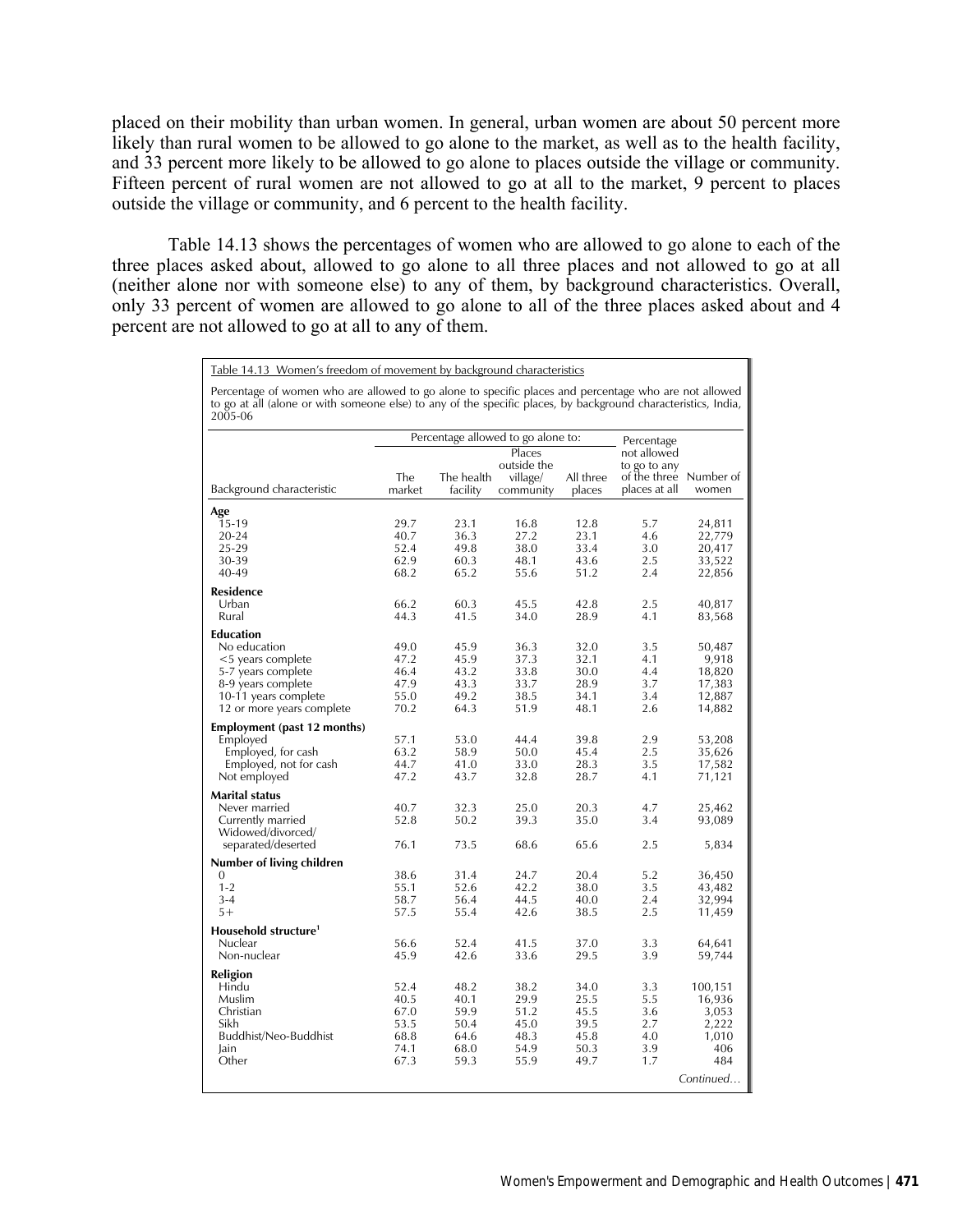|                                                                                                                                                                                                                                                                                |               |                        | Percentage allowed to go alone to:             |                     | Percentage                                                             |         |
|--------------------------------------------------------------------------------------------------------------------------------------------------------------------------------------------------------------------------------------------------------------------------------|---------------|------------------------|------------------------------------------------|---------------------|------------------------------------------------------------------------|---------|
| Background characteristic                                                                                                                                                                                                                                                      | The<br>market | The health<br>facility | Places<br>outside the<br>village/<br>community | All three<br>places | not allowed<br>to go to any<br>of the three Number of<br>places at all | women   |
| Caste/tribe                                                                                                                                                                                                                                                                    |               |                        |                                                |                     |                                                                        |         |
| Scheduled caste                                                                                                                                                                                                                                                                | 53.2          | 49.4                   | 38.7                                           | 34.7                | 3.5                                                                    | 23,125  |
| Scheduled tribe                                                                                                                                                                                                                                                                | 49.1          | 42.6                   | 34.8                                           | 30.3                | 3.0                                                                    | 10,119  |
| Other backward class                                                                                                                                                                                                                                                           | 49.5          | 45.1                   | 35.5                                           | 31.5                | 3.6                                                                    | 48,880  |
| Other                                                                                                                                                                                                                                                                          | 53.6          | 51.0                   | 40.5                                           | 35.9                | 3.9                                                                    | 41,207  |
| Don't know                                                                                                                                                                                                                                                                     | 42.2          | 46.1                   | 36.6                                           | 28.5                | 2.6                                                                    | 649     |
| <b>Wealth index</b>                                                                                                                                                                                                                                                            |               |                        |                                                |                     |                                                                        |         |
| I owest                                                                                                                                                                                                                                                                        | 41.8          | 39.1                   | 29.8                                           | 25.6                | 4.2                                                                    | 21,718  |
| Second                                                                                                                                                                                                                                                                         | 42.7          | 40.5                   | 33.0                                           | 27.9                | 4.3                                                                    | 23,616  |
| Middle                                                                                                                                                                                                                                                                         | 48.1          | 44.6                   | 36.2                                           | 31.3                | 4.0                                                                    | 25,088  |
| Fourth                                                                                                                                                                                                                                                                         | 53.4          | 49.0                   | 38.8                                           | 34.8                | 3.4                                                                    | 26,106  |
| Highest                                                                                                                                                                                                                                                                        | 67.6          | 61.9                   | 48.2                                           | 44.8                | 2.3                                                                    | 27,856  |
| Total                                                                                                                                                                                                                                                                          | 51.4          | 47.7                   | 37.7                                           | 33.4                | 3.6                                                                    | 124,385 |
| Note: Total includes women with missing information on education, employment (past 12 months), religion,<br>and caste/tribe, who are not shown separately.<br><sup>1</sup> Nuclear households are households comprised of a married couple or a man or a woman living alone or |               |                        |                                                |                     |                                                                        |         |

<sup>1</sup> Nuclear households are households comprised of a married couple or a man or a woman living alone or<br>with unmarried children (biological, adopted, or fostered) with or without unrelated individuals.

 Freedom of movement, as indicated by being allowed to go alone to the three types of places, increases sharply with age; however, even among women age 40-49, only 51 percent of women are allowed to go alone to all three places. Freedom of movement does not vary linearly with education, although women with 12 or more complete years of education are much more likely to be allowed to go alone to each of the three places, as well as to all three places. The greatest differential by education is seen for going to the market alone: 70 percent of women in the highest education group are allowed to go alone to the market, compared with only 49 percent of women with no education. Employment for cash is associated with greater freedom of movement, although women employed but not earning cash and women not employed in the past 12 months have similar levels of freedom of movement. Only one in five never married women can go to all of the three places alone, compared with about one in three currently married women and two in three formerly married women. In general, freedom of movement does not vary substantially by number of children among women with one or more children, but is lower for women with no children compared with women with one or more children. Nuclear residence is associated with greater freedom of movement than non-nuclear residence. Muslim women (26 percent) followed by Hindu women (34 percent) have less freedom of movement than women of other religions. There is little variation in freedom of movement by caste/tribe status, although it is noticeable that scheduled-caste women and women in the 'other' castes category tend to have similar levels of freedom of movement. Freedom of movement increases with wealth from 26 percent of women being allowed to go alone to all three destinations among women in the lowest quintile to 45 percent among women in the highest quintile.

 Table 14.14 shows the percentage of women with access to money, knowledge of credit programmes, and freedom of movement and percentage who have used credit programmes by state. The proportion of women who have some money of their own that they themselves can decide how to use varies from 20 percent in Mizoram, 21 percent in Kerala, and 25-29 percent in Himachal Pradesh, Punjab, Assam, Tripura and Tamil Nadu, to 55-60 percent in Jammu and Kashmir, Goa, Gujarat, Bihar, Uttar Pradesh, Jharkhand, and Karnataka.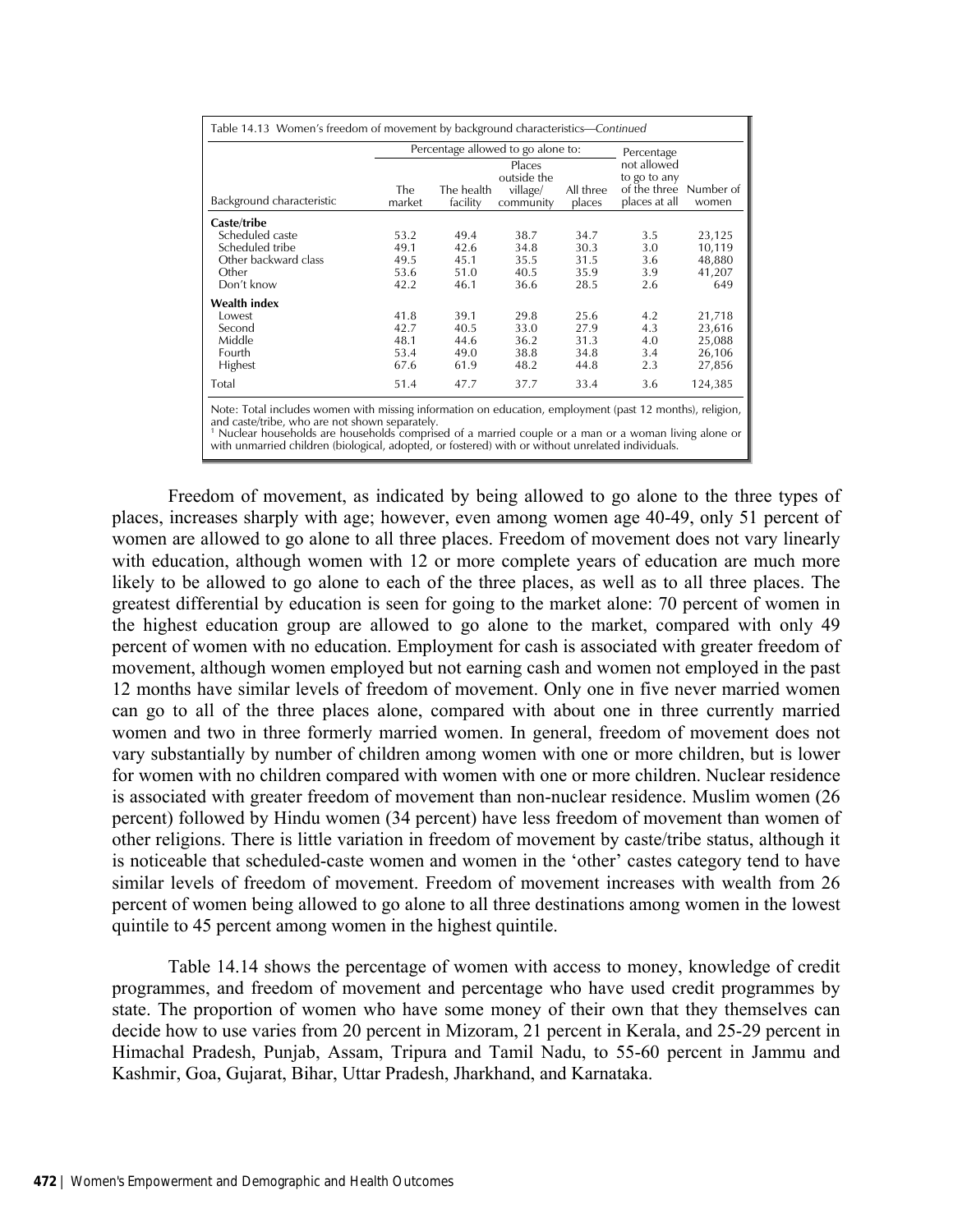|                                                                                                                    | Women's access to money                                      |                                                                                                      | Women's knowledge and use<br>of microcredit programmes      |                                                                                                            |                                                                        |
|--------------------------------------------------------------------------------------------------------------------|--------------------------------------------------------------|------------------------------------------------------------------------------------------------------|-------------------------------------------------------------|------------------------------------------------------------------------------------------------------------|------------------------------------------------------------------------|
| State                                                                                                              | Percentage who<br>they can decide<br>how to use              | Percentage who<br>have a bank or<br>have money that savings account<br>that they them-<br>selves use | Percentage<br>who know of<br>programme                      | Percentage who<br>have taken a<br>loan from a<br>a microcredit microcredit pro- specified places<br>gramme | Percentage of<br>women allowed<br>to go to three<br>alone <sup>1</sup> |
| India                                                                                                              | 44.6                                                         | 15.0                                                                                                 | 38.6                                                        | 4.0                                                                                                        | 33.4                                                                   |
| <b>North</b><br>Delhi<br>Haryana<br>Himachal Pradesh<br>Jammu & Kashmir<br>Punjab<br>Rajasthan<br>Uttaranchal      | 43.2<br>35.5<br>28.8<br>55.4<br>26.5<br>32.7<br>36.1         | 30.3<br>12.4<br>22.2<br>21.9<br>14.6<br>7.5<br>20.1                                                  | 29.0<br>36.8<br>20.2<br>13.1<br>40.8<br>12.3<br>13.7        | 1.0<br>0.6<br>2.2<br>0.2<br>0.9<br>0.6<br>1.6                                                              | 36.6<br>40.7<br>64.0<br>51.0<br>39.0<br>31.6<br>42.8                   |
| Central<br>Chhattisgarh<br>Madhya Pradesh<br>Uttar Pradesh                                                         | 34.3<br>36.8<br>59.9                                         | 8.1<br>8.9<br>13.2                                                                                   | 29.1<br>30.6<br>14.1                                        | 1.3<br>1.0<br>0.4                                                                                          | 17.8<br>25.7<br>23.4                                                   |
| East<br>Bihar<br><b>Iharkhand</b><br>Orissa<br>West Bengal                                                         | 58.6<br>60.2<br>36.2<br>37.4                                 | 8.2<br>14.4<br>9.8<br>14.1                                                                           | 27.0<br>25.5<br>69.4<br>41.4                                | 1.0<br>1.9<br>6.9<br>2.7                                                                                   | 25.2<br>36.6<br>18.7<br>32.3                                           |
| <b>Northeast</b><br>Arunachal Pradesh<br>Assam<br>Manipur<br>Meghalaya<br>Mizoram<br>Nagaland<br>Sikkim<br>Tripura | 38.7<br>26.9<br>32.0<br>35.3<br>19.5<br>36.5<br>36.9<br>26.9 | 19.0<br>11.7<br>8.0<br>16.9<br>8.1<br>7.4<br>20.9<br>18.7                                            | 31.4<br>41.7<br>65.1<br>22.8<br>7.8<br>23.8<br>18.3<br>38.7 | 2.5<br>1.4<br>4.2<br>1.5<br>0.7<br>1.3<br>0.8<br>2.3                                                       | 40.2<br>35.3<br>53.5<br>28.1<br>75.4<br>25.4<br>50.9<br>36.8           |
| West<br>Goa<br>Gujarat<br>Maharashtra                                                                              | 56.7<br>57.8<br>40.8                                         | 42.3<br>19.9<br>20.3                                                                                 | 56.6<br>45.0<br>35.5                                        | 2.5<br>1.7<br>2.1                                                                                          | 56.8<br>47.3<br>40.2                                                   |
| South<br>Andhra Pradesh<br>Karnataka<br>Kerala<br>Tamil Nadu                                                       | 48.6<br>60.3<br>20.7<br>25.4                                 | 18.0<br>22.1<br>27.0<br>15.8                                                                         | 59.6<br>55.0<br>82.6<br>79.0                                | 16.3<br>9.2<br>8.0<br>13.4                                                                                 | 37.3<br>30.6<br>34.7<br>54.2                                           |

Few women in India have bank or savings accounts that they themselves use. Having a bank or savings account is relatively common only in Goa, where 42 percent of women have such an account that they themselves use. Delhi and Kerala are the only other states where more than one in four women have a bank or savings account they themselves use. There are eight states (Nagaland, Rajasthan, Manipur, Mizoram, Chhattisgarh, Bihar, Madhya Pradesh, and Orissa) where only 7-10 percent of women have a bank or savings account that they use.

Knowledge about micro-credit programmes and their use is very limited in the majority of states. The only states where more than half of women have heard of such a programme in their area include the four southern states of Kerala (83 percent), Tamil Nadu (79 percent), Andhra Pradesh (60 percent) and Karnataka (55 percent), Goa in the West (57 percent), and Orissa (69 percent) and Manipur (65 percent) in the East and Northeast, respectively. In the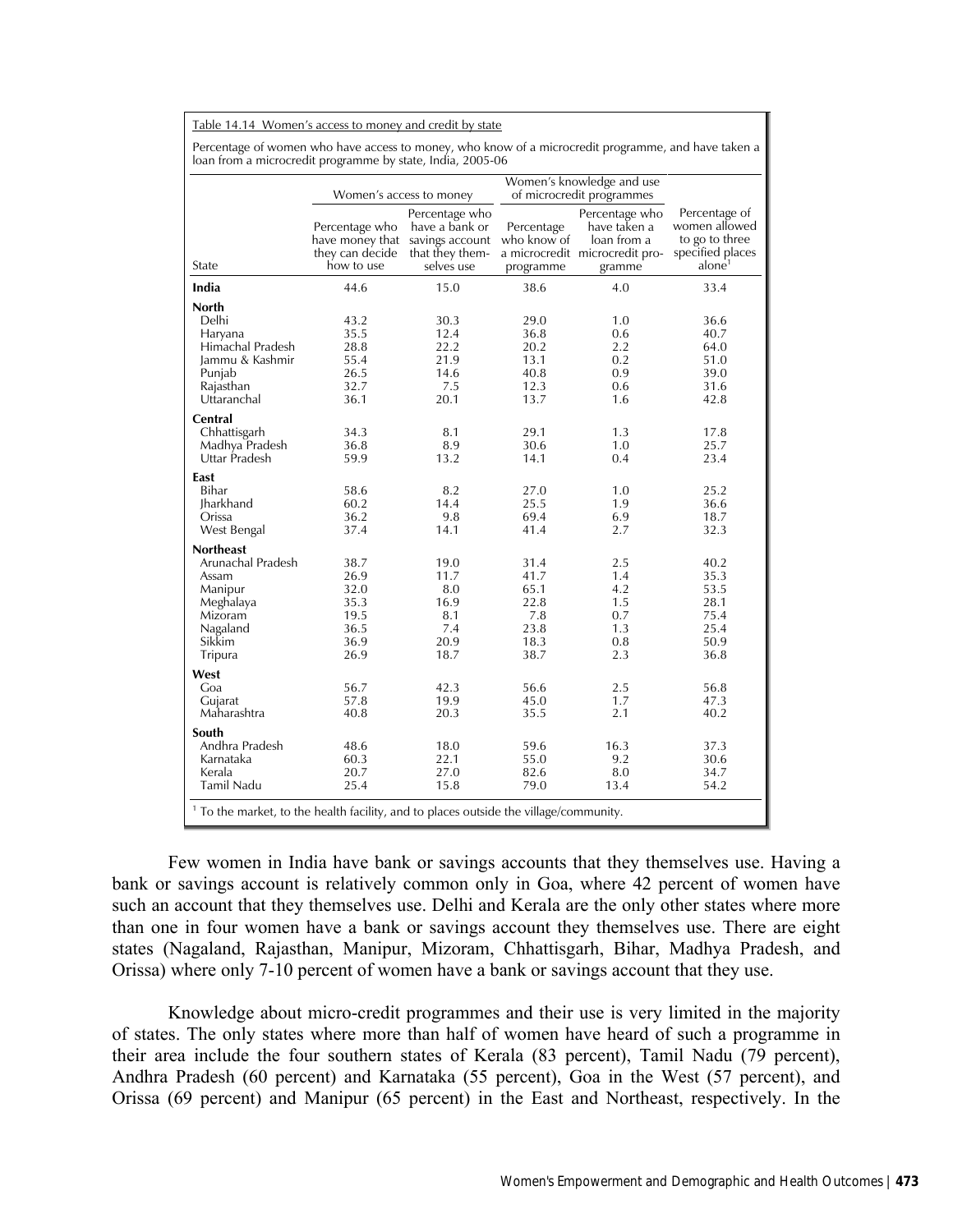remainder of the states, the percentage of women who know about a programme that gives loans to women to start or expand a business ranges from only 8 percent in Mizoram and 12-14 percent in Rajasthan, Jammu and Kashmir, Uttaranchal, and Uttar Pradesh to 45 percent in Gujarat. The proportion of women who have used such a programme is also relatively high only in the states of the South Region, ranging from 8 percent in Kerala to 16 percent in Andhra Pradesh, and in Orissa (7 percent). In the rest of the country, the proportion of women who have used such a loan programme is below 5 percent in all states and is 1 percent or less in 13 states.

 Freedom of movement, as measured by the percentage of women allowed to go alone to the market, to the health facility, and to places outside the village or community, varies greatly across states. It ranges from 75 percent in Mizoram and 64 percent in Himachal Pradesh to only 23 percent in Uttar Pradesh, 19 percent in Orissa, and 18 percent in Chhattisgarh. The only states other than Mizoram and Himachal Pradesh, where more than half of the women are allowed to go alone to all three of these destinations are Goa, Tamil Nadu, Manipur, Jammu and Kashmir, and Sikkim.

## **14.3 GENDER ROLE ATTITUDES**

A fundamental element of empowerment is the rejection of a normatively prescribed power of men *over* women and of unequal rights and privileges on the basis of the sex of an individual. One such normatively ascribed 'right' of husbands is to regulate and control their wives' behaviour and bodies through whatever actions necessary, including the use of violence. Hence, women who believe that husbands' control *over* their wives is justified can be considered as less empowered than women who think otherwise. While such attitudes do not necessarily signify approval by women of these rights for men, they do signify women's *acceptance of norms* that give men these rights.

To assess attitudes related to the acceptance of normative gender roles, women and men were asked two sets of questions in NFHS-3. The first asked respondents whether, in their opinion, a husband was justified in hitting or beating his wife in the following seven situations: if she goes out without telling him, if she neglects the house or children, if she argues with him, if she refuses to have sex with him, if she does no cook food properly, if he suspects her of being unfaithful, and if she shows disrespect for her in-laws. These justifications, which range from reasons that involve suspicions about a wife's moral character to those that may be considered more trivial, such as not cooking properly, were chosen to provide variation in the perceived seriousness of behavioural-norm violation. Women who agree that a husband is justified in hitting or beating his wife for any of the specified reasons are likely to perceive themselves to be low in status both absolutely and relative to men. Such perceptions may act as a barrier to women's accessing health care for themselves and their children, may affect their attitudes toward contraceptive use, and may impact their general well being. The second set of questions asks if the respondent thinks that a wife is justified in refusing to have sex with her husband when she knows her husband has a sexually transmitted disease, when she knows her husband has sex with other women, and when she is tired or not in the mood. Not having the right to decide when to have sex can affect women's ability to control their fertility and their reproductive health.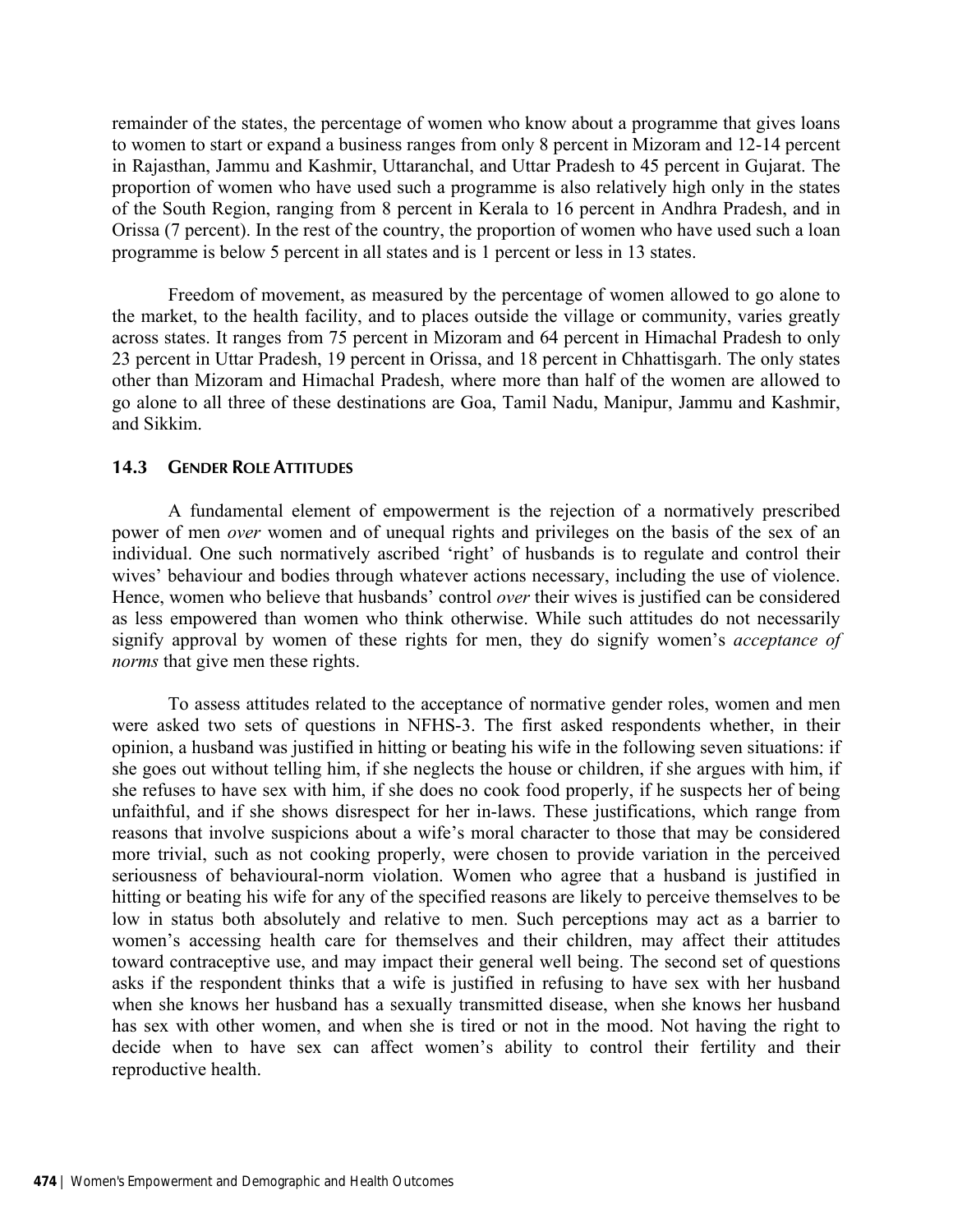Agreement with any of the reasons justifying wife beating and disagreement with any of the reasons justifying a wife's refusal to have sex with her husband, indicates a low level of women's empowerment, since it implies an acceptance of men's exercise of power over women. Information on these indicators obtained from women and men is shown in Tables 14.15.1 through 14.18.

Table 14.15.1 shows the percentages of women who agree with the different reasons for wife beating by background characteristics. The reason most commonly agreed to by women that justifies a husband beating his wife is 'if she shows disrespect for her in-laws' (41 percent), followed by 'if she neglects the house or children' (35 percent). The reasons least agreed with are 'if she refuses to have sex with him' (14 percent), followed by 'if she doesn't cook food properly' (20 percent). Agreement with the other three reasons asked about ranges from 25-30 percent. Thus, less than one in two women agree with any specific reason justifying a husband beating his wife and more than one in two (54 percent) agree with at least one reason justifying wife beating.

Table 14.15.1 Attitude toward wife beating: Women

Percentage of women age 15-49 who agree that a husband is justified in hitting or beating his wife for specific reasons, by background characteristics, India, 2005-06

|                             |                                           |                                                |                           | Percentage who agree that a husband is<br>justified in hitting or beating his wife if: |                                    |                                        |                           |                                                                                 |                    |
|-----------------------------|-------------------------------------------|------------------------------------------------|---------------------------|----------------------------------------------------------------------------------------|------------------------------------|----------------------------------------|---------------------------|---------------------------------------------------------------------------------|--------------------|
| Background characteristic   | She goes<br>out<br>without<br>telling him | She<br>neglects<br>the<br>house or<br>children | She<br>argues<br>with him | She refuses<br>to have<br>sexual<br>intercourse<br>with him                            | She<br>doesn't<br>cook<br>properly | He<br>suspects<br>she is<br>unfaithful | disrespect<br>for in-laws | Percentage<br>who agree<br>She shows with at least<br>one speci-<br>fied reason | Number<br>of women |
| Age                         |                                           |                                                |                           |                                                                                        |                                    |                                        |                           |                                                                                 |                    |
| $15-19$                     | 25.7                                      | 32.7                                           | 28.6                      | 11.3                                                                                   | 19.4                               | 23.1                                   | 39.1                      | 52.9                                                                            | 24,811             |
| $20 - 24$                   | 26.7                                      | 33.6                                           | 28.4                      | 12.5                                                                                   | 18.2                               | 22.6                                   | 39.5                      | 52.5                                                                            | 22,779             |
| 25-29                       | 28.9                                      | 34.0                                           | 30.0                      | 14.1                                                                                   | 19.5                               | 25.0                                   | 40.0                      | 54.0                                                                            | 20,417             |
| 30-39                       | 31.1                                      | 36.0                                           | 31.5                      | 15.5                                                                                   | 21.6                               | 26.4                                   | 41.3                      | 55.5                                                                            | 33,522             |
| 40-49                       | 31.9                                      | 36.8                                           | 32.7                      | 16.5                                                                                   | 22.5                               | 28.0                                   | 42.7                      | 56.7                                                                            | 22,856             |
| <b>Residence</b>            |                                           |                                                |                           |                                                                                        |                                    |                                        |                           |                                                                                 |                    |
| Urban                       | 20.6                                      | 28.5                                           | 21.2                      | 8.9                                                                                    | 13.4                               | 16.3                                   | 32.2                      | 44.2                                                                            | 40,817             |
| Rural                       | 33.1                                      | 37.7                                           | 34.8                      | 16.6                                                                                   | 23.8                               | 29.4                                   | 44.6                      | 59.4                                                                            | 83,568             |
| <b>Education</b>            |                                           |                                                |                           |                                                                                        |                                    |                                        |                           |                                                                                 |                    |
| No education                | 36.4                                      | 38.7                                           | 38.1                      | 19.3                                                                                   | 26.4                               | 33.2                                   | 47.3                      | 62.3                                                                            | 50,487             |
| <5 years complete           | 34.7                                      | 41.4                                           | 35.6                      | 17.4                                                                                   | 24.7                               | 28.0                                   | 46.9                      | 61.8                                                                            | 9,918              |
| 5-7 years complete          | 30.0                                      | 36.5                                           | 30.7                      | 13.9                                                                                   | 20.5                               | 25.0                                   | 42.1                      | 56.3                                                                            | 18,820             |
| 8-9 years complete          | 25.8                                      | 34.5                                           | 26.7                      | 10.6                                                                                   | 17.4                               | 19.9                                   | 37.7                      | 51.8                                                                            | 17,383             |
| 10-11 years complete        | 19.7                                      | 29.9                                           | 21.3                      | 8.1                                                                                    | 13.1                               | 17.1                                   | 33.4                      | 45.8                                                                            | 12,887             |
| 12 or more years complete   | 10.7                                      | 18.8                                           | 11.9                      | 3.8                                                                                    | 6.8                                | 8.9                                    | 21.3                      | 31.1                                                                            | 14,882             |
| Employment (past 12 months) |                                           |                                                |                           |                                                                                        |                                    |                                        |                           |                                                                                 |                    |
| Employed                    | 33.8                                      | 39.4                                           | 34.9                      | 17.3                                                                                   | 24.9                               | 29.3                                   | 45.1                      | 59.5                                                                            | 53,208             |
| Employed, for cash          | 33.7                                      | 40.1                                           | 33.8                      | 17.1                                                                                   | 24.0                               | 28.0                                   | 44.2                      | 58.6                                                                            | 35,626             |
| Employed, not for cash      | 34.2                                      | 38.0                                           | 37.1                      | 17.6                                                                                   | 26.8                               | 32.0                                   | 47.0                      | 61.4                                                                            | 17,582             |
| Not employed                | 25.4                                      | 31.2                                           | 26.9                      | 11.7                                                                                   | 17.0                               | 21.9                                   | 37.2                      | 50.6                                                                            | 71,121             |
| <b>Marital status</b>       |                                           |                                                |                           |                                                                                        |                                    |                                        |                           |                                                                                 |                    |
| Never married               | 22.3                                      | 30.7                                           | 24.5                      | 9.0                                                                                    | 16.6                               | 19.2                                   | 35.7                      | 48.4                                                                            | 25,462             |
| Currently married           | 30.5                                      | 35.5                                           | 31.7                      | 15.2                                                                                   | 21.1                               | 26.5                                   | 41.7                      | 55.9                                                                            | 93,089             |
| Widowed/divorced/           |                                           |                                                |                           |                                                                                        |                                    |                                        |                           |                                                                                 |                    |
| separated/deserted          | 34.2                                      | 39.1                                           | 34.3                      | 18.6                                                                                   | 24.3                               | 28.4                                   | 43.7                      | 57.6                                                                            | 5,834              |
| Number of living children   |                                           |                                                |                           |                                                                                        |                                    |                                        |                           |                                                                                 |                    |
| 0                           | 24.1                                      | 31.6                                           | 26.5                      | 10.7                                                                                   | 17.9                               | 21.1                                   | 37.2                      | 50.3                                                                            | 36,450             |
| $1 - 2$                     | 28.9                                      | 35.1                                           | 29.2                      | 13.9                                                                                   | 19.3                               | 23.6                                   | 39.3                      | 53.2                                                                            | 43,482             |
| $3 - 4$                     | 33.0                                      | 37.2                                           | 34.0                      | 17.2                                                                                   | 23.3                               | 29.1                                   | 44.3                      | 58.7                                                                            | 32,994             |
| $5+$                        | 33.4                                      | 35.8                                           | 36.4                      | 16.8                                                                                   | 24.2                               | 32.1                                   | 45.3                      | 59.7                                                                            | 11,459             |
|                             |                                           |                                                |                           |                                                                                        |                                    |                                        |                           |                                                                                 | Continued          |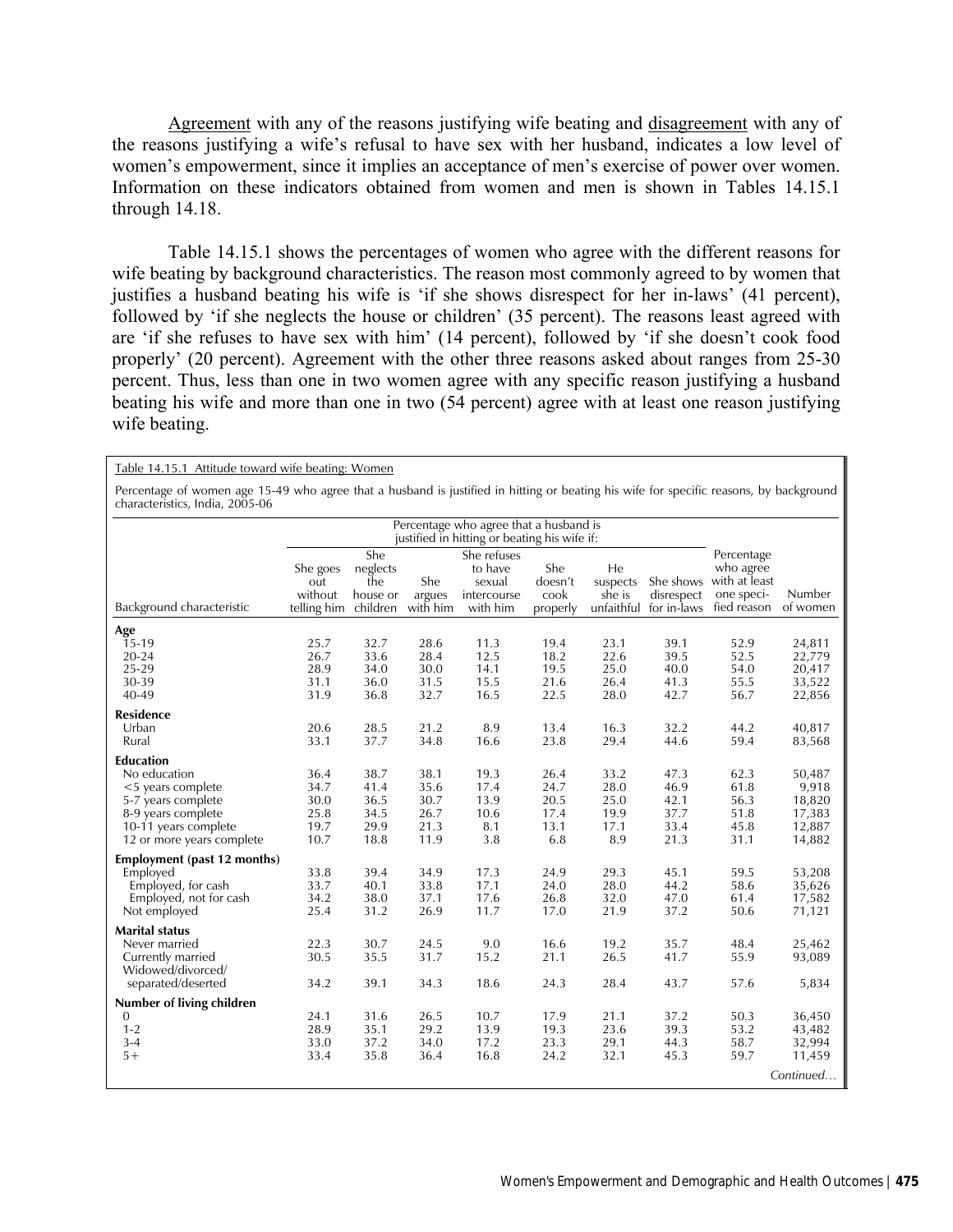| Table 14.15.1 Attitude toward wife beating: Women—Continued                                       |                                                     |                                                      |                                                     |                                                                                        |                                                     |                                                     |                                                      |                                                                       |                                                            |
|---------------------------------------------------------------------------------------------------|-----------------------------------------------------|------------------------------------------------------|-----------------------------------------------------|----------------------------------------------------------------------------------------|-----------------------------------------------------|-----------------------------------------------------|------------------------------------------------------|-----------------------------------------------------------------------|------------------------------------------------------------|
|                                                                                                   |                                                     |                                                      |                                                     | Percentage who agree that a husband is<br>justified in hitting or beating his wife if: |                                                     |                                                     |                                                      |                                                                       |                                                            |
| Background characteristic                                                                         | She goes<br>out<br>without<br>telling him           | She<br>neglects<br>the<br>house or<br>children       | She<br>argues<br>with him                           | She refuses<br>to have<br>sexual<br>intercourse<br>with him                            | She<br>doesn't<br>cook<br>properly                  | He<br>suspects<br>she is<br>unfaithful              | She shows<br>disrespect<br>for in-laws               | Percentage<br>who agree<br>with at least<br>one speci-<br>fied reason | Number<br>of women                                         |
| Household structure <sup>1</sup><br>Nuclear<br>Non-nuclear                                        | 29.9<br>28.0                                        | 36.3<br>33.0                                         | 30.8<br>29.8                                        | 14.4<br>13.7                                                                           | 20.7<br>20.0                                        | 25.2<br>25.0                                        | 41.3<br>39.8                                         | 55.3<br>53.5                                                          | 64,641<br>59,744                                           |
| <b>Religion</b><br>Hindu<br>Muslim<br>Christian<br>Sikh<br>Buddhist/Neo-Buddhist<br>Jain<br>Other | 29.0<br>30.1<br>32.4<br>23.8<br>22.0<br>6.1<br>30.9 | 34.7<br>34.3<br>43.9<br>28.1<br>39.8<br>10.8<br>35.9 | 30.2<br>32.4<br>30.2<br>26.9<br>28.1<br>8.3<br>31.0 | 13.9<br>15.3<br>13.9<br>13.9<br>15.7<br>3.2<br>17.3                                    | 20.6<br>19.2<br>19.8<br>19.6<br>23.5<br>6.0<br>19.5 | 24.9<br>26.2<br>26.6<br>27.0<br>19.4<br>8.0<br>28.4 | 40.5<br>41.5<br>42.9<br>35.5<br>45.2<br>14.7<br>39.1 | 54.2<br>56.0<br>59.5<br>48.7<br>61.9<br>19.4<br>59.3                  | 100,151<br>16,936<br>3,053<br>2,222<br>1,010<br>406<br>484 |
| Caste/tribe<br>Scheduled caste<br>Scheduled tribe<br>Other backward class<br>Other<br>Don't know  | 32.0<br>31.1<br>32.0<br>22.9<br>46.7                | 38.0<br>37.1<br>37.3<br>28.8<br>55.5                 | 33.3<br>33.7<br>32.9<br>24.5<br>44.3                | 15.8<br>16.9<br>15.3<br>10.7<br>29.9                                                   | 23.3<br>23.5<br>22.8<br>14.9<br>33.1                | 26.8<br>30.8<br>26.9<br>20.3<br>40.8                | 43.7<br>44.9<br>42.3<br>35.5<br>54.4                 | 58.4<br>58.5<br>57.7<br>47.0<br>69.7                                  | 23,125<br>10,119<br>48,880<br>41,207<br>649                |
| <b>Wealth index</b><br>Lowest<br>Second<br>Middle<br>Fourth<br>Highest<br>Total                   | 34.1<br>35.5<br>35.5<br>28.3<br>14.4<br>29.0        | 37.0<br>39.1<br>40.9<br>36.1<br>22.3<br>34.7         | 37.8<br>37.0<br>35.7<br>28.5<br>15.8<br>30.3        | 18.0<br>17.9<br>17.1<br>12.7<br>6.4<br>14.1                                            | 25.7<br>25.3<br>24.8<br>18.4<br>9.8<br>20.4         | 32.4<br>31.2<br>28.5<br>23.2<br>13.0<br>25.1        | 46.8<br>46.5<br>45.7<br>40.6<br>26.1<br>40.6         | 62.4<br>61.5<br>60.5<br>54.2<br>37.0<br>54.4                          | 21,718<br>23,616<br>25,088<br>26,106<br>27,856<br>124,385  |

Note: Total includes women with missing information on education, employment (past 12 months), religion, and caste/tribe, who are not shown separately.

1 Nuclear households are households comprised of a married couple or a man or a woman living alone or with unmarried children (biological, adopted, or fostered) with or without unrelated individuals.

Agreement with wife beating does not vary much by women's age, number of children, and household structure, but declines sharply with education and wealth quintile. Agreement is lower in urban than in rural areas, among women not employed in the past 12 months than women who were employed, and among never married women, compared with ever-married women. According to religion, Jain women stand out because, among them, agreement with one or more reasons is not only the lowest, at 19 percent, compared with women of other religions, but also the lowest compared with women in all other sub-groups. With the exception of religion, the greatest variation in agreement with at least one reason for wife beating is by education: 62 percent of women with no education agree with one or more justifications, compared with 31 percent of women with 12 or more complete years of education. Nonetheless, it is notable that even among the most educated women, at least one in three agrees with one or more justifications for wife beating.

Table 14.15.2 shows the percentages of men who agree with the different reasons for wife beating by their background characteristics. Overall, men are less likely than women to agree with each of the seven reasons justifying wife beating and with at least one reason. As Figure 14.2 shows, similar proportions of men and women in urban areas agree with at least one reason, but in rural areas, agreement is higher among women than men.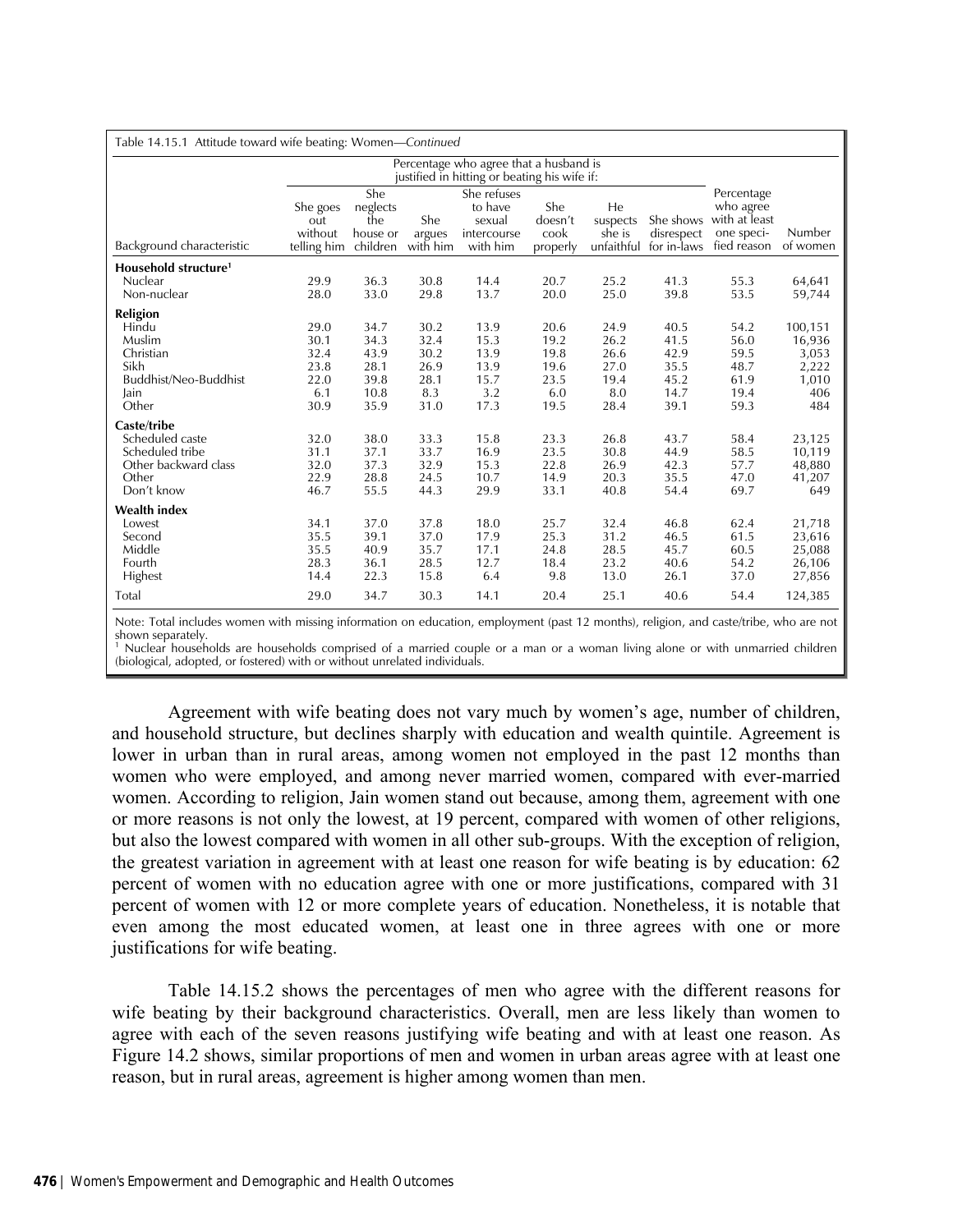#### Table 14.15.2 Attitude toward wife beating: Men

Percentage of men age 15-49 who agree that a husband is justified in hitting or beating his wife for specific reasons, by background characteristics, India, 2005- 06

|                                        | Percentage who agree that a husband is justified in hitting or beating his wife if: |              |              |                                            |              |              |              |                                 |                  |
|----------------------------------------|-------------------------------------------------------------------------------------|--------------|--------------|--------------------------------------------|--------------|--------------|--------------|---------------------------------|------------------|
|                                        | She goes out                                                                        | She neglects |              | She refuses to                             | She doesn't  | He sus-      | She shows    | Percentage who<br>agree with at |                  |
|                                        | without tell-                                                                       |              |              | the house or She argues have sexual inter- | cook         | pects she is | disrespect   | least one<br>specified reason   | Number<br>of men |
| Background characteristic              | ing him                                                                             | children     | with him     | course with him                            | properly     | unfaithful   | for in-laws  |                                 |                  |
| Age                                    |                                                                                     |              |              |                                            |              |              |              |                                 |                  |
| 15-19<br>20-24                         | 26.1<br>24.6                                                                        | 32.9<br>30.7 | 30.9<br>27.0 | 10.6<br>8.7                                | 16.0<br>13.4 | 26.8<br>24.1 | 43.1<br>41.0 | 56.8<br>54.6                    | 13,008<br>11,989 |
| 25-29                                  | 23.0                                                                                | 28.3         | 25.6         | 7.3                                        | 12.1         | 23.0         | 37.8         | 51.3                            | 10,854           |
| 30-39                                  | 22.5                                                                                | 27.7         | 24.4         | 7.1                                        | 12.0         | 22.5         | 34.2         | 48.0                            | 19,045           |
| 40-49                                  | 21.8                                                                                | 25.7         | 22.9         | 7.3                                        | 10.8         | 22.2         | 32.7         | 46.8                            | 14,855           |
| <b>Residence</b>                       |                                                                                     |              |              |                                            |              |              |              |                                 |                  |
| Urban                                  | 16.7                                                                                | 22.8         | 18.9         | 5.3                                        | 8.6          | 16.7         | 31.5         | 42.7                            | 25,504           |
| Rural                                  | 27.3                                                                                | 32.3         | 30.0         | 9.7                                        | 15.1         | 27.5         | 40.6         | 55.9                            | 44,247           |
| <b>Education</b>                       |                                                                                     |              |              |                                            |              |              |              |                                 |                  |
| No education                           | 33.9                                                                                | 35.8         | 34.7         | 11.5                                       | 17.9         | 32.8         | 44.2         | 61.5                            | 12,571           |
| $<$ 5 years complete                   | 30.5                                                                                | 35.6         | 32.1         | 11.4                                       | 15.3         | 28.6         | 42.5         | 59.3                            | 7,109            |
| 5-7 years complete                     | 27.7                                                                                | 33.3         | 29.8         | 9.8                                        | 15.3         | 27.8         | 42.7         | 57.0                            | 11,523           |
| 8-9 years complete                     | 24.1                                                                                | 29.9         | 27.1         | 8.3                                        | 13.3         | 23.2         | 39.8         | 52.9                            | 14,398           |
| 10-11 years complete                   | 17.3                                                                                | 25.4         | 21.3         | 6.1                                        | 10.2         | 18.9         | 33.6         | 46.1                            | 10,380           |
| 12 or more years complete              | 10.6                                                                                | 16.8         | 13.7         | 3.3                                        | 5.9          | 13.0         | 23.8         | 33.8                            | 13,754           |
| Employment (past 12 months)            |                                                                                     |              |              |                                            |              |              |              |                                 |                  |
| Employed                               | 24.4                                                                                | 29.4         | 26.6         | 8.4                                        | 13.0         | 24.1         | 37.7         | 51.8                            | 60,623           |
| Employed, for cash                     | 23.7                                                                                | 28.9         | 25.9         | 8.0                                        | 12.6         | 23.3         | 36.9         | 50.8                            | 55,026           |
| Employed, not for cash                 | 31.1                                                                                | 35.0         | 33.6         | 11.8                                       | 16.9         | 32.1         | 45.6         | 61.6                            | 5,597            |
| Not employed                           | 17.5                                                                                | 25.0         | 21.6         | 6.3                                        | 10.9         | 20.1         | 34.4         | 46.2                            | 9,045            |
| <b>Marital status</b>                  |                                                                                     |              |              |                                            |              |              |              |                                 |                  |
| Never married                          | 23.0                                                                                | 30.2         | 26.5         | 9.0                                        | 13.6         | 23.4         | 40.0         | 52.9                            | 25,307           |
| Currently married<br>Widowed/divorced/ | 23.5                                                                                | 27.9         | 25.4         | 7.5                                        | 12.1         | 23.4         | 35.5         | 49.8                            | 43,501           |
| separated/deserted                     | 34.0                                                                                | 36.9         | 36.1         | 14.6                                       | 18.1         | 35.3         | 44.3         | 60.2                            | 942              |
|                                        |                                                                                     |              |              |                                            |              |              |              |                                 |                  |
| Number of living children<br>0         | 23.4                                                                                | 30.0         | 26.7         | 8.9                                        | 13.5         | 23.8         | 39.5         | 52.7                            | 30,608           |
| $1 - 2$                                | 21.5                                                                                | 27.3         | 23.6         | 6.9                                        | 11.4         | 21.4         | 34.4         | 47.5                            | 20,187           |
| $3 - 4$                                | 25.2                                                                                | 28.7         | 26.6         | 7.9                                        | 12.6         | 24.9         | 36.6         | 52.0                            | 14,207           |
| $5+$                                   | 26.7                                                                                | 28.5         | 28.7         | 8.6                                        | 14.1         | 27.7         | 37.2         | 52.5                            | 4,748            |
| Household structure <sup>1</sup>       |                                                                                     |              |              |                                            |              |              |              |                                 |                  |
| Nuclear                                | 23.8                                                                                | 29.2         | 26.0         | 8.2                                        | 12.6         | 23.4         | 37.2         | 51.2                            | 35,297           |
| Non-nuclear                            | 23.1                                                                                | 28.5         | 25.9         | 8.0                                        | 12.9         | 23.7         | 37.3         | 50.8                            | 34,453           |
| Religion                               |                                                                                     |              |              |                                            |              |              |              |                                 |                  |
| Hindu                                  | 23.4                                                                                | 28.9         | 26.1         | 7.9                                        | 13.0         | 23.5         | 37.4         | 51.0                            | 57,112           |
| Muslim                                 | 26.2                                                                                | 30.4         | 27.6         | 9.3                                        | 12.2         | 25.3         | 38.8         | 53.7                            | 8,747            |
| Christian                              | 20.0                                                                                | 31.5         | 20.0         | 7.6                                        | 10.3         | 25.0         | 32.9         | 49.1                            | 1,567            |
| Sikh                                   | 18.6                                                                                | 14.6         | 18.0         | 7.4                                        | 9.6          | 20.4         | 27.7         | 37.2                            | 1,270            |
| Buddhist/Neo-Buddhist                  | 17.0                                                                                | 31.0         | 25.8         | 10.6                                       | 13.7         | 12.0         | 39.9         | 51.4                            | 596              |
| Jain<br>Other                          | 10.5<br>19.6                                                                        | 14.2         | 14.9<br>30.5 | 3.8<br>11.4                                | 7.3          | 11.0         | 20.2         | 28.5                            | 213<br>232       |
|                                        |                                                                                     | 32.6         |              |                                            | 13.3         | 34.7         | 35.2         | 57.2                            |                  |
| Caste/tribe                            |                                                                                     |              |              |                                            |              |              |              |                                 |                  |
| Scheduled caste<br>Scheduled tribe     | 25.3<br>28.2                                                                        | 30.7<br>32.6 | 29.3<br>32.0 | 9.3<br>12.7                                | 15.1<br>14.8 | 25.8<br>31.5 | 39.6<br>43.7 | 54.6<br>58.7                    | 13,188<br>5,725  |
| Other backward class                   | 26.7                                                                                | 32.4         | 28.0         | 7.5                                        | 14.3         | 25.3         | 39.0         | 54.4                            | 27,219           |
| Other                                  | 17.3                                                                                | 22.6         | 20.1         | 7.0                                        | 9.0          | 18.2         | 32.2         | 43.1                            | 23,214           |
| Don't know                             | 49.4                                                                                | 59.6         | 44.1         | 13.9                                       | 28.9         | 52.7         | 65.0         | 74.9                            | 177              |
| <b>Wealth index</b>                    |                                                                                     |              |              |                                            |              |              |              |                                 |                  |
| Lowest                                 | 33.1                                                                                | 34.7         | 35.4         | 11.8                                       | 19.1         | 32.7         | 43.6         | 60.2                            | 11,031           |
| Second                                 | 30.2                                                                                | 34.3         | 33.2         | 10.7                                       | 16.4         | 28.8         | 42.9         | 58.9                            | 12,666           |
| Middle                                 | 27.2                                                                                | 34.4         | 28.2         | 8.8                                        | 13.5         | 26.6         | 41.7         | 57.3                            | 14,301           |
| Fourth                                 | 20.2                                                                                | 27.3         | 23.0         | 7.2                                        | 11.2         | 20.5         | 36.1         | 49.2                            | 15,493           |
| Highest                                | 11.3                                                                                | 17.2         | 14.7         | 3.9                                        | 6.4          | 13.5         | 25.8         | 34.9                            | 16,260           |
| Total age 15-49                        | 23.4                                                                                | 28.9         | 25.9         | 8.1                                        | 12.8         | 23.6         | 37.3         | 51.0                            | 69,751           |
| Age 50-54                              | 21.2                                                                                | 24.8         | 21.1         | 6.1                                        | 9.9          | 20.8         | 31.1         | 44.3                            | 4,618            |
| Total age 15-54                        | 23.3                                                                                | 28.6         | 25.6         | 8.0                                        | 12.6         | 23.4         | 36.9         | 50.6                            | 74,369           |

Note: Total includes men with missing information on education, employment (past 12 months), religion, and caste/tribe, who are not shown separately.<br><sup>1</sup> Nuclear households are households comprised of a married couple or a fostered) with or without unrelated individuals.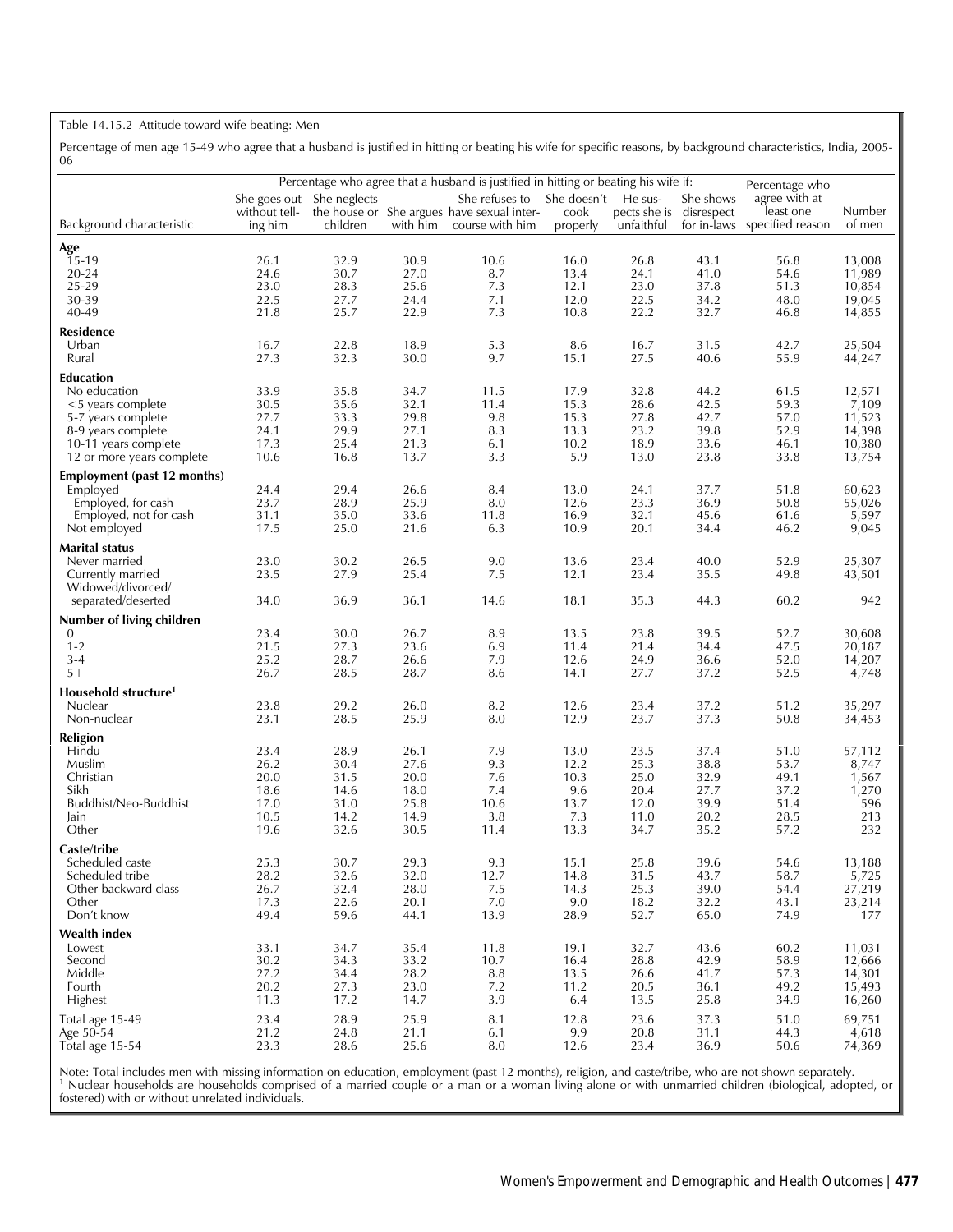Men, like women, are most likely to agree with the reason 'if she is disrespectful to the in-laws' and least likely to agree with the reason 'if she refuses to have sex with him'. Further, the pattern of variation by background characteristics among men is very similar to the pattern of agreement among women. The groups of men among whom agreement with one or more reasons for wife beating is least are Jain men (29 percent) and the most educated men (34 percent). Among men too, variation in agreement is greatest by education with 62 percent of men with no education agreeing with one or more reasons for wife beating, compared with 34 percent of men with 12 or more years of education.



# *Figure 14.2* **Agreement with Wife Beating by Sex and Residence**

This discussion reveals a consistently high level of agreement with norms about wife beating among both women and men. About half of all women and men agree with at least one or more reasons for wife beating, and even among the most educated, about one-third of women and men agree. Further, the justifications for wife beating most agreed to by both women and men pertain to disrespect for the in-laws and neglect of the house or children.

Table 14.16 shows the percentage of women who agree with the specific justifications for wife beating, as well as the percentage of women and men who agree with at least one of the justifications, by state. The percentage of women who agree with one or more reasons for wife beating ranges from 28 percent in Himachal Pradesh to 90 percent in Manipur, and the percentage of men who agree with one or more reasons for wife beating ranges from 23 percent in Uttaranchal to 85 percent in Manipur. The states in which a similar proportion of women and men agree with one or more reasons for wife beating include Himachal Pradesh, Jammu and Kashmir, Bihar, Mizoram, Sikkim, and Andhra Pradesh and Karnataka. In some states, women are much more likely than men to agree with one or more reasons for wife beating, including Uttaranchal, Orissa, Assam, Tripura, Jharkhand, and Arunachal Pradesh. By contrast, there are only two states, Gujarat and Meghalaya, where men are substantially more likely to agree with wife beating than women. In Jammu and Kashmir, Chhattisgarh, Madhya Pradesh, and Rajasthan too, men are more likely than women to agree with wife beating, but the differential in agreement is small.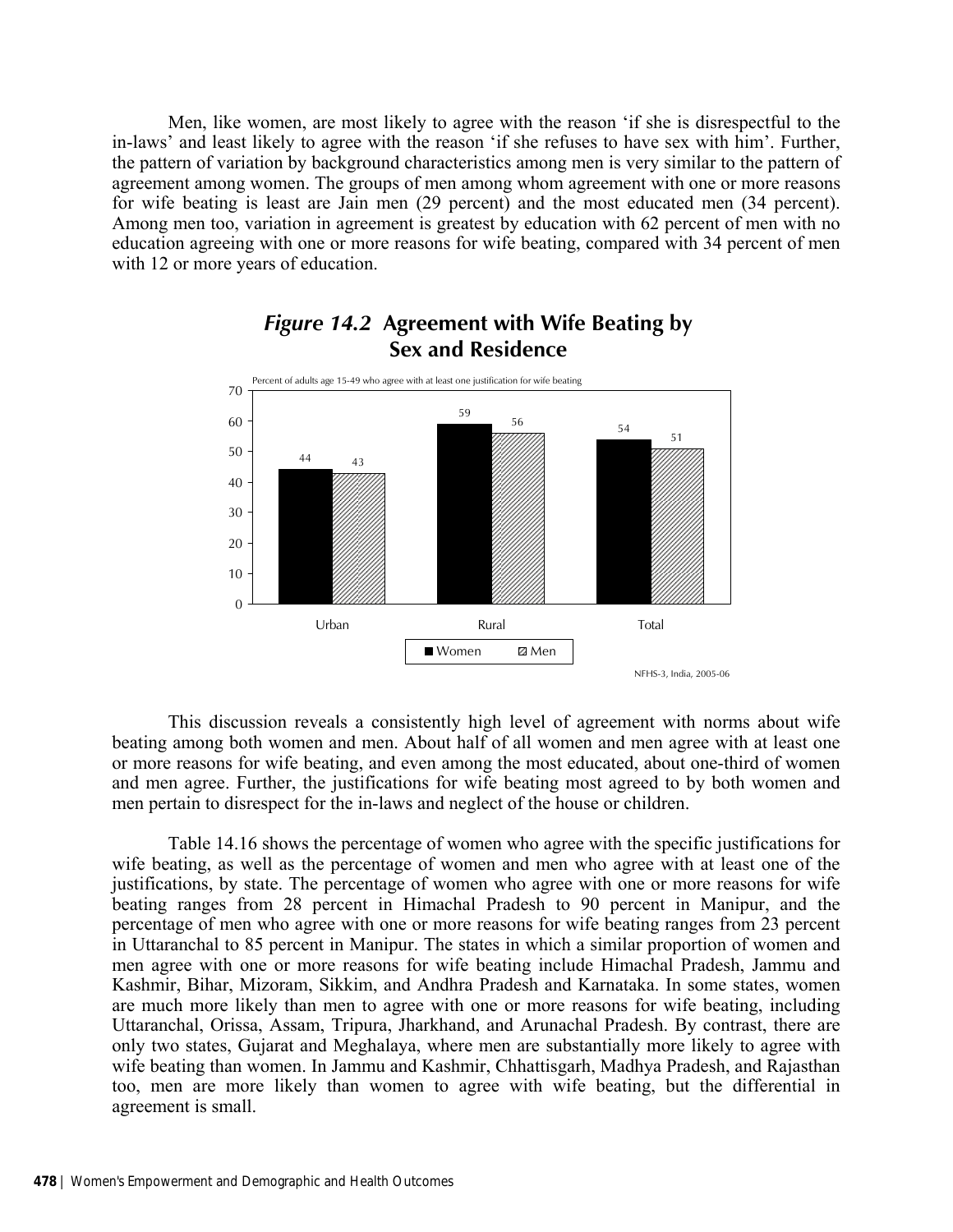#### Table 14.16 Attitude toward wife beating by state

Percentage of women age 15-49 who agree that a husband is justified in hitting or beating his wife for specific reasons and percentage of women and men who agree with at least one specified reason, by state, India, 2005-06

|                                                                                                                    |                                                              |                                                              |                                                              |                                                                                     | Women                                                       |                                                              |                                                              |                                                              | Men                                                          |
|--------------------------------------------------------------------------------------------------------------------|--------------------------------------------------------------|--------------------------------------------------------------|--------------------------------------------------------------|-------------------------------------------------------------------------------------|-------------------------------------------------------------|--------------------------------------------------------------|--------------------------------------------------------------|--------------------------------------------------------------|--------------------------------------------------------------|
|                                                                                                                    |                                                              |                                                              |                                                              | Percentage who agree that a husband is justified in hitting or beating his wife if: |                                                             |                                                              |                                                              | Percentage who                                               | Percentage who                                               |
| State                                                                                                              | She goes<br>out without<br>telling him                       | She neglects<br>the house or<br>children                     | She<br>argues<br>with him                                    | She refuses to<br>have sexual inter-<br>course with him                             | cook<br>properly                                            | She doesn't He suspects<br>she is un-<br>faithful            | She shows<br>disrespect<br>for in-laws                       | agree with at least<br>one specified<br>reason               | agree with at<br>least one speci-<br>fied reason             |
| India                                                                                                              | 29.0                                                         | 34.7                                                         | 30.3                                                         | 14.1                                                                                | 20.4                                                        | 25.1                                                         | 40.6                                                         | 54.4                                                         | 51.0                                                         |
| <b>North</b><br>Delhi<br>Haryana<br>Himachal Pradesh<br>Jammu & Kashmir<br>Punjab<br>Rajasthan<br>Uttaranchal      | 12.9<br>30.5<br>11.2<br>42.3<br>25.4<br>32.5<br>26.7         | 13.5<br>29.3<br>16.5<br>49.5<br>28.3<br>31.3<br>33.0         | 14.4<br>29.7<br>13.3<br>44.8<br>29.5<br>34.2<br>28.3         | 4.2<br>17.7<br>3.5<br>24.0<br>15.1<br>13.1<br>13.0                                  | 7.8<br>20.2<br>9.3<br>26.6<br>19.7<br>24.3<br>22.4          | 11.0<br>30.1<br>11.6<br>47.8<br>29.6<br>24.8<br>30.6         | 24.8<br>36.0<br>19.7<br>50.7<br>37.7<br>44.2<br>38.6         | 32.3<br>46.1<br>28.3<br>64.0<br>51.3<br>57.6<br>49.8         | 27.7<br>32.7<br>28.3<br>65.7<br>41.1<br>63.9<br>23.4         |
| Central<br>Chhattisgarh<br>Madhya Pradesh<br>Uttar Pradesh                                                         | 11.2<br>21.0<br>24.8                                         | 14.7<br>23.8<br>27.7                                         | 15.9<br>26.2<br>26.0                                         | 5.8<br>11.2<br>8.5                                                                  | 8.5<br>18.2<br>17.6                                         | 12.0<br>27.2<br>22.7                                         | 23.2<br>40.3<br>36.0                                         | 33.0<br>51.4<br>47.0                                         | 37.0<br>59.1<br>44.2                                         |
| East<br>Bihar<br><b>Iharkhand</b><br>Orissa<br>West Bengal                                                         | 22.9<br>23.8<br>38.1<br>18.6                                 | 21.4<br>30.0<br>40.4<br>24.8                                 | 32.2<br>29.5<br>39.8<br>21.9                                 | 12.2<br>13.5<br>13.7<br>10.9                                                        | 17.9<br>18.4<br>22.6<br>13.1                                | 26.6<br>27.6<br>35.9<br>14.6                                 | 32.0<br>31.6<br>50.4<br>33.6                                 | 56.9<br>50.4<br>61.2<br>42.2                                 | 57.4<br>33.0<br>41.6<br>38.8                                 |
| <b>Northeast</b><br>Arunachal Pradesh<br>Assam<br>Manipur<br>Meghalaya<br>Mizoram<br>Nagaland<br>Sikkim<br>Tripura | 28.9<br>23.4<br>57.4<br>31.0<br>21.9<br>41.8<br>39.2<br>24.3 | 55.5<br>31.4<br>71.7<br>42.0<br>64.1<br>64.1<br>54.0<br>37.0 | 19.9<br>24.9<br>32.6<br>26.6<br>36.5<br>42.4<br>40.3<br>21.2 | 7.5<br>11.5<br>15.6<br>12.7<br>13.6<br>18.4<br>10.4<br>13.3                         | 21.7<br>11.0<br>23.6<br>24.9<br>1.7<br>21.0<br>16.8<br>19.3 | 20.8<br>16.4<br>36.2<br>32.1<br>61.7<br>52.9<br>37.2<br>20.1 | 55.9<br>32.4<br>75.5<br>37.5<br>66.6<br>55.1<br>58.2<br>41.0 | 71.7<br>44.6<br>89.7<br>53.2<br>83.0<br>78.9<br>75.7<br>53.1 | 54.6<br>25.4<br>85.0<br>63.5<br>82.6<br>71.2<br>76.2<br>35.1 |
| West<br>Goa<br>Guiarat<br>Maharashtra                                                                              | 14.2<br>31.0<br>19.6                                         | 26.2<br>38.1<br>34.3                                         | 17.2<br>37.1<br>25.4                                         | 8.3<br>18.9<br>12.7                                                                 | 7.7<br>26.8<br>18.7                                         | 14.3<br>30.3<br>15.6                                         | 21.6<br>40.5<br>40.7                                         | 38.9<br>57.2<br>50.9                                         | 34.7<br>74.1<br>48.4                                         |
| South<br>Andhra Pradesh<br>Karnataka<br>Kerala<br>Tamil Nadu                                                       | 53.9<br>40.9<br>35.7<br>43.0                                 | 61.6<br>49.3<br>44.2<br>54.2                                 | 46.0<br>34.9<br>25.7<br>38.0                                 | 28.5<br>25.1<br>14.0<br>12.5                                                        | 33.1<br>27.2<br>20.3<br>24.9                                | 47.2<br>34.0<br>22.6<br>12.1                                 | 60.8<br>52.2<br>44.5<br>42.7                                 | 75.3<br>65.7<br>65.7<br>65.5                                 | 72.9<br>62.7<br>54.2<br>52.0                                 |

The extent of control women have over when they have sexual intercourse has important implications for demographic and health outcomes. It is also an indicator of women's empowerment because it measures women's acceptance of norms that socialize women into believing that a woman does not have the right to refuse to have sexual intercourse with her husband for any reason. Table 14.17.1 shows the percentage of women who agree that a wife is justified in refusing her husband sex if she knows he has a sexually transmitted disease, if she knows he has sex with other women, and if she is tired or not in the mood, by background characteristics.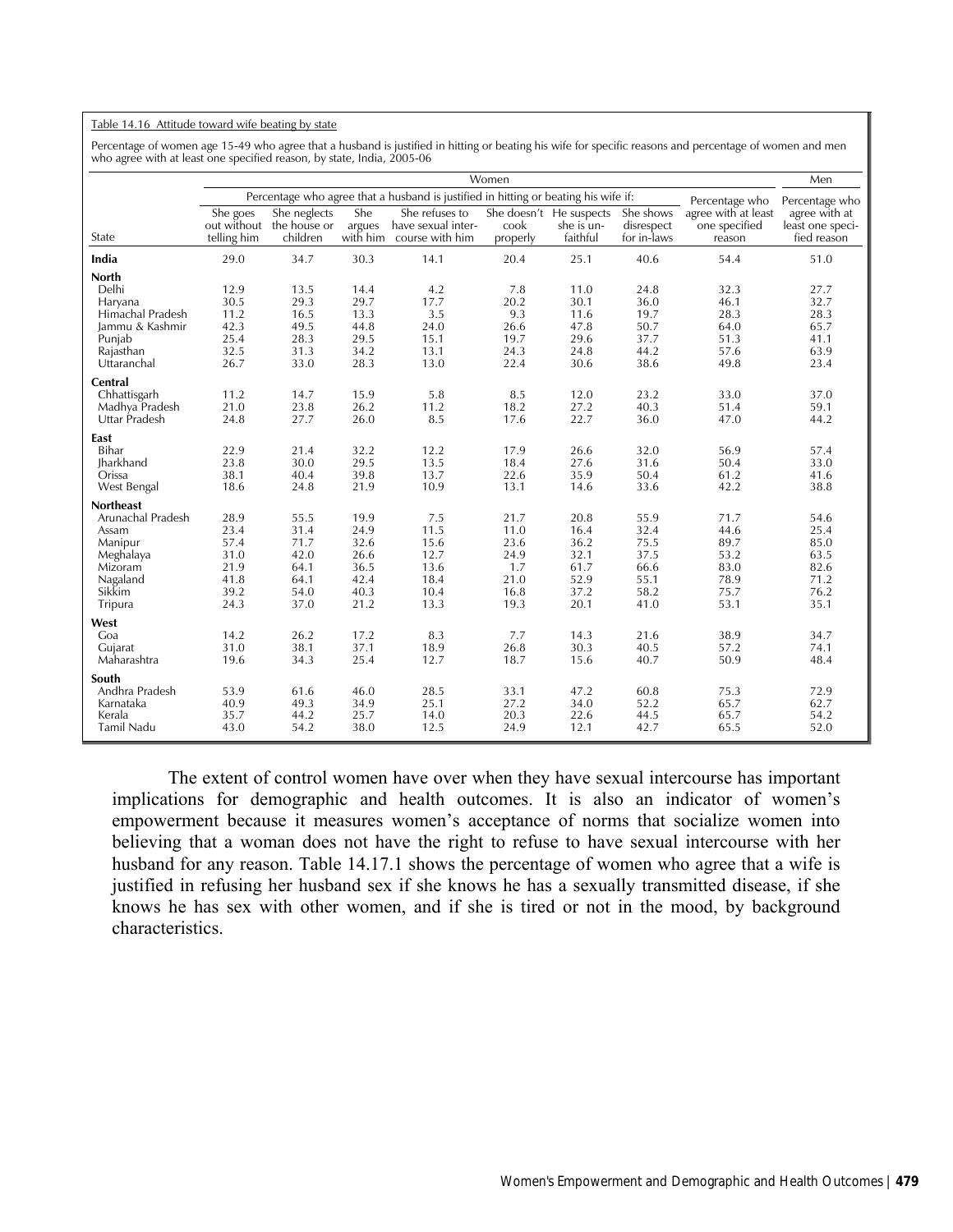Table 14.17.1 Attitude toward refusing sexual intercourse with husband: Women

Percentage of women age 15-49 who believe that a wife is justified in refusing to have sexual intercourse with her husband in specific circumstances, by background characteristics, India, 2005-06

|                                        | justified in refusing to have sex with her                    | Percentage who agree that a wife is<br>husband when she: |              |                                           | Percentage<br>Percentage who agree |                    |
|----------------------------------------|---------------------------------------------------------------|----------------------------------------------------------|--------------|-------------------------------------------|------------------------------------|--------------------|
| Background characteristic              | Knows hus-<br>band has a<br>sexually trans-<br>mitted disease | Knows hus-<br>band has sex Is tired or<br>with other     | not in the   | who agree<br>with all<br>three<br>reasons | with none<br>of the<br>three       | Number of<br>women |
|                                        |                                                               | women                                                    | mood         |                                           | reasons                            |                    |
| Age                                    |                                                               |                                                          |              |                                           |                                    |                    |
| 15-19<br>20-24                         | 70.1<br>79.2                                                  | 72.9<br>80.9                                             | 69.4<br>78.9 | 59.5<br>69.4                              | 19.6<br>12.1                       | 24,811<br>22,779   |
| 25-29                                  | 80.5                                                          | 81.8                                                     | 80.4         | 70.6                                      | 10.8                               | 20,417             |
| 30-39                                  | 80.3                                                          | 81.2                                                     | 80.3         | 70.1                                      | 11.0                               | 33,522             |
| 40-49                                  | 78.9                                                          | 79.5                                                     | 77.5         | 67.6                                      | 12.1                               | 22,856             |
| Residence                              |                                                               |                                                          |              |                                           |                                    |                    |
| Urban                                  | 80.9                                                          | 81.9                                                     | 80.4         | 72.6                                      | 12.1                               | 40,817             |
| Rural                                  | 76.4                                                          | 78.0                                                     | 75.9         | 65.0                                      | 13.6                               | 83,568             |
| Education                              |                                                               |                                                          |              |                                           |                                    |                    |
| No education<br><5 years complete      | 76.5<br>73.2                                                  | 78.0<br>74.7                                             | 76.2<br>73.6 | 64.5<br>61.8                              | 12.8<br>16.1                       | 50,487<br>9,918    |
| 5-7 years complete                     | 76.6                                                          | 78.0                                                     | 76.3         | 66.0                                      | 14.1                               | 18,820             |
| 8-9 years complete                     | 78.3                                                          | 80.2                                                     | 77.7         | 69.1                                      | 13.6                               | 17,383             |
| 10-11 years complete                   | 79.6                                                          | 80.9                                                     | 78.4         | 71.3                                      | 13.6                               | 12,887             |
| 12 or more years complete              | 84.9                                                          | 85.9                                                     | 84.1         | 78.1                                      | 9.8                                | 14,882             |
| Employment (past 12 months)            |                                                               |                                                          |              |                                           |                                    |                    |
| Employed                               | 77.4                                                          | 79.4                                                     | 77.2         | 66.7                                      | 12.8                               | 53,208             |
| Employed, for cash                     | 76.2                                                          | 78.2                                                     | 76.2         | 65.6                                      | 14.0                               | 35,626             |
| Employed, not for cash<br>Not employed | 79.7<br>78.2                                                  | 81.8<br>79.2                                             | 79.4<br>77.5 | 69.0<br>68.1                              | 10.5<br>13.3                       | 17,582<br>71,121   |
|                                        |                                                               |                                                          |              |                                           |                                    |                    |
| <b>Marital status</b>                  | 69.2                                                          | 72.4                                                     | 68.2         | 59.5                                      | 21.3                               | 25,462             |
| Never married<br>Currently married     | 80.3                                                          | 81.2                                                     | 80.0         | 69.8                                      | 10.8                               | 93,089             |
| Widowed/divorced/                      |                                                               |                                                          |              |                                           |                                    |                    |
| separated/deserted                     | 76.2                                                          | 77.9                                                     | 76.1         | 65.7                                      | 14.4                               | 5,834              |
| Number of living children              |                                                               |                                                          |              |                                           |                                    |                    |
| 0                                      | 72.2                                                          | 74.7                                                     | 71.3         | 62.0                                      | 18.2                               | 36,450             |
| $1 - 2$                                | 80.1                                                          | 81.2                                                     | 80.2         | 70.1                                      | 11.2                               | 43,482             |
| $3 - 4$<br>$5+$                        | 80.2<br>80.5                                                  | 81.3<br>80.6                                             | 79.7<br>79.3 | 69.6<br>69.1                              | 10.8<br>10.4                       | 32,994             |
|                                        |                                                               |                                                          |              |                                           |                                    | 11,459             |
| Household structure <sup>1</sup>       |                                                               |                                                          |              |                                           |                                    |                    |
| Nuclear<br>Non-nuclear                 | 76.8<br>79.0                                                  | 78.4<br>80.2                                             | 76.6<br>78.2 | 66.4<br>68.7                              | 13.8<br>12.3                       | 64,641<br>59,744   |
|                                        |                                                               |                                                          |              |                                           |                                    |                    |
| Religion<br>Hindu                      | 78.5                                                          | 80.2                                                     | 78.3         | 68.6                                      | 12.6                               | 100,151            |
| Muslim                                 | 73.2                                                          | 73.6                                                     | 72.2         | 60.6                                      | 16.2                               | 16,936             |
| Christian                              | 76.4                                                          | 77.9                                                     | 74.5         | 65.8                                      | 15.0                               | 3,053              |
| Sikh                                   | 84.9                                                          | 85.1                                                     | 78.9         | 72.0                                      | 8.5                                | 2,222              |
| Buddhist/Neo-Buddhist                  | 70.2                                                          | 73.0                                                     | 71.6         | 62.2                                      | 20.6                               | 1,010              |
| Jain<br>Other                          | 92.1                                                          | 91.7                                                     | 89.7         | 86.5                                      | 4.9                                | 406                |
|                                        | 78.7                                                          | 82.7                                                     | 79.2         | 69.1                                      | 9.5                                | 484                |
| Caste/tribe                            |                                                               |                                                          |              |                                           |                                    |                    |
| Scheduled caste<br>Scheduled tribe     | 77.5<br>72.8                                                  | 79.0<br>76.3                                             | 76.9<br>74.4 | 66.5<br>61.8                              | 13.1<br>15.3                       | 23,125<br>10,119   |
| Other backward class                   | 78.9                                                          | 80.7                                                     | 78.3         | 68.8                                      | 12.1                               | 48,880             |
| Other                                  | 78.1                                                          | 78.7                                                     | 77.3         | 67.9                                      | 13.6                               | 41,207             |
| Don't know                             | 74.1                                                          | 73.8                                                     | 75.7         | 65.5                                      | 17.0                               | 649                |
| <b>Wealth index</b>                    |                                                               |                                                          |              |                                           |                                    |                    |
| Lowest                                 | 73.5                                                          | 76.4                                                     | 74.8         | 61.7                                      | 14.2                               | 21,718             |
| Second                                 | 75.6                                                          | 77.0                                                     | 75.4         | 63.9                                      | 14.1                               | 23,616             |
| Middle                                 | 76.3                                                          | 77.3                                                     | 75.7         | 65.3                                      | 13.9                               | 25,088             |
| Fourth<br>Highest                      | 78.6<br>83.7                                                  | 79.9<br>84.6                                             | 77.4<br>82.5 | 68.7<br>76.0                              | 13.4<br>10.4                       | 26,106<br>27,856   |
|                                        |                                                               |                                                          |              |                                           |                                    |                    |
| Total                                  | 77.8                                                          | 79.3                                                     | 77.4         | 67.5                                      | 13.1                               | 124,385            |

Note: Total includes women with missing information on education, employment (past 12 months), religion, and<br>caste/tribe, who are not shown separately.<br><sup>1</sup> Nuclear households are households comprised of a married couple or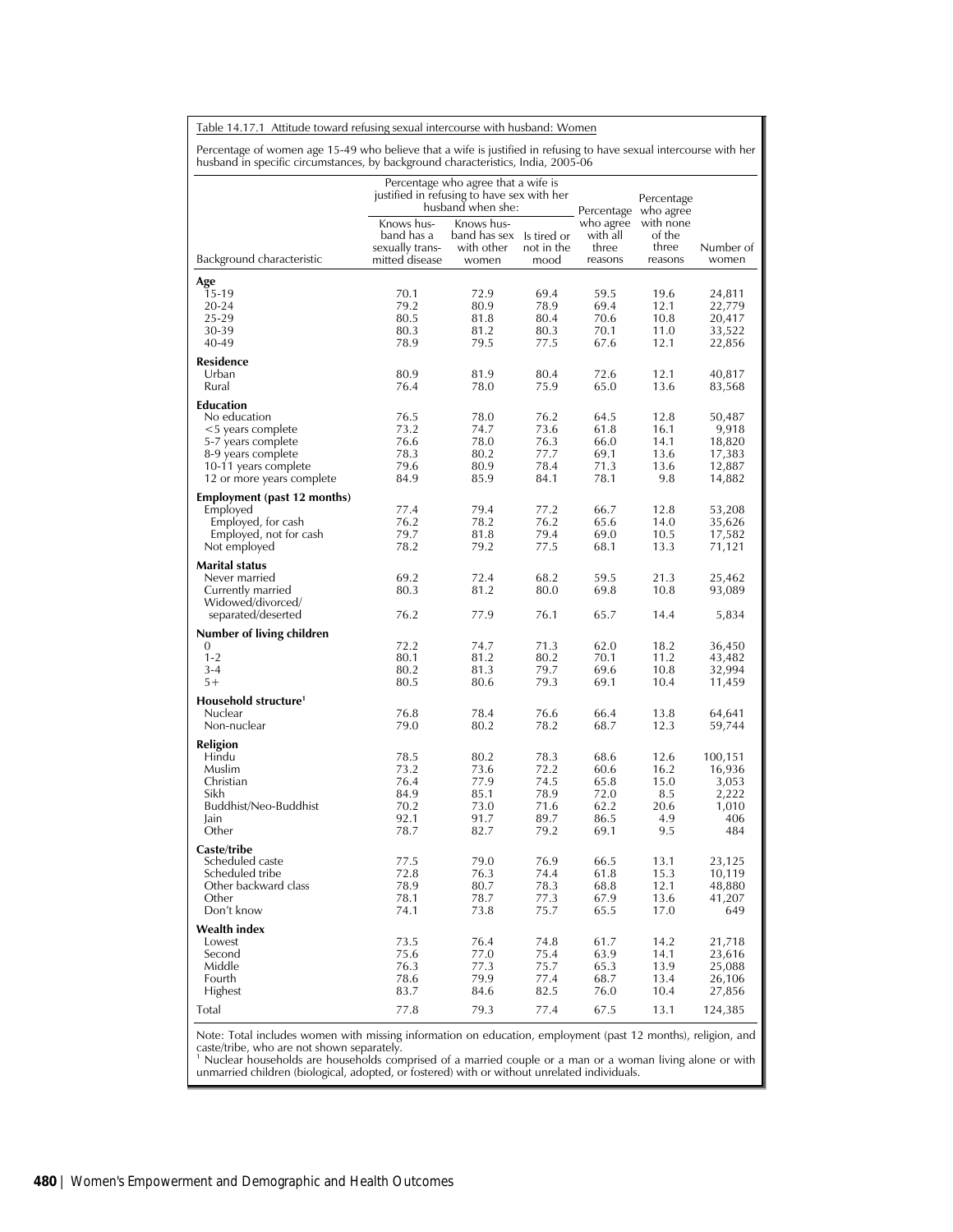Overall, 77-79 percent of women agree with each of the three reasons asked about, 68 percent agree with all three, and 13 percent do not agree with any of the three. Agreement with all three reasons bears the expected positive relationship with education, wealth quintile, and urban residence. The youngest women are somewhat less likely than older women to agree with a wife's right to refuse her husband sex. Women employed for cash are no different from women not employed in the past 12 months. Agreement is highest among Jain women, followed by Sikh women. Notably, the percentage of women who do not agree with any of the three reasons for refusing a husband sex is highest among never married women, the youngest women, women with no children and Buddhist/Neo-Buddhist women; about one in five of these women do not agree with any of the three reasons for refusing a husband sex.

Table 14.17.2 shows the percentage of men who agree that a wife is justified in refusing her husband sex for the same three reasons discussed for women, by men's background characteristics. The extent of agreement with each of the three reasons is similar among men and women. Specifically, the percentage of men who agree that a wife is justified in refusing her husband sex when he has a sexually transmitted disease is 82 percent, compared with 78 percent for women; the percentage who agree that a wife is justified in refusing sex when she knows that her husband has sex with other women is 79 percent, the same as for women; and the percentage who agree that a wife is justified in refusing sex when she is tired or not in the mood is 84 percent, compared with 77 percent for women. The percentage of men agreeing with all three reasons, 70 percent, is also only slightly higher than the percentage of women doing so (68 percent). In general, men's agreement with a wife's right to refuse her husband sex varies in the same way by background characteristics as women's agreement.

| Table 14.17.2 Attitude toward refusing sexual intercourse with husband: Men                                                                                                                              |                                              |                                              |                                                                                                                                 |                                           |                                                         |  |  |  |  |  |
|----------------------------------------------------------------------------------------------------------------------------------------------------------------------------------------------------------|----------------------------------------------|----------------------------------------------|---------------------------------------------------------------------------------------------------------------------------------|-------------------------------------------|---------------------------------------------------------|--|--|--|--|--|
| Percentage of men age 15-49 who believe that a wife is justified in refusing to have sexual<br>intercourse with her husband in specific circumstances, by background characteristics, India, 2005-<br>06 |                                              |                                              |                                                                                                                                 |                                           |                                                         |  |  |  |  |  |
|                                                                                                                                                                                                          |                                              | Percent-                                     | Percent-<br>age who                                                                                                             |                                           |                                                         |  |  |  |  |  |
| band has a<br>sexually<br>transmitted<br>disease                                                                                                                                                         | band has<br>sex with<br>other<br>women       | Is tired<br>or not in<br>the<br>mood         | agree<br>with all<br>three<br>reasons                                                                                           | with<br>none of<br>reasons                | of men                                                  |  |  |  |  |  |
|                                                                                                                                                                                                          |                                              |                                              |                                                                                                                                 |                                           |                                                         |  |  |  |  |  |
| 75.3<br>83.6<br>84.3<br>83.8<br>80.4                                                                                                                                                                     | 75.4<br>80.1<br>80.8<br>81.0<br>78.9         | 79.1<br>85.3<br>86.5<br>86.5<br>83.9         | 65.0<br>71.2<br>72.8<br>72.5<br>69.4                                                                                            | 14.1<br>7.4<br>7.1<br>7.2<br>9.7          | 13,008<br>11,989<br>10,854<br>19,045<br>14,855          |  |  |  |  |  |
| 86.3<br>78.8                                                                                                                                                                                             | 81.7<br>77.9                                 | 86.6<br>83.1                                 | 75.2<br>67.5                                                                                                                    | 7.6<br>9.9                                | 25,504<br>44,247                                        |  |  |  |  |  |
| 68.5<br>74.2<br>79.8<br>83.9<br>87.5<br>91.7                                                                                                                                                             | 70.5<br>74.2<br>76.7<br>80.7<br>83.5<br>87.6 | 77.3<br>80.2<br>82.5<br>85.2<br>87.0<br>91.6 | 56.6<br>62.3<br>67.4<br>72.4<br>76.6<br>82.3                                                                                    | 15.0<br>12.0<br>10.0<br>8.4<br>6.6<br>3.8 | 12,571<br>7,109<br>11,523<br>14,398<br>10,380<br>13,754 |  |  |  |  |  |
| 81.7<br>82.4<br>75.5<br>80.4                                                                                                                                                                             | 79.2<br>79.6<br>75.6<br>80.0                 | 84.6<br>84.9<br>81.5<br>82.9                 | 70.2<br>70.8<br>63.9<br>70.7                                                                                                    | 8.8<br>8.5<br>11.7<br>10.9                | 60,623<br>55,026<br>5,597<br>9,045<br>Continued         |  |  |  |  |  |
|                                                                                                                                                                                                          |                                              |                                              | Percentage who agree that a wife<br>is justified in refusing to have sex<br>with her husband when she:<br>Knows hus- Knows hus- | age who                                   | agree<br>the three Number                               |  |  |  |  |  |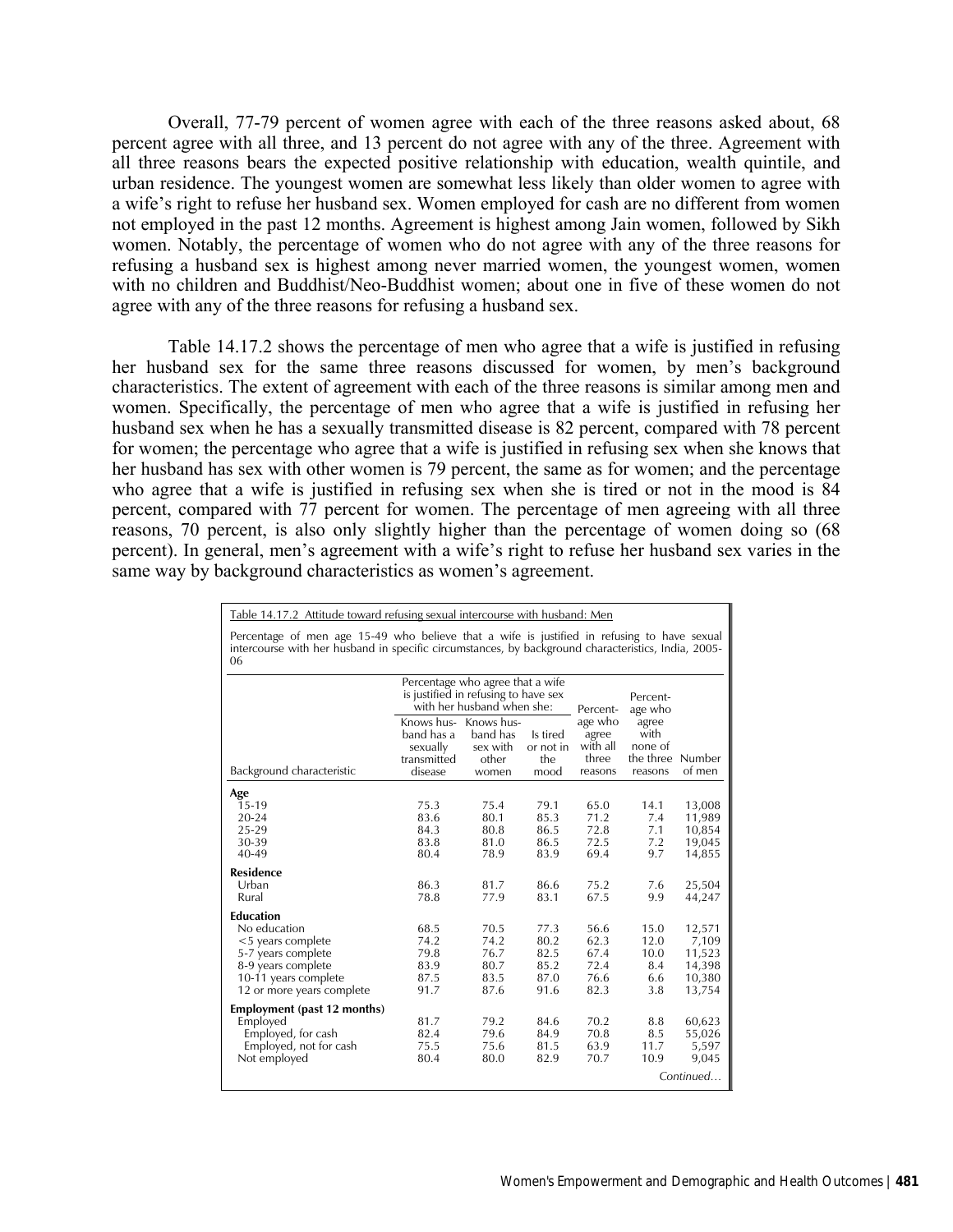| Table 14.17.2 Attitude toward refusing sexual intercourse with husband: Men-Continued                                                                                                                                                                               |                                                     |                                                                    |                              |                                       |                                              |                         |
|---------------------------------------------------------------------------------------------------------------------------------------------------------------------------------------------------------------------------------------------------------------------|-----------------------------------------------------|--------------------------------------------------------------------|------------------------------|---------------------------------------|----------------------------------------------|-------------------------|
|                                                                                                                                                                                                                                                                     | Percentage who agree that a wife                    | is justified in refusing to have sex<br>with her husband when she: | Percent-                     | Percent-<br>age who                   |                                              |                         |
|                                                                                                                                                                                                                                                                     | Knows hus-<br>band has a<br>sexually<br>transmitted | Knows hus-<br>band has<br>sex with<br>other                        | Is tired<br>or not in<br>the | age who<br>agree<br>with all<br>three | agree<br>with<br>none of<br>the three Number |                         |
| Background characteristic                                                                                                                                                                                                                                           | disease                                             | women                                                              | mood                         | reasons                               | reasons                                      | of men                  |
| Marital status<br>Never married<br>Currently married<br>Widowed/divorced/<br>separated/deserted                                                                                                                                                                     | 79.2<br>83.0<br>77.8                                | 77.2<br>80.6<br>78.0                                               | 81.9<br>85.8<br>83.0         | 67.6<br>71.9<br>67.4                  | 11.1<br>7.8<br>10.6                          | 25,307<br>43,501<br>942 |
| Number of living children                                                                                                                                                                                                                                           |                                                     |                                                                    |                              |                                       |                                              |                         |
| 0                                                                                                                                                                                                                                                                   | 80.0                                                | 78.0                                                               | 82.8                         | 68.5                                  | 10.3                                         | 30,608                  |
| $1 - 2$<br>$3 - 4$                                                                                                                                                                                                                                                  | 84.4<br>81.2                                        | 80.8<br>79.3                                                       | 86.2<br>84.8                 | 72.7<br>70.3                          | 7.4<br>9.0                                   | 20,187                  |
| $5+$                                                                                                                                                                                                                                                                | 80.1                                                | 82.0                                                               | 85.1                         | 71.0                                  | 8.1                                          | 14,207<br>4,748         |
|                                                                                                                                                                                                                                                                     |                                                     |                                                                    |                              |                                       |                                              |                         |
| Household structure <sup>1</sup><br>Nuclear                                                                                                                                                                                                                         | 80.7                                                | 78.9                                                               | 83.4                         | 69.3                                  | 9.5                                          | 35,297                  |
| Non-nuclear                                                                                                                                                                                                                                                         | 82.4                                                | 79.8                                                               | 85.3                         | 71.3                                  | 8.6                                          | 34,453                  |
| Religion                                                                                                                                                                                                                                                            |                                                     |                                                                    |                              |                                       |                                              |                         |
| Hindu                                                                                                                                                                                                                                                               | 81.9                                                | 79.6                                                               | 84.8                         | 70.7                                  | 8.8                                          | 57,112                  |
| Muslim                                                                                                                                                                                                                                                              | 78.2                                                | 76.1                                                               | 82.2                         | 66.2                                  | 10.9                                         | 8,747                   |
| Christian                                                                                                                                                                                                                                                           | 79.6                                                | 78.2                                                               | 78.6                         | 68.0                                  | 12.4                                         | 1,567                   |
| Sikh                                                                                                                                                                                                                                                                | 93.3                                                | 88.6                                                               | 88.8                         | 80.6                                  | 2.9                                          | 1,270                   |
| Buddhist/Neo-Buddhist                                                                                                                                                                                                                                               | 83.2                                                | 75.1                                                               | 80.8                         | 67.9                                  | 10.3                                         | 596                     |
| lain                                                                                                                                                                                                                                                                | 92.4                                                | 92.8                                                               | 93.5                         | 86.1                                  | 2.4                                          | 213                     |
| Other                                                                                                                                                                                                                                                               | 66.9                                                | 80.8                                                               | 83.2                         | 61.4                                  | 12.1                                         | 232                     |
| Caste/tribe                                                                                                                                                                                                                                                         |                                                     |                                                                    |                              |                                       |                                              |                         |
| Scheduled caste                                                                                                                                                                                                                                                     | 78.6                                                | 76.0                                                               | 82.8                         | 66.8                                  | 10.7                                         | 13,188                  |
| Scheduled tribe<br>Other backward class                                                                                                                                                                                                                             | 70.6<br>84.4                                        | 74.2<br>82.5                                                       | 79.3<br>86.1                 | 59.8<br>73.4                          | 13.1<br>7.0                                  | 5,725                   |
| Other                                                                                                                                                                                                                                                               | 82.6                                                | 78.9                                                               | 84.6                         | 71.2                                  | 9.4                                          | 27,219<br>23,214        |
| Don't know                                                                                                                                                                                                                                                          | 75.2                                                | 68.0                                                               | 72.0                         | 63.0                                  | 18.7                                         | 177                     |
| <b>Wealth index</b>                                                                                                                                                                                                                                                 |                                                     |                                                                    |                              |                                       |                                              |                         |
| Lowest                                                                                                                                                                                                                                                              | 69.5                                                | 74.6                                                               | 79.8                         | 59.2                                  | 13.0                                         | 11,031                  |
| Second                                                                                                                                                                                                                                                              | 77.1                                                | 75.9                                                               | 81.5                         | 65.7                                  | 11.5                                         | 12,666                  |
| Middle                                                                                                                                                                                                                                                              | 81.0                                                | 76.8                                                               | 83.0                         | 67.9                                  | 9.3                                          | 14,301                  |
| Fourth                                                                                                                                                                                                                                                              | 85.0                                                | 80.5                                                               | 85.7                         | 72.9                                  | 7.7                                          | 15,493                  |
| Highest                                                                                                                                                                                                                                                             | 90.4                                                | 86.2                                                               | 89.5                         | 80.9                                  | 5.6                                          | 16,260                  |
| Total age 15-49                                                                                                                                                                                                                                                     | 81.5                                                | 79.3                                                               | 84.4                         | 70.3                                  | 9.0                                          | 69,751                  |
| Age 50-54                                                                                                                                                                                                                                                           | 81.3                                                | 79.8                                                               | 84.5                         | 70.4                                  | 9.1                                          | 4,618                   |
| Total age 15-54                                                                                                                                                                                                                                                     | 81.5                                                | 79.4                                                               | 84.4                         | 70.3                                  | 9.0                                          | 74,369                  |
| Note: Total includes men with missing information on education, employment (past 12 months),<br>religion, and caste/tribe, who are not shown separately.<br><sup>1</sup> Nuclear households are households comprised of a married couple or a man or a woman living |                                                     |                                                                    |                              |                                       |                                              |                         |

alone or with unmarried children (biological, adopted, or fostered) with or without unrelated individuals.

 Table 14.18 shows how women's and men's agreement with a wife's right to refuse her husband sex varies by state. The percentage of women who agree that women are justified in refusing their husband sex for all three reasons asked about, ranges from 42 percent in Tripura to 87 percent in Sikkim and the percentage of men who agree with all three reasons ranges from 41 percent in Tripura to 90 percent in Delhi. Other than Tripura, there are six more states where less than 60 percent of women agree with all three reasons, namely Orissa, Jammu and Kashmir, Meghalaya, West Bengal, Andhra Pradesh, and Kerala. In 11 states, the proportion of women and men who agree with all three reasons are very similar (the percentage point difference between the two is five or less), in five states, namely Sikkim, West Bengal, Goa, Rajasthan, and Arunachal Pradesh, women are much more likely than men (a difference of 10 or more percentage points) to agree with all three reasons, and in five states, namely Orissa, Jammu and Kashmir, Delhi, Tamil Nadu, and Mizoram men are much more likely than women to do so.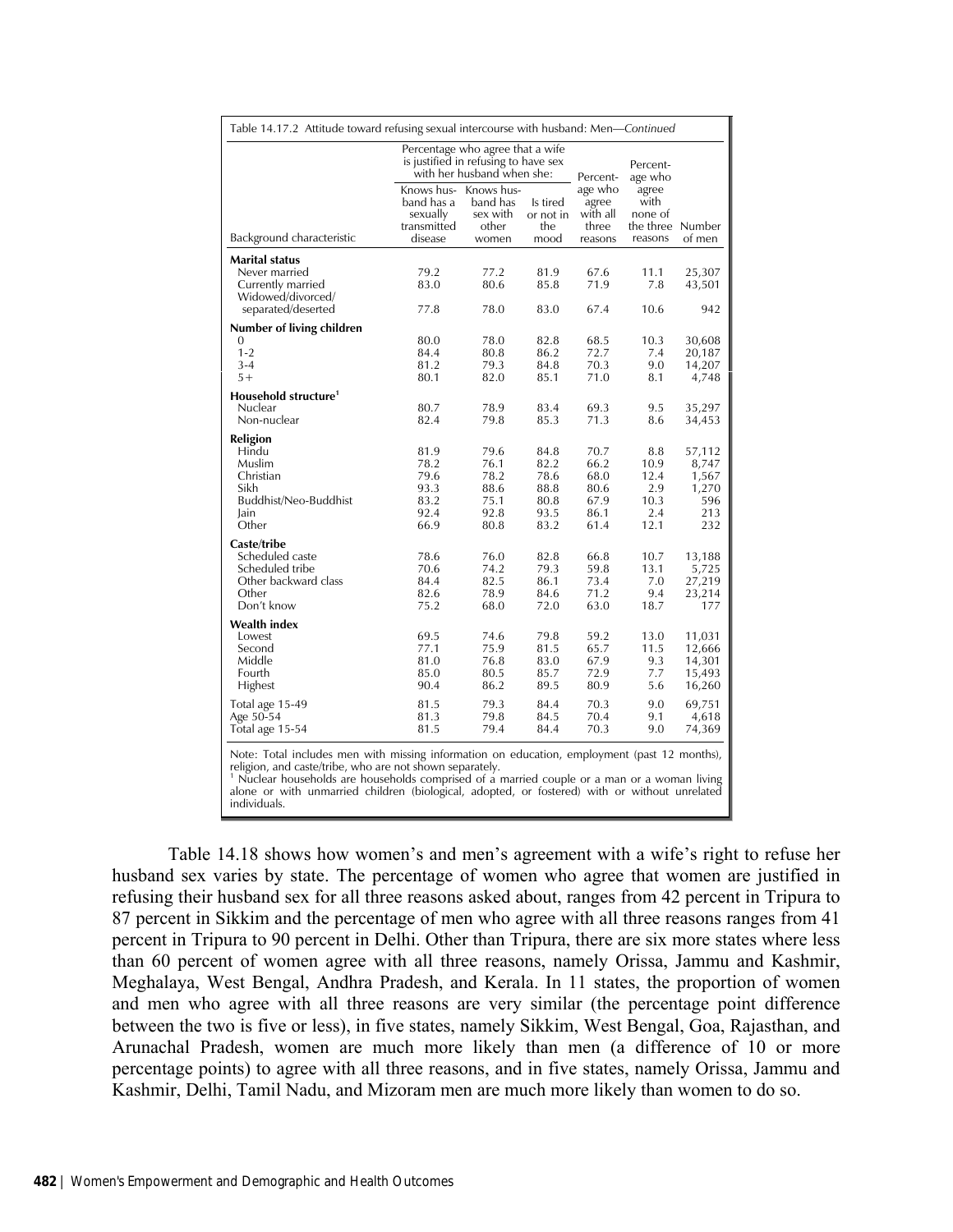Table 14.18 Attitude toward refusing sexual intercourse with husband by state

Percentage of women age 15-49 who believe that a wife is justified in refusing to have sexual intercourse with her husband in specific circumstances, and percentage of women and men age 15-49 who agree with all specified reasons and none of the specified reasons, by state, India, 2005-06

|                                                                                                                                                                                                                     |                                                                                                      | Men                                                                                                    |                                                                                                      |                                                                                                      |                                                                                             |                                                                                                      |                                                                                          |
|---------------------------------------------------------------------------------------------------------------------------------------------------------------------------------------------------------------------|------------------------------------------------------------------------------------------------------|--------------------------------------------------------------------------------------------------------|------------------------------------------------------------------------------------------------------|------------------------------------------------------------------------------------------------------|---------------------------------------------------------------------------------------------|------------------------------------------------------------------------------------------------------|------------------------------------------------------------------------------------------|
|                                                                                                                                                                                                                     |                                                                                                      | Percentage who agree that a wife is<br>justified in refusing to have sex with<br>her husband when she: |                                                                                                      | Percent-<br>age who                                                                                  | Percent-<br>age who<br>agree with                                                           | Percent-<br>age who                                                                                  | Percent-<br>age who<br>agree with                                                        |
| State                                                                                                                                                                                                               | Knows hus-<br>band has a<br>sexually trans-<br>mitted disease                                        | Knows hus-<br>band has sex<br>with other<br>women                                                      | ls tired<br>or not<br>in the<br>mood                                                                 | agree with<br>all of the<br>specified<br>reasons                                                     | none of<br>the speci-<br>fied<br>reasons                                                    | agree with<br>all of the<br>specified<br>reasons                                                     | none of<br>the speci-<br>fied<br>reasons                                                 |
| India                                                                                                                                                                                                               | 77.8                                                                                                 | 79.3                                                                                                   | 77.4                                                                                                 | 67.5                                                                                                 | 13.1                                                                                        | 70.3                                                                                                 | 9.0                                                                                      |
| <b>North</b><br>Delhi<br>Haryana<br>Himachal Pradesh<br>Jammu & Kashmir<br>Punjab<br>Rajasthan<br>Uttaranchal<br>Central<br>Chhattisgarh<br>Madhya Pradesh<br>Uttar Pradesh<br>East<br>Bihar<br>Jharkhand<br>Orissa | 82.5<br>87.6<br>89.4<br>73.9<br>85.0<br>89.1<br>87.8<br>86.5<br>89.7<br>80.2<br>86.3<br>87.1<br>56.3 | 81.9<br>84.8<br>87.5<br>76.6<br>85.4<br>90.3<br>87.4<br>89.5<br>90.2<br>84.1<br>83.5<br>89.4<br>73.8   | 81.9<br>79.2<br>86.1<br>62.4<br>77.8<br>85.2<br>83.8<br>87.8<br>89.5<br>84.5<br>75.7<br>89.9<br>72.2 | 76.8<br>75.6<br>82.8<br>53.8<br>71.2<br>78.3<br>77.7<br>78.1<br>81.8<br>74.9<br>67.6<br>82.2<br>47.6 | 12.5<br>8.9<br>7.4<br>14.6<br>8.3<br>4.3<br>6.9<br>4.4<br>4.4<br>10.4<br>6.5<br>5.2<br>17.5 | 89.5<br>82.6<br>81.7<br>70.7<br>78.4<br>66.3<br>78.0<br>80.7<br>73.9<br>82.5<br>72.6<br>83.7<br>62.9 | 3.3<br>9.5<br>7.1<br>10.9<br>4.5<br>6.0<br>4.1<br>4.0<br>5.5<br>4.9<br>6.1<br>2.6<br>9.0 |
| West Bengal                                                                                                                                                                                                         | 73.1                                                                                                 | 68.6                                                                                                   | 73.3                                                                                                 | 57.7                                                                                                 | 16.6                                                                                        | 47.9                                                                                                 | 19.0                                                                                     |
| <b>Northeast</b><br>Arunachal Pradesh<br>Assam<br>Manipur<br>Meghalaya<br>Mizoram<br>Nagaland<br>Sikkim<br>Tripura                                                                                                  | 79.4<br>75.3<br>87.2<br>64.9<br>87.2<br>87.0<br>94.9<br>57.8                                         | 80.5<br>76.3<br>89.3<br>73.6<br>86.9<br>84.4<br>93.4<br>60.8                                           | 74.3<br>79.8<br>83.2<br>62.0<br>72.2<br>68.9<br>92.8<br>59.3                                         | 66.2<br>66.2<br>77.7<br>54.1<br>64.3<br>63.9<br>87.1<br>41.7                                         | 12.1<br>13.2<br>7.0<br>21.6<br>6.1<br>8.4<br>1.6<br>25.5                                    | 55.2<br>73.3<br>75.0<br>53.3<br>74.0<br>70.6<br>65.5<br>41.3                                         | 13.2<br>8.9<br>3.0<br>24.7<br>2.1<br>5.1<br>6.0<br>4.2                                   |
| West<br>Goa<br>Gujarat<br>Maharashtra<br>South<br>Andhra Pradesh<br>Karnataka<br>Kerala<br>Tamil Nadu                                                                                                               | 80.8<br>76.7<br>70.5<br>69.9<br>78.4<br>71.1<br>71.3                                                 | 78.2<br>79.2<br>73.4<br>68.1<br>75.6<br>72.8<br>77.9                                                   | 75.0<br>72.4<br>72.1<br>66.6<br>74.1<br>68.8<br>75.8                                                 | 66.5<br>62.6<br>63.4<br>58.8<br>67.1<br>59.2<br>62.8                                                 | 12.5<br>13.3<br>21.1<br>23.4<br>16.4<br>19.2<br>15.3                                        | 48.0<br>65.8<br>66.0<br>65.2<br>67.6<br>65.8<br>73.2                                                 | 26.6<br>10.9<br>15.3<br>6.9<br>11.9<br>10.4<br>9.3                                       |

In conclusion, these data show that a majority of women and men in India as a whole, and in most states, agree that women have a right to refuse their husbands' sex if they know that he has a sexually transmitted disease, if he has sex with other women, or if she is tired or not in the mood. However, there are several states where 15 percent or more of adults do not agree with any one of the three reasons. For women these states include all of the four states in South Region, as well as Jammu and Kashmir, Tripura, Meghalaya, Maharashtra, Orissa, West Bengal; and for men, they include Goa, Meghalaya, West Bengal, and Maharashtra.

To further understand whether conditions exist for women to be able to safely refuse sex to their husbands, NFHS-3 asked men what they thought a husband's rights are if his wife refuses him sex. Specifically, men were asked if they thought that if a woman refuses to have sex with her husband when he wants her to, has he the right to: a) get angry and reprimand her? b)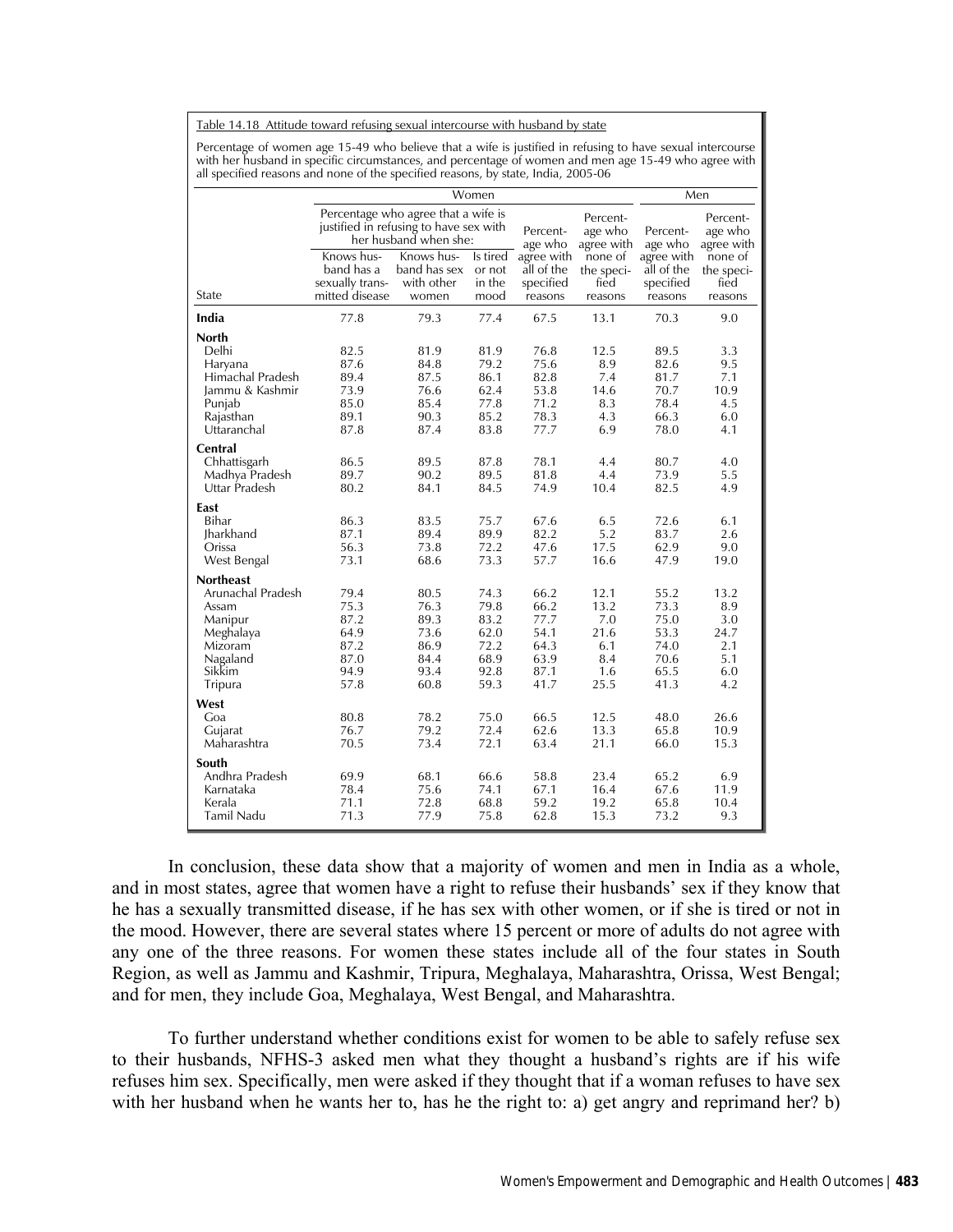refuse to give her money or other means of financial support? c) use force and have sex with her even if she doesn't want to? and, d) go and have sex with another woman? Table 14.19 shows the percentage of men who agree that a man can take these specific actions if his wife refuses him sex by background characteristics and Table 14.20 shows these percentages by state.

| Table 14.19 Men's attitude toward a husband's rights when his wife refuses to have sexual intercourse                                                                                                         |                                     |                                                                                                     |                |                                                         |                                                            |                                              |                  |
|---------------------------------------------------------------------------------------------------------------------------------------------------------------------------------------------------------------|-------------------------------------|-----------------------------------------------------------------------------------------------------|----------------|---------------------------------------------------------|------------------------------------------------------------|----------------------------------------------|------------------|
| Percentage of men age 15-49 who consider that a husband has the right to certain behaviours when his wife refuses to have sex<br>with him when he wants her to, by background characteristics, India, 2005-06 |                                     |                                                                                                     |                |                                                         |                                                            |                                              |                  |
|                                                                                                                                                                                                               |                                     | Percentage who agree that when a wife refuses to<br>have sex with her husband, he has the right to: |                | Percentage<br>Percentage<br>who agree<br>who agree with |                                                            |                                              |                  |
| Background characteristic                                                                                                                                                                                     | Get angry<br>and repri-<br>mand her | Refuse to give Use force<br>her financial<br>support                                                | to have<br>sex | Have sex<br>woman                                       | with the right<br>with another to all four be-<br>haviours | right to none<br>of the four be-<br>haviours | Number<br>of men |
| Age                                                                                                                                                                                                           |                                     |                                                                                                     |                |                                                         |                                                            |                                              |                  |
| $15-19$                                                                                                                                                                                                       | 20.1                                | 6.3                                                                                                 | 5.8            | 4.6                                                     | 1.2                                                        | 76.1                                         | 13,008           |
| 20-24                                                                                                                                                                                                         | 21.4                                | 6.4                                                                                                 | 5.8            | 4.9                                                     | 1.1                                                        | 73.7                                         | 11,989           |
| 25-29<br>30-39                                                                                                                                                                                                | 20.0<br>19.6                        | 6.0<br>6.2                                                                                          | 6.1<br>5.8     | 4.1<br>4.0                                              | 1.1<br>1.0                                                 | 75.9<br>76.1                                 | 10,854<br>19,045 |
| 40-49                                                                                                                                                                                                         | 18.5                                | 5.1                                                                                                 | 5.1            | 3.7                                                     | 0.9                                                        | 78.2                                         | 14,855           |
| <b>Residence</b>                                                                                                                                                                                              |                                     |                                                                                                     |                |                                                         |                                                            |                                              |                  |
| Urban                                                                                                                                                                                                         | 14.3                                | 4.2                                                                                                 | 4.1            | 4.1                                                     | 0.9                                                        | 81.9                                         | 25,504           |
| Rural                                                                                                                                                                                                         | 23.0                                | 7.0                                                                                                 | 6.6            | 4.3                                                     | 1.1                                                        | 72.8                                         | 44,247           |
| <b>Education</b>                                                                                                                                                                                              |                                     |                                                                                                     |                |                                                         |                                                            |                                              |                  |
| No education                                                                                                                                                                                                  | 26.1                                | 8.0                                                                                                 | 8.1            | 5.5                                                     | 1.0                                                        | 68.5                                         | 12,571           |
| <5 years complete                                                                                                                                                                                             | 24.2                                | 7.8                                                                                                 | 7.6            | 5.0                                                     | 1.5                                                        | 71.5                                         | 7,109            |
| 5-7 years complete<br>8-9 years complete                                                                                                                                                                      | 22.5<br>20.0                        | 7.1<br>5.7                                                                                          | 7.6<br>5.6     | 5.6<br>3.8                                              | 1.5<br>1.0                                                 | 72.7<br>76.3                                 | 11,523<br>14,398 |
| 10-11 years complete                                                                                                                                                                                          | 16.0                                | 4.8                                                                                                 | 3.8            | 3.4                                                     | 1.0                                                        | 80.7                                         | 10,380           |
| 12 or more years complete                                                                                                                                                                                     | 12.4                                | 3.4                                                                                                 | 2.5            | 2.6                                                     | 0.6                                                        | 84.7                                         | 13,754           |
| <b>Employment (past 12 months)</b>                                                                                                                                                                            |                                     |                                                                                                     |                |                                                         |                                                            |                                              |                  |
| Employed                                                                                                                                                                                                      | 20.4                                | 6.2                                                                                                 | 6.0            | 4.3                                                     | 1.1                                                        | 75.5                                         | 60,623           |
| Employed, for cash                                                                                                                                                                                            | 20.2                                | 6.0                                                                                                 | 6.0            | 4.4                                                     | 1.0                                                        | 75.7                                         | 55,026           |
| Employed, not for cash                                                                                                                                                                                        | 22.6                                | 7.9                                                                                                 | 6.3            | 3.4                                                     | 1.1                                                        | 73.5                                         | 5,597            |
| Not employed                                                                                                                                                                                                  | 16.2                                | 4.5                                                                                                 | 3.8            | 3.9                                                     | 1.0                                                        | 80.3                                         | 9,045            |
| <b>Marital status</b><br>Never married                                                                                                                                                                        | 19.2                                | 6.1                                                                                                 | 5.1            | 4.7                                                     | 1.1                                                        | 76.5                                         | 25,307           |
| Currently married                                                                                                                                                                                             | 20.1                                | 5.8                                                                                                 | 6.0            | 3.9                                                     | 1.0                                                        | 76.0                                         | 43,501           |
| Widowed/divorced/                                                                                                                                                                                             |                                     |                                                                                                     |                |                                                         |                                                            |                                              |                  |
| separated/deserted                                                                                                                                                                                            | 24.3                                | 9.4                                                                                                 | 9.4            | 8.2                                                     | 2.3                                                        | 71.8                                         | 942              |
| Number of living children                                                                                                                                                                                     |                                     |                                                                                                     |                |                                                         |                                                            |                                              |                  |
| 0                                                                                                                                                                                                             | 19.5                                | 6.1                                                                                                 | 5.4            | 4.6                                                     | 1.1                                                        | 76.3                                         | 30,608           |
| $1 - 2$                                                                                                                                                                                                       | 19.4                                | 5.9                                                                                                 | 5.7            | 3.9                                                     | 1.1                                                        | 77.0                                         | 20,187           |
| $3 - 4$<br>$5+$                                                                                                                                                                                               | 20.5<br>22.1                        | 5.6<br>7.0                                                                                          | 5.9<br>7.3     | 3.9<br>4.1                                              | 1.0<br>1.0                                                 | 75.4<br>73.6                                 | 14,207<br>4,748  |
| Household structure <sup>1</sup>                                                                                                                                                                              |                                     |                                                                                                     |                |                                                         |                                                            |                                              |                  |
| Nuclear                                                                                                                                                                                                       | 19.8                                | 6.1                                                                                                 | 5.5            | 4.2                                                     | 1.1                                                        | 76.2                                         | 35,297           |
| Non-nuclear                                                                                                                                                                                                   | 19.9                                | 5.9                                                                                                 | 5.9            | 4.3                                                     | 1.0                                                        | 76.1                                         | 34,453           |
| Religion                                                                                                                                                                                                      |                                     |                                                                                                     |                |                                                         |                                                            |                                              |                  |
| Hindu                                                                                                                                                                                                         | 19.7                                | 5.8                                                                                                 | 5.7            | 4.3                                                     | 1.0                                                        | 76.3                                         | 57,112           |
| Muslim                                                                                                                                                                                                        | 21.8                                | 7.1                                                                                                 | 6.0            | 3.9                                                     | 1.1                                                        | 73.9                                         | 8,747            |
| Christian                                                                                                                                                                                                     | 15.6                                | 4.9                                                                                                 | 3.5            | 4.1                                                     | 0.8                                                        | 80.3                                         | 1,567            |
| Sikh<br>Buddhist/Neo-Buddhist                                                                                                                                                                                 | 18.8<br>17.9                        | 6.6<br>6.8                                                                                          | 8.5<br>1.3     | 6.1<br>2.7                                              | 3.2<br>0.3                                                 | 77.1<br>77.2                                 | 1,270<br>596     |
| Jain                                                                                                                                                                                                          | 11.9                                | 2.5                                                                                                 | 3.9            | 2.9                                                     | 1.3                                                        | 88.0                                         | 213              |
| Other                                                                                                                                                                                                         | 17.1                                | 10.9                                                                                                | 6.3            | 4.5                                                     | 0.8                                                        | 75.6                                         | 232              |
| Caste/tribe                                                                                                                                                                                                   |                                     |                                                                                                     |                |                                                         |                                                            |                                              |                  |
| Scheduled caste                                                                                                                                                                                               | 20.4                                | 6.3                                                                                                 | 6.5            | 3.9                                                     | 1.0                                                        | 75.2                                         | 13,188           |
| Scheduled tribe                                                                                                                                                                                               | 24.9                                | 6.7                                                                                                 | 7.9            | 6.4                                                     | 1.0                                                        | 69.6                                         | 5,725            |
| Other backward class<br>Other                                                                                                                                                                                 | 20.5<br>17.5                        | 6.2                                                                                                 | 5.9            | 4.5<br>3.6                                              | 1.1<br>1.0                                                 | 75.4<br>79.0                                 | 27,219<br>23,214 |
| Don't know                                                                                                                                                                                                    | 22.1                                | 5.4<br>11.6                                                                                         | 4.5<br>6.7     | 5.6                                                     | 2.7                                                        | 73.6                                         | 177              |
|                                                                                                                                                                                                               |                                     |                                                                                                     |                |                                                         |                                                            |                                              | Continued        |
|                                                                                                                                                                                                               |                                     |                                                                                                     |                |                                                         |                                                            |                                              |                  |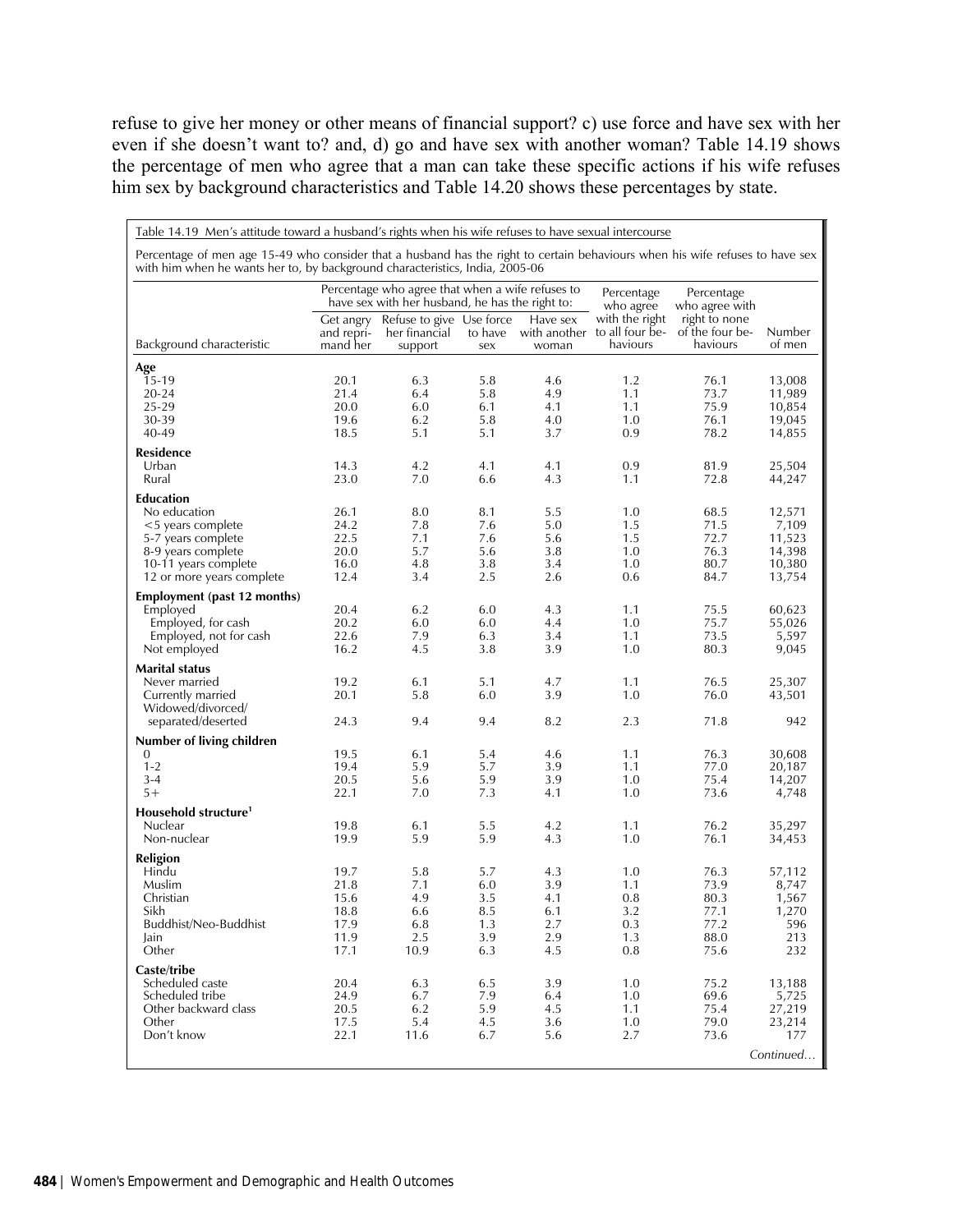|                           |                                     | Percentage who agree that when a wife refuses to<br>have sex with her husband, he has the right to: |                |                                   | Percentage<br>who agree                       | Percentage<br>who agree with                 |                  |  |
|---------------------------|-------------------------------------|-----------------------------------------------------------------------------------------------------|----------------|-----------------------------------|-----------------------------------------------|----------------------------------------------|------------------|--|
| Background characteristic | Get angry<br>and repri-<br>mand her | Refuse to give Use force<br>her financial<br>support                                                | to have<br>sex | Have sex<br>with another<br>woman | with the right<br>to all four be-<br>haviours | right to none<br>of the four be-<br>haviours | Number<br>of men |  |
| <b>Wealth index</b>       |                                     |                                                                                                     |                |                                   |                                               |                                              |                  |  |
| Lowest                    | 24.4                                | 7.9                                                                                                 | 8.0            | 4.3                               | 0.8                                           | 70.5                                         | 11,031           |  |
| Second                    | 24.5                                | 7.5                                                                                                 | 7.2            | 5.1                               | 1.2                                           | 71.1                                         | 12,666           |  |
| Middle                    | 22.9                                | 6.9                                                                                                 | 6.4            | 4.6                               | 1.4                                           | 73.1                                         | 14,301           |  |
| Fourth                    | 17.8                                | 5.3                                                                                                 | 5.0            | 4.0                               | 1.1                                           | 78.3                                         | 15,493           |  |
| <b>Highest</b>            | 12.3                                | 3.3                                                                                                 | 3.0            | 3.4                               | 0.7                                           | 84.4                                         | 16,260           |  |
| Total age 15-49           | 19.8                                | 6.0                                                                                                 | 5.7            | 4.2                               | 1.0                                           | 76.1                                         | 69,751           |  |
| Age 50-54                 | 18.9                                | 6.0                                                                                                 | 5.5            | 3.8                               | 1.6                                           | 77.5                                         | 4,618            |  |
| Total age 15-54           | 19.8                                | 6.0                                                                                                 | 5.7            | 4.2                               | 1.1                                           | 76.2                                         | 74,369           |  |

Note: Total includes men with missing information on education, employment (past 12 months), religion, and caste/tribe, who are not shown separately.

1 Nuclear households are households comprised of a married couple or a man or a woman living alone or with unmarried children (biological, adopted, or fostered) with or without unrelated individuals.

Overall, 20 percent of men agree that a man has the right to get angry and reprimand his wife, 6 percent agree that he has a right to refuse her money or other means of financial support, 6 percent agree that he can use force to have sex with her even if she does not want to, and 4 percent agree that he has the right to go and have sex with another woman. Three in four men (76 percent) do not agree with any of these actions and only 1 percent agree with all of them. Men's agreement with each of these actions decreases with education and wealth and is higher in rural than in urban areas. Disagreement with a man's right to all of the four behaviours is highest among Jain men, followed by Christian men. In general, there is little variation by most other characteristics.

Table 14.20 shows that states vary greatly in terms of men's agreement with each of the four actions that a husband can take if his wife refuses him sex. The percentage of men who say that a husband has a right to get angry and reprimand his wife ranges from a low of 4 percent in Delhi, 5 percent in Haryana, and 7 percent in Himachal Pradesh, to 31 percent in Andhra Pradesh, 32 percent in Madhya Pradesh and Mizoram, and 35 percent in Jammu and Kashmir. Although few men in most states agree with each of the three other actions asked about, there are several states where the proportions are not negligible. At least 10 percent of men agree that a husband has a right to refuse his wife money and financial support if she refuses him sex in Bihar (15 percent), Sikkim (14 percent), and Manipur and Mizoram (10 percent); at least 10 percent of men agree that a husband can use force and have sex with his wife even if she doesn't want to in Bihar (15 percent), Madhya Pradesh (11 percent), Tripura (10 percent), and Manipur (10 percent); and 11-12 percent agree that a husband can go out and have sex with other women in Madhya Pradesh and Mizoram. The percentage of men disagreeing with all four actions ranges from over 90 percent in Haryana, Himachal Pradesh, and Delhi to 59-62 percent in Jammu and Kashmir, Madhya Pradesh, Mizoram and Bihar. Despite the variation across states, these data show a high level of agreement with men's right to take at least one of the four actions in most states. These data show that in India as a whole, about one in four men agree that men whose wives refuse them sex have the right to take one or more of the specified actions; and in 16 of the 29 states, this is true for at least one in five men.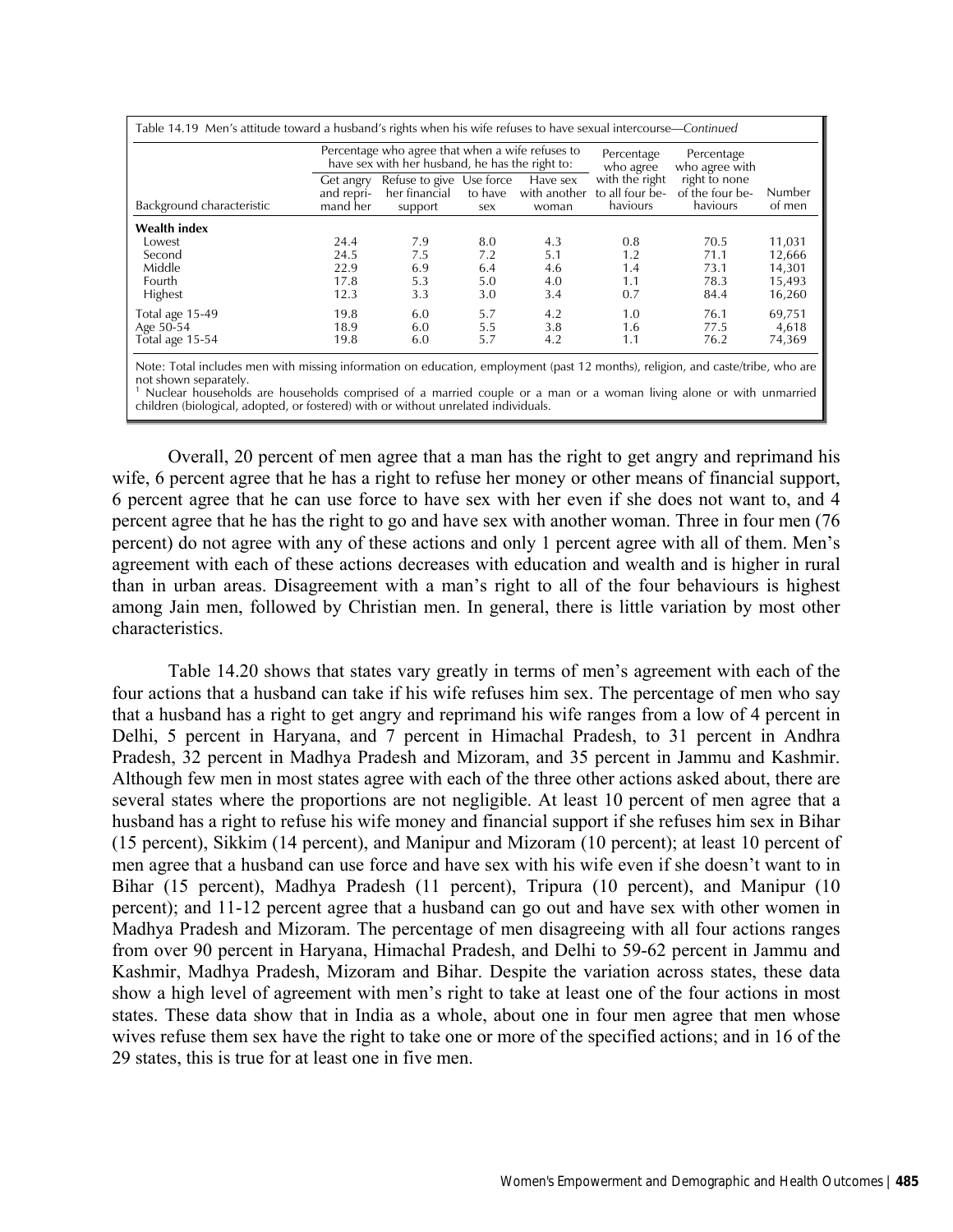Table 14.20 Men's attitude toward a husband's rights when his wife refuses to have sexual intercourse by state

Percentage of men age 15-49 who consider that a husband has the right to certain behaviours when a woman refuses to have sex with him when he wants her to, by state, India, 2005-06

| $\ldots$ . The complete the trains from $\epsilon$ , $\epsilon$ , $\epsilon$ , $\epsilon$ , $\epsilon$ , $\epsilon$ , $\epsilon$ , $\epsilon$ , $\epsilon$ , $\epsilon$ , $\epsilon$ , $\epsilon$ , $\epsilon$ , $\epsilon$ , $\epsilon$ , $\epsilon$ , $\epsilon$ , $\epsilon$ , $\epsilon$ , $\epsilon$ , $\epsilon$ , $\epsilon$ , $\epsilon$ , $\epsilon$ , $\epsilon$ , $\epsilon$ , $\epsilon$ , $\epsilon$ , $\epsilon$ , $\epsilon$ , $\epsilon$ |               | Percentage who agree that when a wife refuses to have sex    |          | Percentage who                 | Percentage who                  |                                   |
|----------------------------------------------------------------------------------------------------------------------------------------------------------------------------------------------------------------------------------------------------------------------------------------------------------------------------------------------------------------------------------------------------------------------------------------------------------|---------------|--------------------------------------------------------------|----------|--------------------------------|---------------------------------|-----------------------------------|
|                                                                                                                                                                                                                                                                                                                                                                                                                                                          |               | with her husband, he has the right to:                       |          |                                | agree with the                  | agree with the right              |
| State                                                                                                                                                                                                                                                                                                                                                                                                                                                    | reprimand her | Get angry and Refuse her finan- Use force to<br>cial support | have sex | Have sex with<br>another woman | right to all four<br>behaviours | to none of the four<br>behaviours |
| India                                                                                                                                                                                                                                                                                                                                                                                                                                                    | 19.8          | 6.0                                                          | 5.7      | 4.2                            | 1.0                             | 76.1                              |
| <b>North</b>                                                                                                                                                                                                                                                                                                                                                                                                                                             |               |                                                              |          |                                |                                 |                                   |
| Delhi                                                                                                                                                                                                                                                                                                                                                                                                                                                    | 4.0           | 1.8                                                          | 2.4      | 6.0                            | 0.2                             | 89.6                              |
| Haryana                                                                                                                                                                                                                                                                                                                                                                                                                                                  | 5.3           | 2.2                                                          | 2.3      | 1.6                            | 1.1                             | 94.2                              |
| Himachal Pradesh                                                                                                                                                                                                                                                                                                                                                                                                                                         | 6.8           | 2.7                                                          | 3.0      | 2.0                            | 0.8                             | 90.4                              |
| Jammu & Kashmir                                                                                                                                                                                                                                                                                                                                                                                                                                          | 35.0          | 7.9                                                          | 4.0      | 1.9                            | 0.8                             | 62.4                              |
| Punjab                                                                                                                                                                                                                                                                                                                                                                                                                                                   | 21.4          | 7.4                                                          | 8.9      | 6.6                            | 3.1                             | 74.1                              |
| Rajasthan                                                                                                                                                                                                                                                                                                                                                                                                                                                | 27.0          | 4.7                                                          | 8.5      | 2.4                            | 0.5                             | 69.5                              |
| Uttaranchal                                                                                                                                                                                                                                                                                                                                                                                                                                              | 15.4          | 2.3                                                          | 4.1      | 1.5                            | 0.4                             | 83.0                              |
| <b>Central</b>                                                                                                                                                                                                                                                                                                                                                                                                                                           |               |                                                              |          |                                |                                 |                                   |
| Chhattisgarh                                                                                                                                                                                                                                                                                                                                                                                                                                             | 17.5          | 1.6                                                          | 1.8      | 0.2                            | 0.2                             | 81.6                              |
| Madhya Pradesh                                                                                                                                                                                                                                                                                                                                                                                                                                           | 31.8          | 6.5                                                          | 10.7     | 11.1                           | 1.4                             | 60.6                              |
| Uttar Pradesh                                                                                                                                                                                                                                                                                                                                                                                                                                            | 13.6          | 4.4                                                          | 4.3      | 1.5                            | 0.5                             | 84.2                              |
| East                                                                                                                                                                                                                                                                                                                                                                                                                                                     |               |                                                              |          |                                |                                 |                                   |
| <b>Bihar</b>                                                                                                                                                                                                                                                                                                                                                                                                                                             | 28.9          | 15.1                                                         | 15.1     | 9.0                            | 2.4                             | 59.5                              |
| Iharkhand                                                                                                                                                                                                                                                                                                                                                                                                                                                | 12.8          | 4.9                                                          | 1.9      | 0.7                            | 0.2                             | 85.7                              |
| Orissa                                                                                                                                                                                                                                                                                                                                                                                                                                                   | 13.8          | 3.9                                                          | 5.2      | 0.7                            | 0.4                             | 84.0                              |
| West Bengal                                                                                                                                                                                                                                                                                                                                                                                                                                              | 15.9          | 4.5                                                          | 4.2      | 3.8                            | 1.1                             | 80.5                              |
| <b>Northeast</b>                                                                                                                                                                                                                                                                                                                                                                                                                                         |               |                                                              |          |                                |                                 |                                   |
| Arunachal Pradesh                                                                                                                                                                                                                                                                                                                                                                                                                                        | 12.6          | 3.2                                                          | 3.9      | 4.8                            | 0.3                             | 82.9                              |
| Assam                                                                                                                                                                                                                                                                                                                                                                                                                                                    | 13.2          | 3.6                                                          | 2.7      | 1.4                            | 0.7                             | 85.4                              |
| Manipur                                                                                                                                                                                                                                                                                                                                                                                                                                                  | 22.8          | 10.1                                                         | 9.8      | 6.4                            | 1.5                             | 69.9                              |
| Meghalaya                                                                                                                                                                                                                                                                                                                                                                                                                                                | 14.5          | 9.0                                                          | 6.3      | 6.0                            | 2.0                             | 80.3                              |
| Mizoram                                                                                                                                                                                                                                                                                                                                                                                                                                                  | 32.3          | 10.1                                                         | 3.3      | 12.1                           | 1.1                             | 60.8                              |
| Nagaland                                                                                                                                                                                                                                                                                                                                                                                                                                                 | 16.3          | 4.7                                                          | 3.1      | 5.1                            | 0.9                             | 78.9                              |
| Sikkim                                                                                                                                                                                                                                                                                                                                                                                                                                                   | 24.2          | 13.9                                                         | 4.7      | 10.1                           | 2.1                             | 65.9                              |
| Tripura                                                                                                                                                                                                                                                                                                                                                                                                                                                  | 26.4          | 5.8                                                          | 10.4     | 5.7                            | 1.7                             | 72.2                              |
| West                                                                                                                                                                                                                                                                                                                                                                                                                                                     |               |                                                              |          |                                |                                 |                                   |
| Goa                                                                                                                                                                                                                                                                                                                                                                                                                                                      | 22.4          | 5.6                                                          | 3.1      | 3.5                            | 0.9                             | 73.4                              |
| Gujarat                                                                                                                                                                                                                                                                                                                                                                                                                                                  | 27.5          | 7.4                                                          | 6.1      | 5.2                            | 1.3                             | 68.0                              |
| Maharashtra                                                                                                                                                                                                                                                                                                                                                                                                                                              | 20.0          | 5.8                                                          | 3.1      | 2.6                            | 0.8                             | 77.6                              |
| South                                                                                                                                                                                                                                                                                                                                                                                                                                                    |               |                                                              |          |                                |                                 |                                   |
| Andhra Pradesh                                                                                                                                                                                                                                                                                                                                                                                                                                           | 31.1          | 4.7                                                          | 6.2      | 9.5                            | 1.1                             | 63.1                              |
| Karnataka                                                                                                                                                                                                                                                                                                                                                                                                                                                | 15.1          | 7.6                                                          | 4.0      | 3.6                            | 1.3                             | 81.0                              |
| Kerala                                                                                                                                                                                                                                                                                                                                                                                                                                                   | 11.4          | 8.4                                                          | 3.1      | 3.5                            | 0.3                             | 80.7                              |
| Tamil Nadu                                                                                                                                                                                                                                                                                                                                                                                                                                               | 18.0          | 8.4                                                          | 6.8      | 4.0                            | 1.9                             | 79.0                              |

### **14.4 EMPOWERMENT INDICATORS AND DEMOGRAPHIC AND HEALTH OUTCOMES**

In order to examine how selected demographic and health outcomes vary by women's empowerment, the three sets of questions on women's participation in making household decisions, their attitude toward wife beating, and their attitude toward refusing sex with their husband are summarized into three separate indices. All indices are based on women's responses only.

The first index is the number of decisions (see Table 14.6 for the list of decisions) in which currently married women participate alone or jointly with their husband. This index ranges in value from 0 to 4, and is positively related to women's empowerment. It reflects the degree of decision-making control that women are able to exercise in areas that affect their lives and environments. The second index, which ranges in value from 0 to 7, is the total number of reasons (see Table 14.15.1 for the list of reasons) for which the respondent feels that a husband is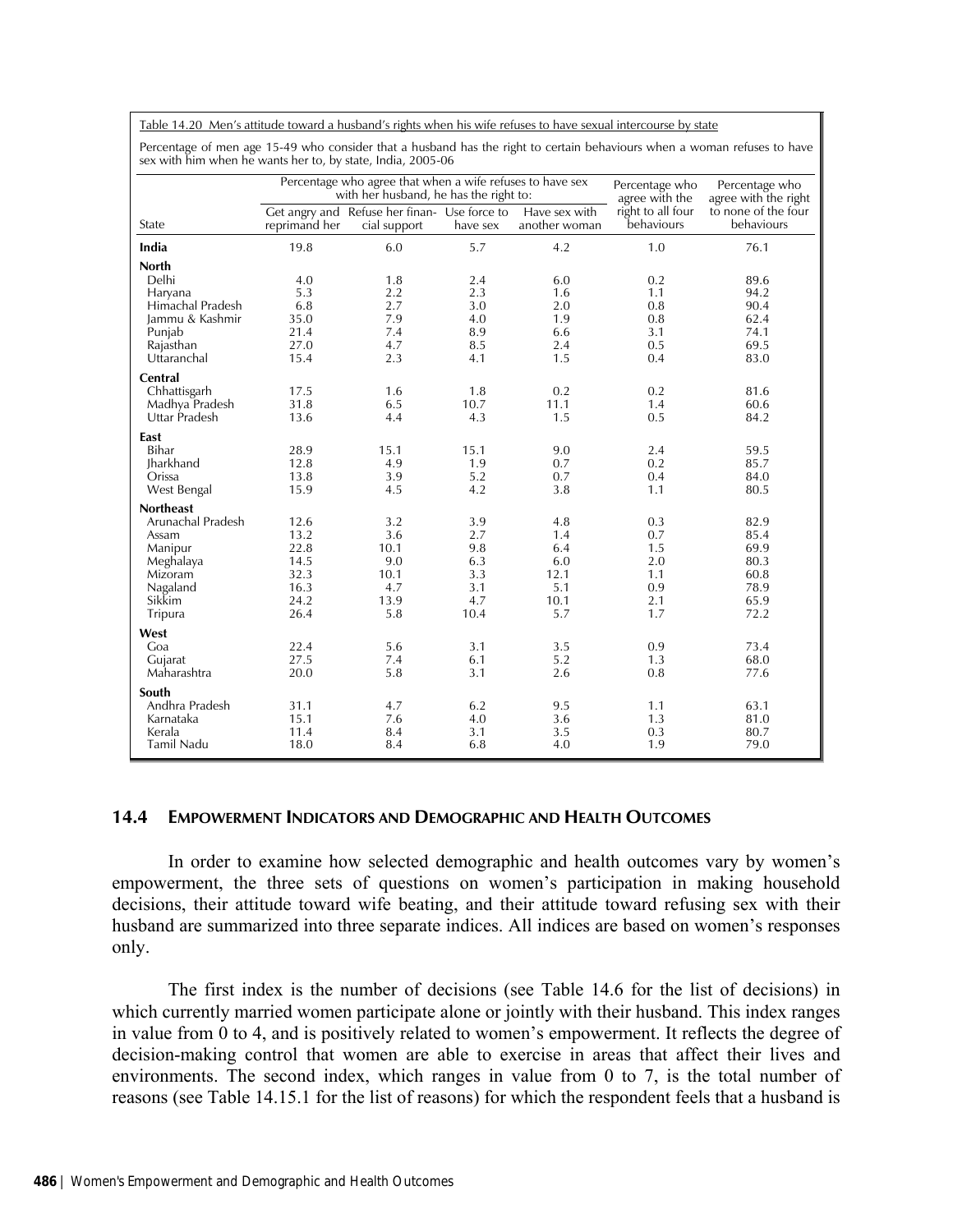justified in beating his wife. A lower score on this indicator is interpreted as reflecting a greater sense of entitlement and self-esteem and a higher status of women. The final index, which ranges in value from 0 to 3, is the number of circumstances (see Table 14.17.1 for the list of the circumstances) in which the respondent feels that a woman is justified in refusing sexual intercourse with her husband. This indicator reflects perceptions of sexual roles and women's rights over their bodies and relates positively to women's sense of self and empowerment.

Table 14.21 shows how these three indicators relate to each other. In general, the expectation is that the women who participate in making household decisions are also more likely to have gender-egalitarian beliefs and that women who have gender-egalitarian beliefs are more likely to participate in household decision making. Note that the decision making index is defined only for currently married women, whereas the other two are defined for all women. As shown in earlier tables, 37 percent of currently married women participate in all four decisions, 46 percent of all women disagree with all reasons for wife beating, and 68 percent of women say that a wife is justified in refusing her husband sex for all the reasons asked about. Overall, the three indices do not appear to be very strongly related to each other. The relationship of both decision making and attitudes towards wife beating with the indicator based on women's agreement with a wife's right to refuse her husband sex is particularly weak.

| Table 14.21 Indicators of women's empowerment |
|-----------------------------------------------|
|-----------------------------------------------|

Percentage of women age 15-49 who participate in all decision making, percentage who disagree with all reasons for justifying wife-beating, and percentage who agree with all reasons for refusing sexual intercourse with husband, by value on each of the indicators of women's empowerment, India, 2005-06

|                                                                                                                                                                                   | Percentage<br>who partici-<br>pate in all<br>decision | Number of<br>currently<br>married | Percentage who<br>disagree with all<br>the reasons<br>justifying wife- | Percentage who<br>agree with all the<br>reasons for refusing<br>sexual intercourse | Number   |
|-----------------------------------------------------------------------------------------------------------------------------------------------------------------------------------|-------------------------------------------------------|-----------------------------------|------------------------------------------------------------------------|------------------------------------------------------------------------------------|----------|
| Empowerment indicator                                                                                                                                                             | making <sup>1</sup>                                   | women                             | beating <sup>2</sup>                                                   | with husband <sup>3</sup>                                                          | of women |
| Number of decisions in which women<br>participate <sup>1</sup>                                                                                                                    |                                                       |                                   |                                                                        |                                                                                    |          |
| $\mathbf{0}$                                                                                                                                                                      | na                                                    | 19,057                            | 40.7                                                                   | 67.4                                                                               | 19,057   |
| $1 - 2$                                                                                                                                                                           | na                                                    | 24,797                            | 42.1                                                                   | 70.2                                                                               | 24,797   |
| $3 - 4$                                                                                                                                                                           | na                                                    | 49,235                            | 46.5                                                                   | 70.5                                                                               | 49,235   |
| Number of reasons for which wife-<br>beating is justified <sup>2</sup>                                                                                                            |                                                       |                                   |                                                                        |                                                                                    |          |
| $\mathbf{0}$                                                                                                                                                                      | 39.9                                                  | 41,069                            | 100.0                                                                  | 72.4                                                                               | 56,685   |
| $1 - 2$                                                                                                                                                                           | 34.3                                                  | 18,847                            | na                                                                     | 64.4                                                                               | 25,167   |
| $3 - 4$                                                                                                                                                                           | 34.2                                                  | 16,248                            | na                                                                     | 60.8                                                                               | 21,080   |
| $5 - 6$                                                                                                                                                                           | 33.0                                                  | 9,775                             | na                                                                     | 61.9                                                                               | 12,695   |
| 7                                                                                                                                                                                 | 35.3                                                  | 7,151                             | na                                                                     | 68.7                                                                               | 8,757    |
| Number of reasons given for refusing to<br>have sexual intercourse with husband <sup>3</sup>                                                                                      |                                                       |                                   |                                                                        |                                                                                    |          |
| $\mathbf{0}$                                                                                                                                                                      | 36.6                                                  | 10,039                            | 46.2                                                                   | na                                                                                 | 16,301   |
| $1 - 2$                                                                                                                                                                           | 33.9                                                  | 18,086                            | 33.5                                                                   | na                                                                                 | 24,142   |
| 3                                                                                                                                                                                 | 37.5                                                  | 64,964                            | 48.9                                                                   | 100.0                                                                              | 83,942   |
| Total                                                                                                                                                                             | 36.7                                                  | 93,089                            | 45.6                                                                   | 67.5                                                                               | 124,385  |
| $na = Not applicable$<br><sup>1</sup> Includes currently married women only. See Table 14.6 for the list of decisions.<br><sup>2</sup> See Table 14.15.1 for the list of reasons. |                                                       |                                   |                                                                        |                                                                                    |          |

<sup>2</sup> See Table 14.15.1 for the list of reasons.<br><sup>3</sup> See Table 14.17.1 for the list of reasons.

Table 14.21 shows a positive association between women's participation in decision making and women's rejection of wife beating. Forty percent of women who reject wife beating for all reasons (index value is 0) participate in all four decisions, compared with 34 percent among those who agree with one or more reasons (index value 1-7). Also, the percentage of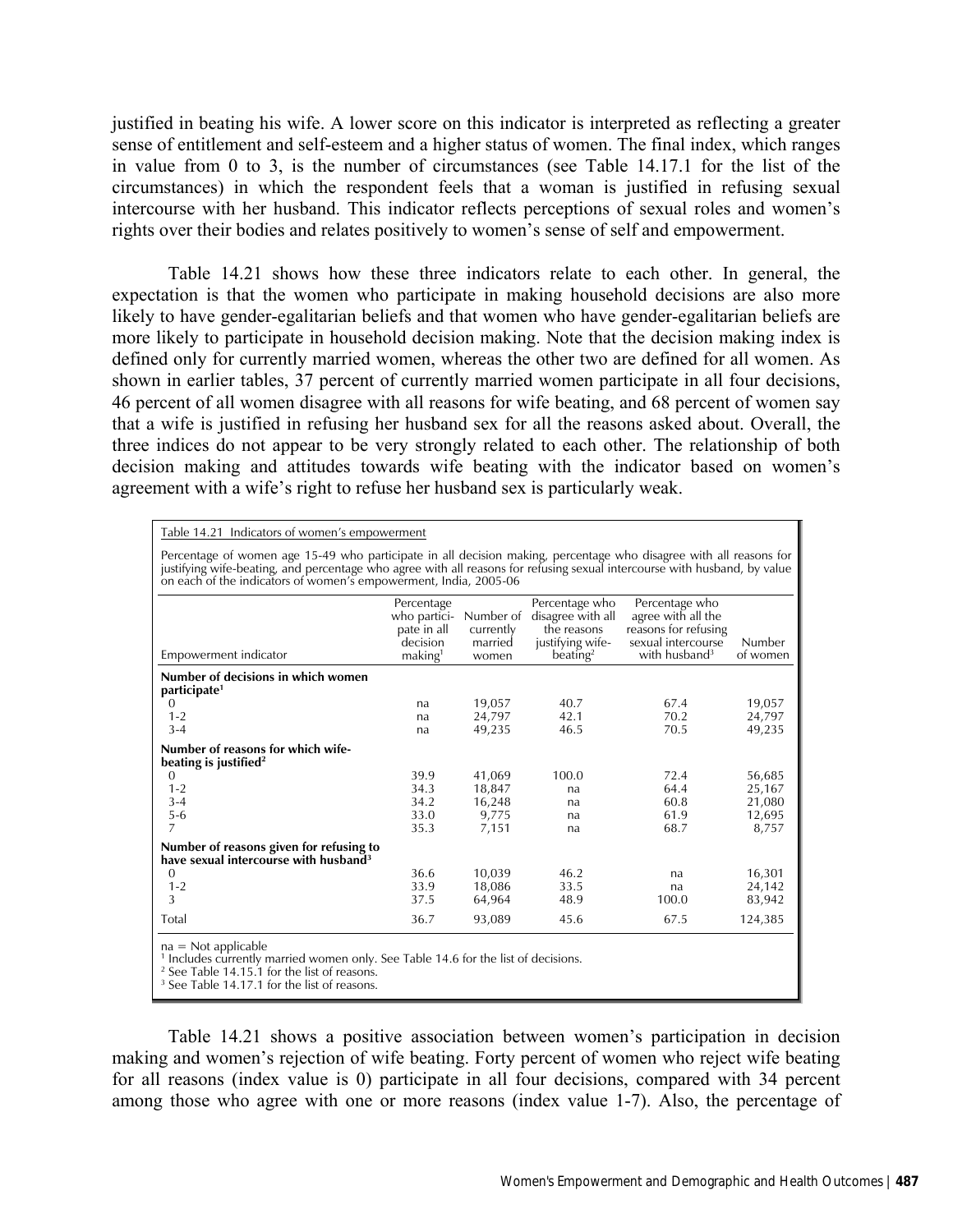women who disagree with all the reasons for wife beating increases from 41 percent for women who do not participate in any decisions to 47 percent who participate in most of the decisions asked about.

Women's participation in decision making is not strongly related to women's agreement with a wife's right to refuse her husband sex. The percentage of women who participate in all four decisions is only marginally higher among women who agree that a wife has the right to refuse her husband sex for all three reasons than among women who agree with none or 1-2 reasons. However, the proportion of women who agree with all three reasons is slightly higher among women who participate in 3-4decisions (71 percent) than women who participate in none (67 percent).

Finally, the relationship between the two gender-attitude variables is not linear. However, the proportion of women who agree with all three reasons for a wife to refuse her husband sex is higher among women who reject wife beating for any reason (72 percent), compared with women who agree with wife beating for one or more reasons (61-69 percent).

Table 14.22 shows how contraceptive method use among currently married women varies by the three empowerment indices. A woman's ability to control her fertility and the contraceptive method she chooses are likely to be affected by her status, self-image, and sense of empowerment. Women unable to control other aspects of their lives may be less likely to feel they can make and carry out decisions about their fertility. Women may also feel the need to choose methods that are less likely to be evident or which do not depend on their husband's cooperation. The number of decisions in which a woman has the final say is indicative of women's empowerment and reflects the degree of decision-making control women are able to exercise in areas that affect their lives. The indicator 'Number of reasons for which wife beating is justified' has an inverse association with a woman's greater sense of entitlement, self-esteem, and status and therefore her level of empowerment. The indicator 'Number of reasons a wife can refuse to have sex with her husband' reflects perceptions of sexual roles and of women's rights over their bodies and also indicates women's sense of self and empowerment.

The table shows that any contraceptive use, modern contraceptive use, and the use of the different modern methods and traditional methods are generally higher the greater the number of decisions in which women participate. In particular, 37 percent of women who participate in no decisions are currently using a modern contraceptive method, compared with 54 percent of women who participate in 3-4 decisions. The association of contraceptive use with the two attitude-based empowerment indices is more complex. Modern method use is only slightly higher among women who agree with all reasons for wife beating than it is for women who do not agree with any reason; however, this relationship is largely affected by the fact that a much lower proportion of women who do not agree with wife beating are sterilized (34 percent), compared with women who do agree with wife beating for one or more reasons (37-44 percent). Temporary modern female method use, condom use, and traditional method use, however, are all strongly and positively associated with women's rejection of wife beating. Condom use for example among women who reject wife beating (index value 0), at 7 percent, is more than three times as high as among women who agree with all reasons (index value 7). A similar relationship exists between the third empowerment index and the different contraceptive methods. Female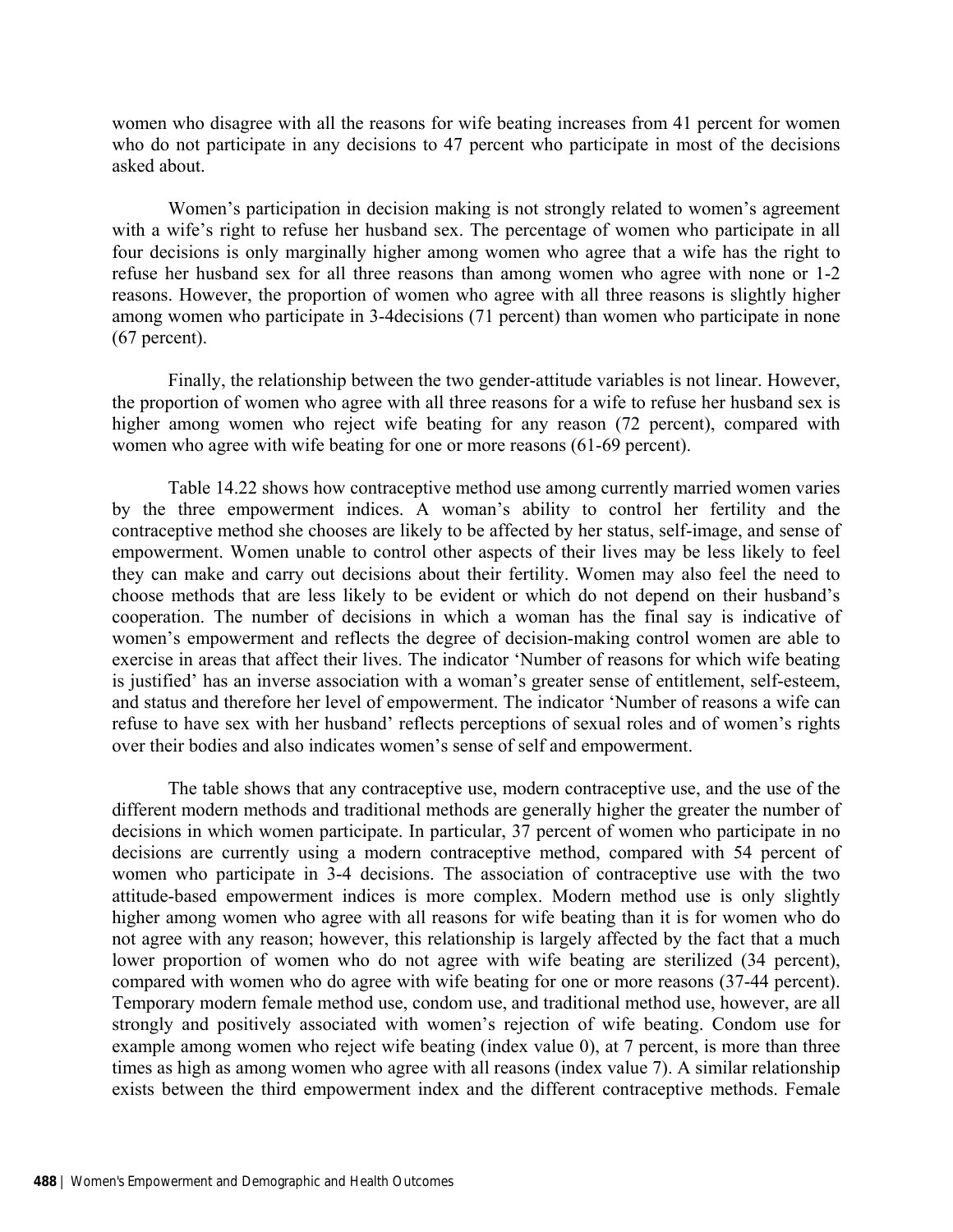sterilization use declines as the index value increases, but temporary female method use and traditional method use increase as the index value increases. Thus, the conclusion from this table is that participation in decision making is positively associated with the use of contraception and that having more gender egalitarian attitudes is positively associated with temporary method use.

#### Table 14.22 Current use of contraception by women's status

Percent distribution of currently married women age 15-49 by current contraceptive method, according to selected indicators of women's status, India, 2005-06

|                                                                                                                      |                                      |                                      |                                      |                                 | Modern methods                                        |                                 |                                   |                                      |                                           |                                              |
|----------------------------------------------------------------------------------------------------------------------|--------------------------------------|--------------------------------------|--------------------------------------|---------------------------------|-------------------------------------------------------|---------------------------------|-----------------------------------|--------------------------------------|-------------------------------------------|----------------------------------------------|
| Empowerment indicator                                                                                                | Any<br>method                        | Any<br>modern<br>method              | Female<br>steriliza-<br>tion         | Male<br>steriliza-<br>tion      | Temporary<br>modern<br>female<br>methods <sup>1</sup> | Male<br>condom                  | Any<br>tradi-<br>tional<br>method | Not cur-<br>rently<br>using          | Total                                     | Number<br>of women                           |
| Number of decisions in which<br>women participate <sup>2</sup><br>0<br>$1 - 2$<br>$3 - 4$                            | 44.0<br>55.3<br>61.6                 | 37.0<br>46.5<br>54.1                 | 28.1<br>34.9<br>42.1                 | 0.7<br>0.8<br>1.3               | 4.1<br>5.3<br>5.1                                     | 4.0<br>5.5<br>5.6               | 7.1<br>8.8<br>7.6                 | 56.0<br>44.7<br>38.4                 | 100.0<br>100.0<br>100.0                   | 19,057<br>24,797<br>49,235                   |
| Number of reasons for which wife-<br>beating is justified <sup>3</sup><br>0<br>$1 - 2$<br>$3 - 4$<br>$5-6$<br>7      | 57.5<br>55.6<br>54.3<br>56.3<br>56.2 | 48.1<br>47.7<br>48.2<br>50.6<br>51.5 | 33.6<br>37.4<br>40.1<br>42.7<br>44.4 | 0.9<br>1.0<br>1.0<br>1.2<br>1.6 | 6.2<br>4.6<br>3.9<br>3.4<br>3.4                       | 7.3<br>4.8<br>3.2<br>3.2<br>2.1 | 9.4<br>7.9<br>6.2<br>5.8<br>4.7   | 42.5<br>44.4<br>45.7<br>43.7<br>43.8 | 100.0<br>100.0<br>100.0<br>100.0<br>100.0 | 41,069<br>18,847<br>16,248<br>9,775<br>7,151 |
| Number of reasons given for<br>refusing to have sexual intercourse<br>with husband <sup>4</sup><br>0<br>$1 - 2$<br>3 | 56.2<br>53.6<br>57.1                 | 49.9<br>46.8<br>48.8                 | 41.2<br>37.7<br>36.6                 | 1.2<br>1.1<br>1.0               | 4.4<br>4.3<br>5.2                                     | 3.2<br>3.7<br>6.0               | 6.3<br>6.9<br>8.3                 | 43.8<br>46.4<br>42.9                 | 100.0<br>100.0<br>100.0                   | 10,039<br>18,086<br>64,964                   |
| Total                                                                                                                | 56.3                                 | 48.5                                 | 37.3                                 | 1.0                             | 5.0                                                   | 5.2                             | 7.8                               | 43.7                                 | 100.0                                     | 93,089                                       |

Note: If more than one method is used, only the most effective method is considered in this tabulation.

<sup>1</sup> Pill, IUD, injectables, implants, female condom, diaphragm, and foam/jelly.<br><sup>2</sup> Includes currently married women only. See Table 14.6 for the list of decisio

<sup>2</sup> Includes currently married women only. See Table 14.6 for the list of decisions.

 $3$  See Table 14.15.1 for the list of reasons.

4 See Table 14.17.1 for the list of reasons.

Table 14.23 examines whether women's use of antenatal, delivery, and postnatal care services from health workers varies by level of women's empowerment as measured by the three indicators of empowerment. In societies where health care is widespread, women's empowerment may not affect their access to reproductive health services; in other societies, however, increased empowerment of women is likely to increase their ability to seek out and use health services to better meet their own reproductive health goals, including the goal of safe motherhood. The table includes only women who had a birth in the five years preceding the survey, and examines their access to antenatal care, delivery care, and postnatal care.

The table shows that women's empowerment in terms of decision making is not related to whether women received antenatal care, but access to appropriate delivery assistance and timely postnatal care increases with the number of decisions that women participate in. For example, 52 percent of women who participate in most of the four decisions had a delivery assisted by health personnel and 37 percent received postnatal care from health personnel within the first two days after delivery, compared with 46 percent and 30 percent, respectively, of women who do not participate in any of the four decisions.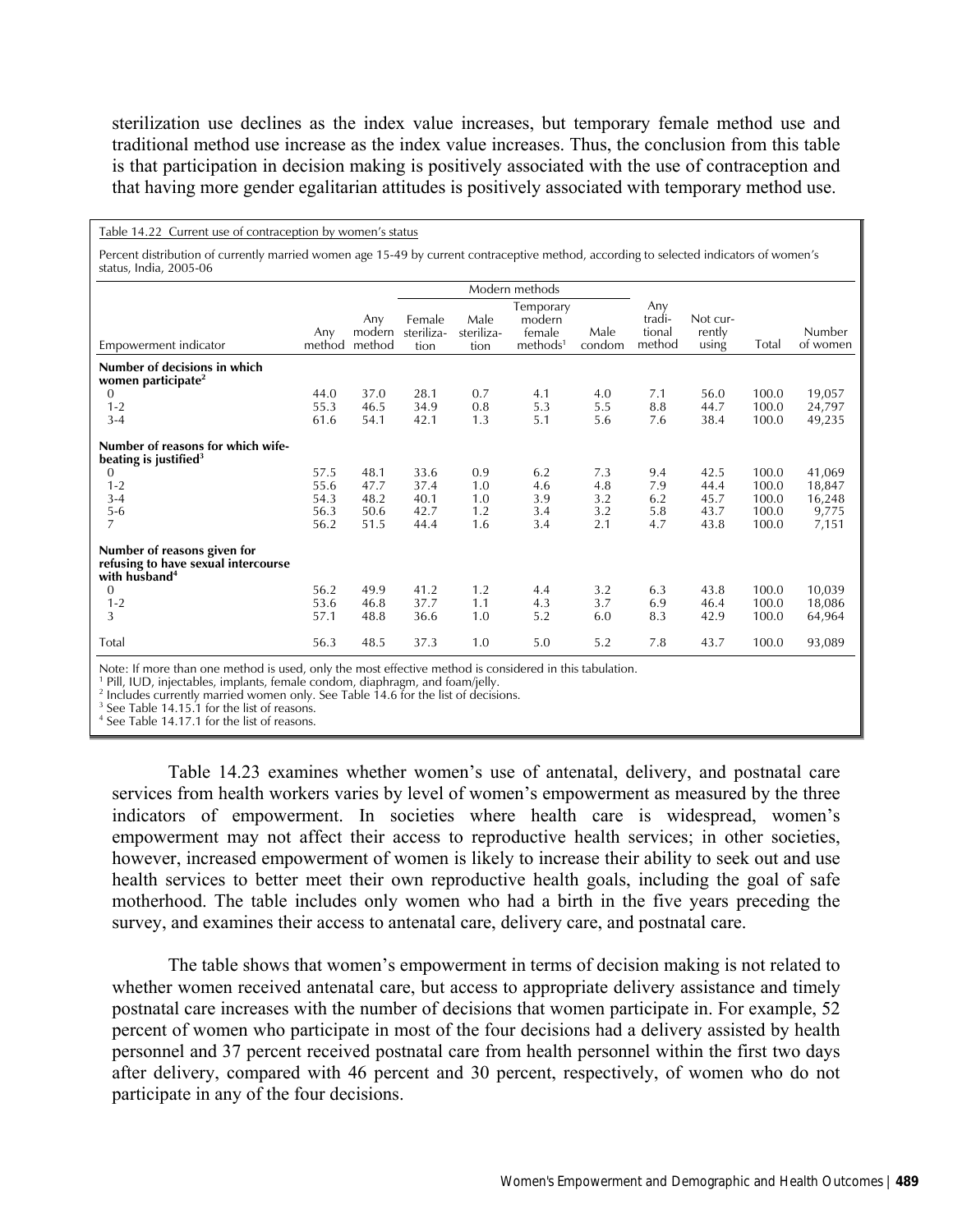Table 14.23 Reproductive health care by women's empowerment

Percentage of women age 15-49 with a live birth in the five years preceding the survey who received antenatal care, delivery assistance and postnatal care from health personnel for the most recent birth, by indicators of women's empowerment, India, 2005-06

|                                                                                                            | Received<br>antenatal  | Received<br>delivery   | Received postnatal<br>care from health |           |
|------------------------------------------------------------------------------------------------------------|------------------------|------------------------|----------------------------------------|-----------|
|                                                                                                            | care from              | assistance             | personnel <sup>1</sup> within the      |           |
|                                                                                                            | health                 | from health            | first two days since                   | Number    |
| Empowerment indicator                                                                                      | personnel <sup>1</sup> | personnel <sup>1</sup> | delivery <sup>2</sup>                  | of births |
| Number of decisions in which                                                                               |                        |                        |                                        |           |
| women participate <sup>3</sup>                                                                             |                        |                        |                                        |           |
| 0                                                                                                          | 74.4                   | 46.1                   | 29.7                                   | 9,495     |
| $1 - 2$                                                                                                    | 77.5                   | 49.5                   | 34.0                                   | 11,324    |
| $3-4$                                                                                                      | 76.0                   | 51.9                   | 37.2                                   | 18,207    |
|                                                                                                            |                        |                        |                                        |           |
| Number of reasons for which<br>wife-beating is justified <sup>4</sup>                                      |                        |                        |                                        |           |
| $\mathbf{0}$                                                                                               | 79.8                   | 53.6                   | 37.1                                   | 17,830    |
| $1 - 2$                                                                                                    | 73.0                   | 48.3                   | 33.0                                   | 8,134     |
| $3 - 4$                                                                                                    | 73.4                   | 47.9                   | 33.9                                   | 6,948     |
| $5 - 6$                                                                                                    | 72.0                   | 42.7                   | 28.9                                   | 3,964     |
| 7                                                                                                          | 71.6                   | 44.0                   | 29.6                                   | 2,801     |
| Number of reasons given for<br>refusing to have sexual                                                     |                        |                        |                                        |           |
| intercourse with husband <sup>5</sup>                                                                      |                        |                        |                                        |           |
| $\Omega$                                                                                                   | 77.8                   | 48.6                   | 35.2                                   | 4,139     |
| $1 - 2$                                                                                                    | 72.9                   | 44.6                   | 30.3                                   | 7,451     |
| 3                                                                                                          | 76.5                   | 51.3                   | 35.3                                   | 28,087    |
| Total                                                                                                      | 75.9                   | 49.8                   | 34.4                                   | 39,677    |
| <sup>1</sup> Health personnel includes doctor, nurse, midwife, auxiliary nurse midwife, lady health visit- |                        |                        |                                        |           |

 Health personnel includes doctor, nurse, midwife, auxiliary nurse midwife, lady health visitor, or other health personnel.

<sup>2</sup> Pertains to all recent deliveries including those delivered in a health facility.<br><sup>3</sup> Includes currently married women only. See Table 14,6 for the list of decisio

 $3$  Includes currently married women only. See Table 14.6 for the list of decisions.

<sup>4</sup> See Table 14.15.1for the list of reasons. 5 See Table 14.17.1for the list of reasons.

The second empowerment index is related to all three maternal health indicators: women who reject wife beating are more likely than women who accept one or more reasons for wife beating to receive antenatal care from health personnel, receive delivery assistance from health personnel, and receive postnatal care from health personnel within the first two day after delivery. In each case the differential is about 8-10 percentage points between those who agree with no reason for wife beating and those who agree with all. The third indicator of empowerment bears an unexpected U-shaped relationship with all three maternal health indicators. Women who agree with no reason for refusing the husband sex and those who agree with all three reasons are more likely to have received antenatal care from health personnel, received delivery assistance from health personnel, and received postnatal care from health personnel within the first two day after delivery than women who agree with 1 or 2 reasons.

The ability to access information, take decisions, and act effectively in their own interest or in the interests of those who depend on them are essential aspects of empowerment of women. It follows that if women who are the primary caretakers of children are empowered, the health and survival of their children would be enhanced. In fact, mother's empowerment fits into the Mosley-Chen framework on child survival as an intervening individual-level variable that affects child survival through proximate determinants. Table 14.24 shows how infant and child mortality vary by women's empowerment indices (for definitions of mortality rates see Chapter 7).